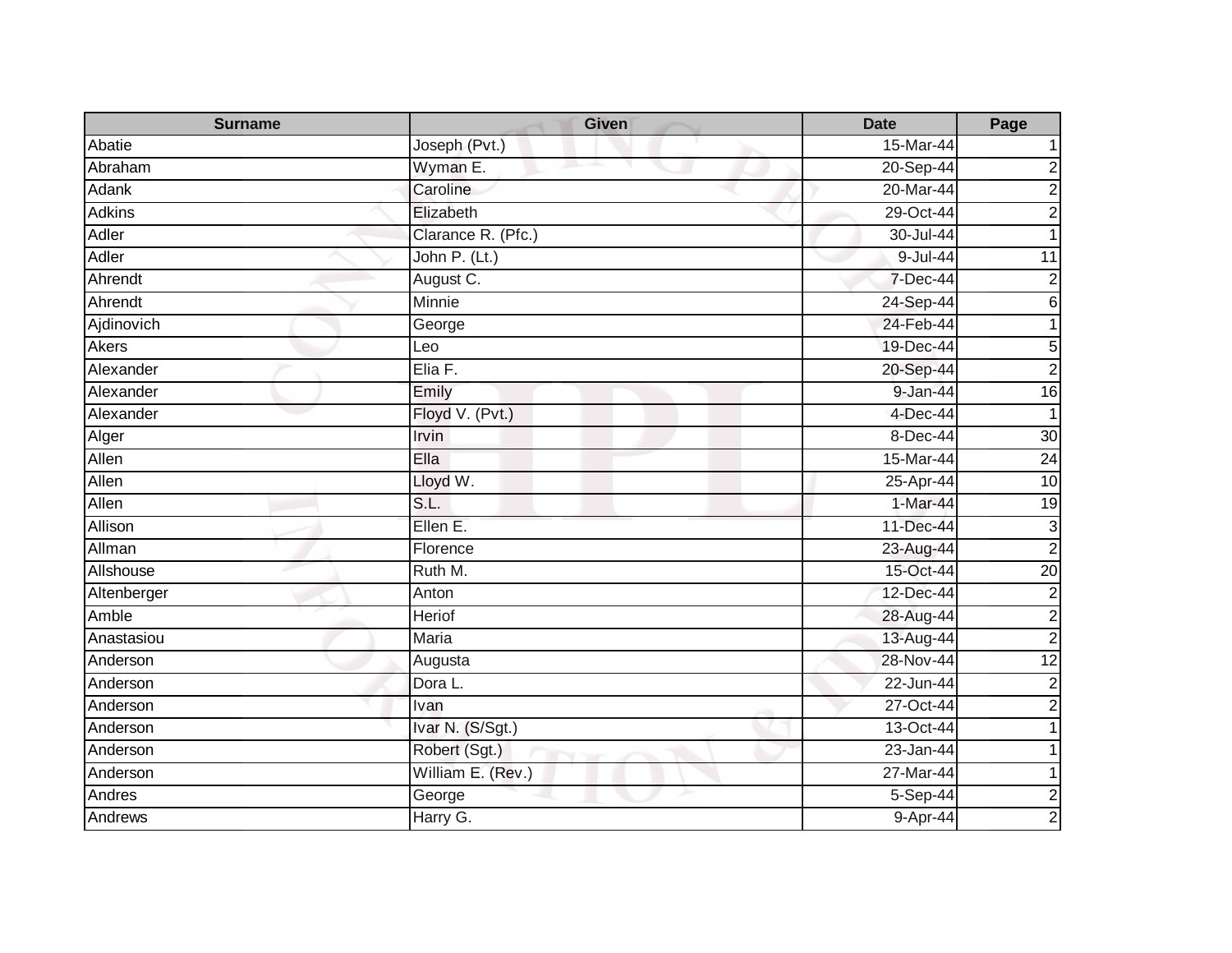| Appel           | Marion (Pfc.)    | 27-Aug-44     | 5 <sub>l</sub>  |
|-----------------|------------------|---------------|-----------------|
| Arnold          | Grace L.         | 5-Jul-44      | 18              |
| Ashby           | Mildred M.       | $2-May-44$    | $\overline{10}$ |
| Atkin           | Hugh (Mrs.)      | $6$ -Feb-44   | 4               |
| Austgen         | Mathilda K.      | $11 -$ Jul-44 | 10              |
| Ayers           | Thomas V. (Lt.)  | 30-Jul-44     |                 |
| <b>Babinec</b>  | Joseph           | 7-Apr-44      |                 |
| Bachusz         | Catherine        | 10-Jan-44     | 10              |
| Baden           | Olive            | 3-Nov-44      | $\overline{c}$  |
| Baganz          | <b>Marie</b>     | 30-Jun-44     | $\overline{2}$  |
| <b>Bailey</b>   | E.A.             | 17-Jan-44     | 4               |
| Bajer           | Lucille          | 13-Apr-44     | $\overline{c}$  |
| <b>Bakalar</b>  | John (Lt.)       | 21-Sep-44     |                 |
| Ball            | <b>Charles</b>   | 19-May-44     | $\overline{22}$ |
| Ballantyne      | Elmer J. (Cpl.)  | 7-Jan-44      |                 |
| <b>Balta</b>    | Dennist (Pfc.)   | 11-Aug-44     |                 |
| <b>Bandis</b>   | Mabel A.         | 10-Apr-44     | $\overline{2}$  |
| <b>Banks</b>    | John H.          | 11-Feb-44     | $\overline{20}$ |
| Baranowski      | Anton            | 19-Mar-44     | $\overline{7}$  |
| Barbosa         | John             | 19-May-44     | $\overline{22}$ |
| <b>Barkey</b>   | Raymond (Pvt.)   | 8-Nov-44      | 5               |
| <b>Barnings</b> | Jacob C.         | 15-Dec-44     |                 |
| Barr            | Elizabeth        | 8-Sep-44      | 2               |
| <b>Bartel</b>   | Robert (Pfc.)    | 18-Jun-44     |                 |
| <b>Baszaral</b> | Alex             | 19-Sep-44     |                 |
| Baszaral        | Margaret         | $20-Sep-44$   | $\overline{2}$  |
| <b>Baum</b>     | Richard F.       | 29-Mar-44     | 24              |
| Bayer           | Herbert E. (Lt.) | 1-Aug-44      | $\overline{2}$  |
| Bazan           | Joseph           | 20-Oct-44     | $\overline{7}$  |
| Beaman          | Lelah C.         | 18-Apr-44     | $\mathbf 2$     |
| <b>Beaty</b>    | Robert S.        | 6-Dec-44      | $\overline{2}$  |
| Beaubien        | Warren P.        | 14-Apr-44     | 26              |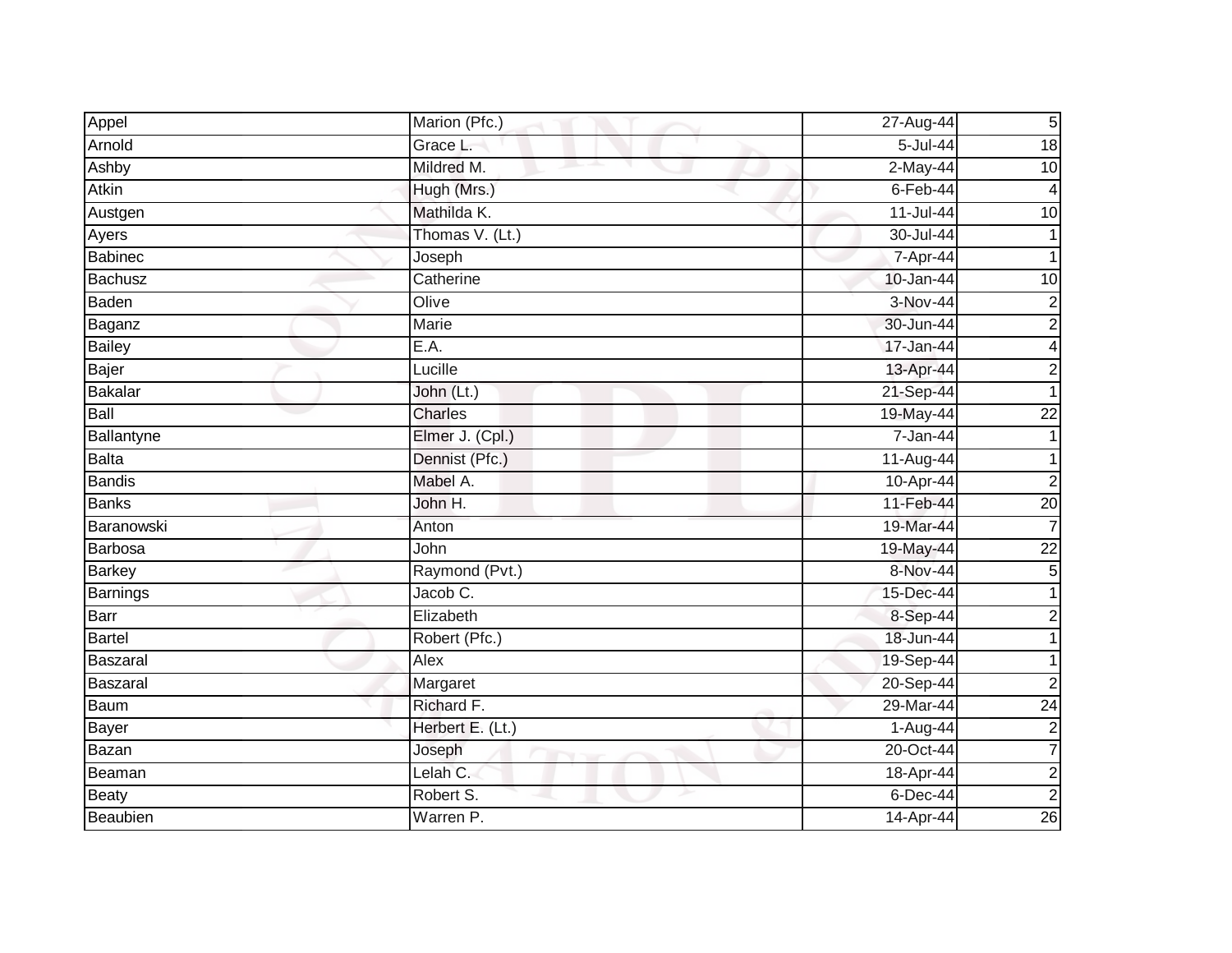| Bebenek          | Peter                | 19-Oct-44     | $\overline{2}$  |
|------------------|----------------------|---------------|-----------------|
| Beccue           | Lucille              | $21 -$ Jul-44 | $\overline{20}$ |
| Beckman          | Max                  | 8-Sep-44      | $\overline{2}$  |
| Beda             | John                 | 14-Nov-44     | $\overline{10}$ |
| Bednar           | George (Pfc.)        | 10-Dec-44     | 17              |
| <b>Beilfuss</b>  | George E.            | 24-Sep-44     | 6               |
| Belavich         | Marko                | 30-Aug-44     | $\mathbf{3}$    |
| <b>Belchik</b>   | George R. (S/Sgt.)   | 8-Jun-44      |                 |
| Bell             | James R. (Pfc.)      | 14-Sep-44     |                 |
| Bennington       | Anna Mae             | 12-Oct-44     | 11              |
| Benson           | Jessie M. (Mrs.)     | 12-May-44     | $\overline{26}$ |
| <b>Bereolos</b>  | Hercules (Lt.)       | 19-Apr-44     |                 |
| Berg             | Herman               | 2-Nov-44      | $\overline{2}$  |
| Berg             | Kenneth C. (Lt.)     | 12-May-44     | $\overline{21}$ |
| <b>Bernier</b>   | Moses E.             | 29-May-44     | $\overline{12}$ |
| <b>Berta</b>     | Wayne (Lt.)          | 11-Jan-44     |                 |
| Berwanger        | Charles              | 9-Apr-44      | $\overline{c}$  |
| Besozzi          | Leo (Mrs.)           | 13-Apr-44     | 1               |
| <b>Best</b>      | Frank                | 30-Jul-44     | $\overline{2}$  |
| Bevan            | Joseph               | 31-Dec-44     | 16              |
| Beverly          | Bessie L.            | 21-May-44     | 7               |
| <b>Beyler</b>    | Michael              | 24-May-44     | $\overline{c}$  |
| Bezona           | Mary D.              | 25-Oct-44     | $\overline{2}$  |
| Bielawski        | Joseph               | 10-Dec-44     | 24              |
| Biesczai         | Peter                | 14-Jun-44     | $\overline{c}$  |
| <b>Biesen</b>    | Emil F.              | 30-Oct-44     | 12              |
| <b>Biesen</b>    | Marshall W. (S/Sgt.) | 13-Oct-44     |                 |
| <b>Bieszczat</b> | Stanley (Pfc.)       | 22-Oct-44     |                 |
| Bieszczat        | Stanley J.           | 27-Feb-44     | 16              |
| <b>Bisharoff</b> | George               | 23-Feb-44     | 18              |
| <b>Bitinas</b>   | Peter                | 28-Sep-44     | $\overline{c}$  |
| <b>Black</b>     | Sherman C.           | 12-Jul-44     | $\overline{22}$ |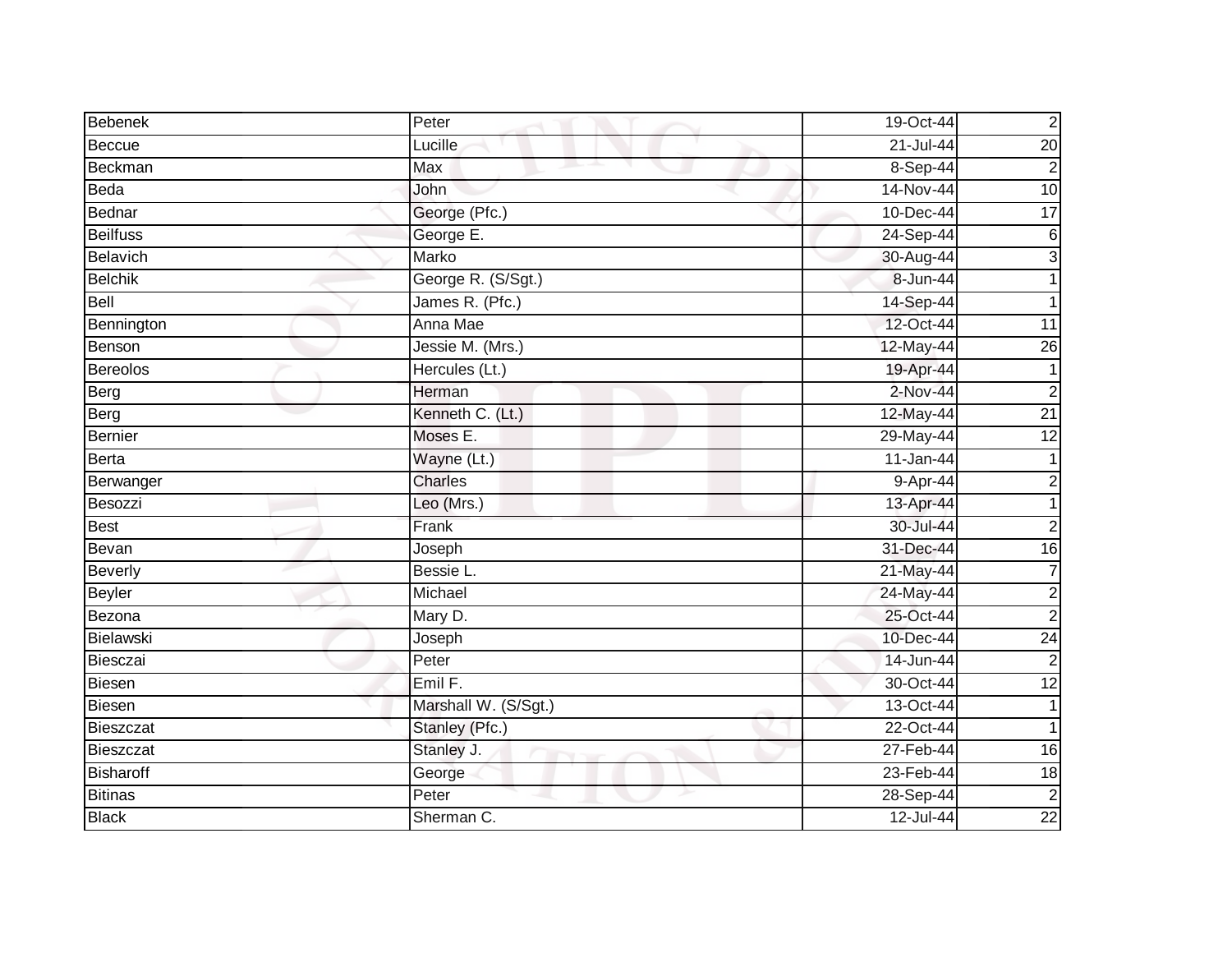| <b>Blair</b>     | Willis S.         | 19-Dec-44     | $\overline{c}$          |
|------------------|-------------------|---------------|-------------------------|
| <b>Blaker</b>    | Paul              | 17-Jan-44     |                         |
| <b>Blastick</b>  | Robert            | 8-May-44      | 6                       |
| <b>Bleile</b>    | Henry C.          | 30-Aug-44     | 3                       |
| Blesen           | Emil F.           | 30-Oct-44     | $\overline{a}$          |
| <b>Block</b>     | John              | 27-Mar-44     | 6                       |
| <b>Block</b>     | Nathan            | 5-Jun-44      | 7                       |
| <b>Bock</b>      | Robert (Sr.)      | $22 - Jun-44$ | $9\,$                   |
| Bodney           | Paul B.           | 1-Oct-44      | $\overline{13}$         |
| <b>Boecker</b>   | Jacob C.          | 20-Nov-44     | $\bf 8$                 |
| Bogucki          | Lottie            | 19-Jun-44     | $\overline{c}$          |
| Bogucki          | Marie             | 31-Oct-44     | $\overline{10}$         |
| <b>Bohlen</b>    | Minnie E.         | 28-Aug-44     | $\overline{c}$          |
| <b>Boilek</b>    | Casmir            | 19-Mar-44     | $\overline{7}$          |
| Bonar            | Joseph            | 13-Oct-44     | $\overline{c}$          |
| <b>Boniec</b>    | Stanley (Pvt.)    | 19-Nov-44     | $\overline{c}$          |
| <b>Borch</b>     | Katherine         | $1-Sep-44$    | $\overline{19}$         |
| Borem            | Walter E.         | 6-Apr-44      | $\overline{2}$          |
| <b>Boring</b>    | Elmer             | 4-Jun-44      | $\overline{c}$          |
| Borrman          | Fred              | 9-Jul-44      | $\overline{2}$          |
| <b>Borstel</b>   | Herbert V. (Mrs.) | 27-Sep-44     | $\overline{c}$          |
| <b>Boswinkle</b> | Carroll W.        | 17-Aug-44     | $\overline{c}$          |
| Boughton         | Curtis M.         | 24-Dec-44     | $\overline{\mathbf{4}}$ |
| Bowen            | <b>Doris</b>      | 9-Jul-44      | $\overline{14}$         |
| <b>Bowlby</b>    | Vera R.           | 10-May-44     | 15                      |
| <b>Boyd</b>      | Charles J. (Mrs.) | $6$ -Dec-44   | $\overline{c}$          |
| <b>Brabbs</b>    | William G.        | 24-Oct-44     | $\overline{2}$          |
| <b>Braden</b>    | Edwin K.          | 3-Aug-44      | $\overline{14}$         |
| <b>Bradu</b>     | Mary              | 11-Dec-44     | 3                       |
| <b>Bragg</b>     | Keith (Cpl.)      | 17-Dec-44     | 1                       |
| <b>Braman</b>    | Martha            | $28 - Jun-44$ | 10                      |
| <b>Brandon</b>   | Roy A. (Pfc.)     | 30-Aug-44     | $\overline{11}$         |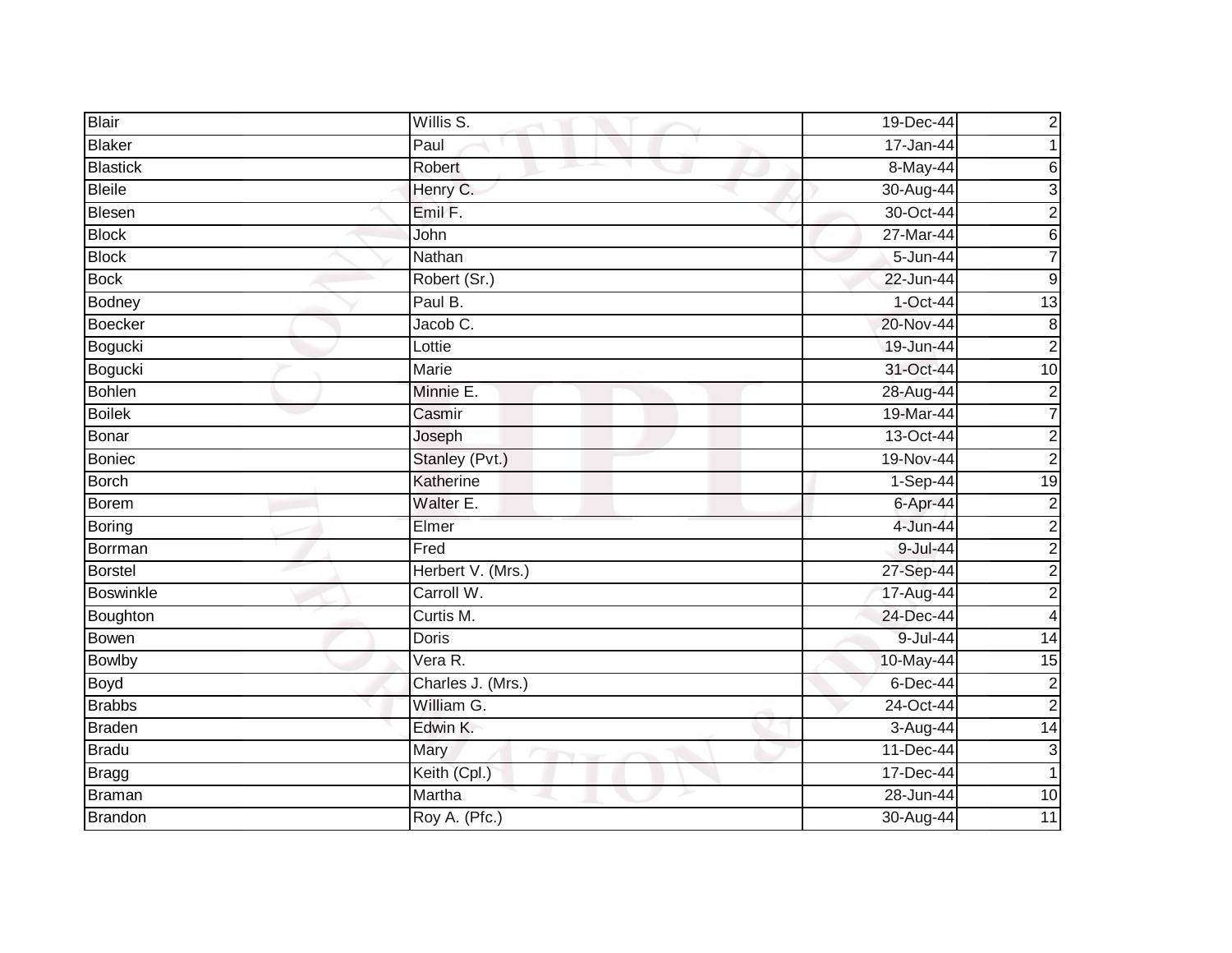| <b>Brandys</b>   | Ann                | 5-Jul-44    |                 |
|------------------|--------------------|-------------|-----------------|
| Branson          | Kathryn E.         | $25-Aug-44$ | $\overline{2}$  |
| <b>Brechner</b>  | George E.          | $1-Dec-44$  | 34              |
| <b>Brenman</b>   | <b>Morris</b>      | 18-Oct-44   | $\overline{2}$  |
| <b>Brett</b>     | Katherine          | 11-Feb-44   | $\overline{20}$ |
| <b>Briggs</b>    | Ora                | 22-Feb-44   | 10              |
| <b>Bright</b>    | Forrest O.         | 30-Oct-44   | $\overline{2}$  |
| <b>Brinker</b>   | Ida A.             | 21-Apr-44   | $\overline{26}$ |
| <b>Brissey</b>   | James W.           | 16-Feb-44   | $\overline{c}$  |
| <b>Broderick</b> | Margaret           | 26-May-44   | دن              |
| <b>Bromley</b>   | Alfred L.          | 20-Jun-44   | $\overline{c}$  |
| <b>Broton</b>    | Mary               | 20-Jul-44   | $\overline{c}$  |
| <b>Brown</b>     | Horace             | 28-Apr-44   | $\overline{2}$  |
| <b>Brown</b>     | Wilford H. (Capt.) | $5-Sep-44$  | 1               |
| <b>Brown</b>     | William            | 13-Feb-44   | 8               |
| <b>Brundage</b>  | Harry G.           | 18-Jun-44   | $\overline{2}$  |
| Brunsdon         | Harry              | 31-Mar-44   | $\overline{28}$ |
| <b>Bryant</b>    | Jerrilyn Lee       | 14-Aug-44   | 10              |
| <b>Buehler</b>   | Maud               | 29-Jun-44   | $\overline{c}$  |
| <b>Buhring</b>   | Evaline            | 28-Feb-44   | $\overline{c}$  |
| <b>Bukala</b>    | Magdeline          | 20-Nov-44   | 8               |
| <b>Bukowski</b>  | John               | $2-Mar-44$  | 14              |
| <b>Bunting</b>   | Mae                | 28-Dec-44   | 4               |
| <b>Burba</b>     | Stella             | 1-Mar-44    | $\overline{20}$ |
| <b>Burbich</b>   | Vasil              | 30-Jul-44   | $\overline{2}$  |
| <b>Burbridge</b> | Marguerite         | 8-May-44    | $\overline{12}$ |
| <b>Burdick</b>   | Margaret           | 24-Jul-44   | $\overline{c}$  |
| <b>Burke</b>     | James              | 29-Dec-44   | 4               |
| <b>Burke</b>     | Margaret           | 7-Dec-44    | $\overline{c}$  |
| <b>Burkot</b>    | John               | 11-Dec-44   | $\mathbf{3}$    |
| <b>Burnett</b>   | Dorothy Jean       | $1-Sep-44$  | $\overline{22}$ |
| <b>Burnett</b>   | Martin             | 24-Feb-44   | $\overline{2}$  |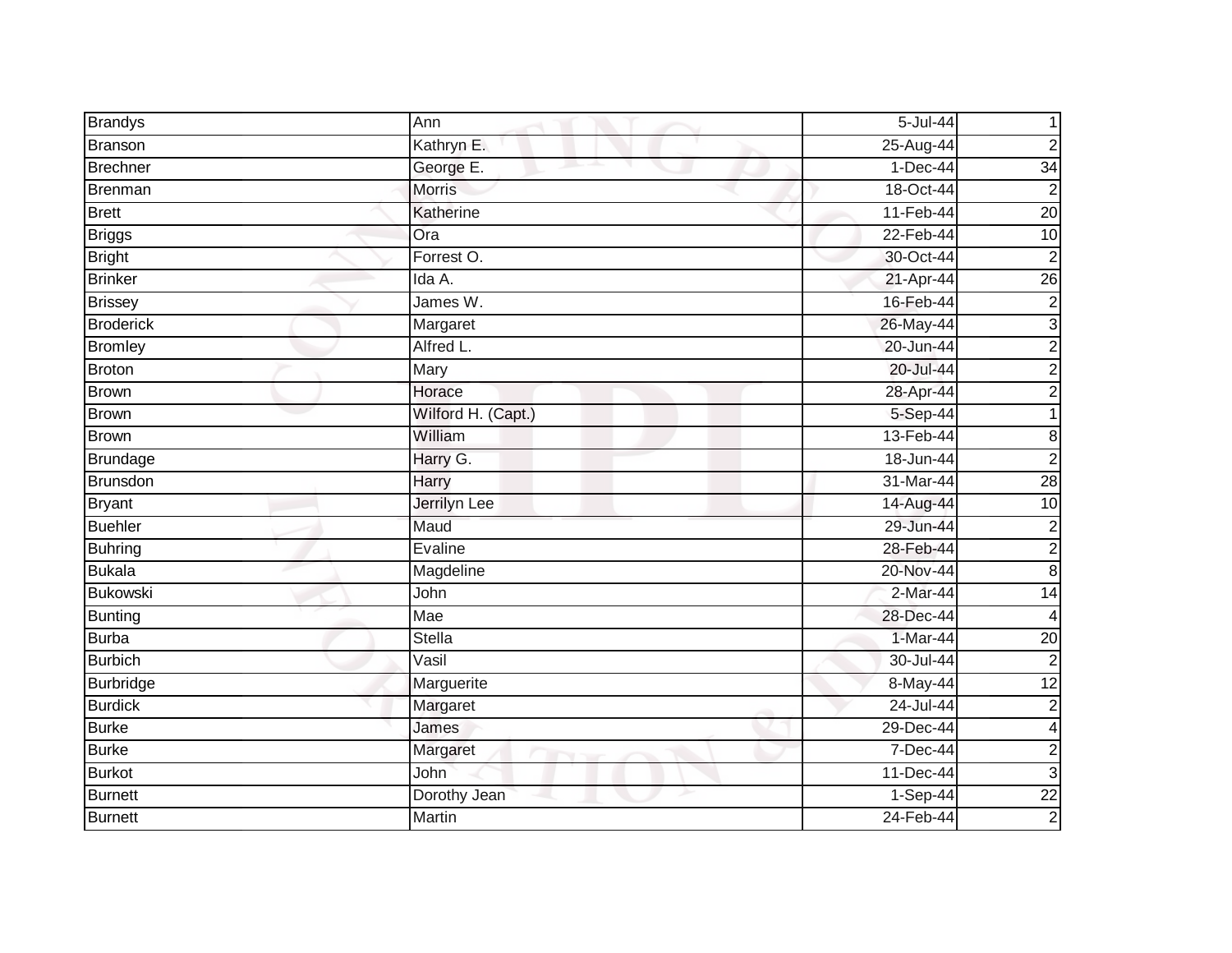| Burnham            | Fred G.      | 16-Jan-44    | $\overline{c}$  |
|--------------------|--------------|--------------|-----------------|
| <b>Burns</b>       | James U.     | 19-Mar-44    | $\overline{7}$  |
| <b>Burns</b>       | Jennie       | 24-Jul-44    | $\overline{c}$  |
| <b>Bush</b>        | Charles W.   | 4-Dec-44     | $\overline{c}$  |
| <b>Bush</b>        | Katherine    | 18-Jan-44    |                 |
| <b>Busko</b>       | Clara A.     | 31-May-44    | $\overline{20}$ |
| <b>Busse</b>       | Dolton A.    | 2-Jun-44     |                 |
| <b>Buszkiewicz</b> | Jean         | 9-Nov-44     | 2               |
| <b>Buth</b>        | Robert C.    | 13-Apr-44    | $\overline{2}$  |
| <b>Butkiewicz</b>  | Michael      | 6-Nov-44     | 10              |
| <b>Butler</b>      | Thomas       | 25-Apr-44    | $\overline{c}$  |
| Bylinowski         | Victoria     | 13-Nov-44    | $\bf 8$         |
| <b>Byrnes</b>      | Catherine    | 29-Mar-44    | $\overline{21}$ |
| <b>Byrnes</b>      | Katherine    | 7-Jan-44     |                 |
| Cabovsky           | Mary         | $6$ -Dec-44  | $\overline{c}$  |
| Cain               | Walter A.    | 4-Apr-44     | $\overline{10}$ |
| Caine              | Harry A.     | 12-Oct-44    |                 |
| Cameron            | Nancy Ann    | 12-May-44    | 26              |
| Canfield           | Burton (Dr.) | 26-Sep-44    | $\overline{2}$  |
| Canning            | Thomas       | 3-Dec-44     | $\overline{20}$ |
| Capata             | Mary         | 25-Sep-44    | 12              |
| Carlotta           | Maria        | 10-Jan-44    | 10              |
| Carlson            | Emma E.      | 21-May-44    | $\overline{7}$  |
| Carlson            | Sharon Kay   | 22-Feb-44    | 10              |
| Carmody            | Michael      | 4-Dec-44     | $\overline{c}$  |
| Carshner           | Arthur F.    | $21$ -Jun-44 | 3               |
| Carter             | Christine    | 20-Sep-44    | $\overline{c}$  |
| Carver             | Florence     | 18-Jul-44    | $\overline{c}$  |
| Casey              | Catherine    | $20-Sep-44$  | $\overline{c}$  |
| Cashman            | Fred J.      | 5-May-44     | $\overline{24}$ |
| Castillo           | Mary Ann     | 17-Nov-44    | 30              |
| Catterall          | John         | 19-Sep-44    | $\overline{2}$  |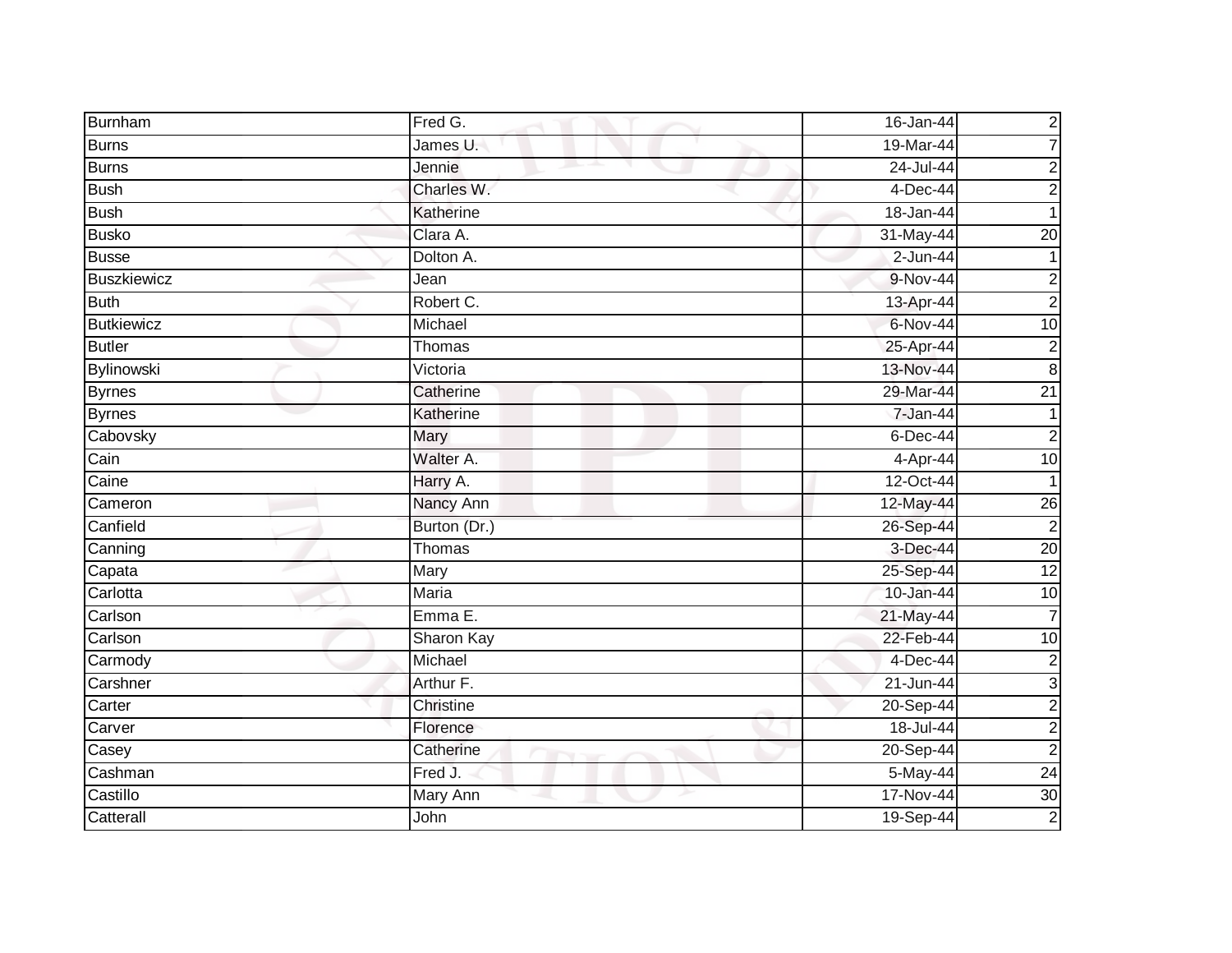| Cerajewski   | Adam             | 30-Aug-44    | $\mathbf{3}$    |
|--------------|------------------|--------------|-----------------|
| Chalifoux    | Gayle L.         | 31-Dec-44    | 16              |
| Chalko       | Elizabeth        | 18-Aug-44    | $\overline{22}$ |
| Chambly      | Raymond          | 25-Feb-44    | $\mathbf 1$     |
| Chapman      | Ella E.          | 28-Jun-44    | 10              |
| Chappey      | Susie            | $6-Sep-44$   | $\overline{21}$ |
| Charges      | Andrew           | 28-Jun-44    |                 |
| Chasteler    | Victorine P.     | 17-Apr-44    | $\overline{c}$  |
| Check        | George J. (Sgt.) | 23-Aug-44    |                 |
| Cherechinsky | <b>Bertha</b>    | 24-Nov-44    | $\overline{34}$ |
| Chevigny     | Rose A.          | 22-Mar-44    |                 |
| Chilton      | George           | 10-Dec-44    | $\overline{24}$ |
| Chrisman     | Martha W.        | 19-Jun-44    | $\overline{c}$  |
| Christy      | John L. (Cpl.)   | 9-Oct-44     |                 |
| Ciochino     | <b>Eraftel</b>   | 3-Mar-44     | $\overline{22}$ |
| Ciszczon     | Frank (Sr.)      | 17-Jul-44    | 10              |
| <b>Clark</b> | Catherine        | 23-Oct-44    | 12              |
| Clark        | Harold           | 7-Jun-44     |                 |
| Clauson      | Louis D.         | 29-Dec-44    | 4               |
| Cleveland    | Clyde (Lt.)      | 28-Feb-44    |                 |
| Clifton      | Clarence C.      | 6-Sep-44     | 22              |
| Clinton      | George           | 28-Jun-44    | 10              |
| Coapstick    | L.N. (Ens.)      | 26-Mar-44    | 8               |
| Cobb         | Neal T. (Lt.)    | 1-Aug-44     | $\mathbf{3}$    |
| Cole         | Orman C.         | 29-May-44    | $\overline{12}$ |
| Collins      | Hannah           | 19-Jun-44    | $\overline{2}$  |
| Conich       | Angeline         | $4$ -Dec-44  | $\overline{c}$  |
| Conkey       | W.B. (Mrs.)      | 9-Apr-44     |                 |
| Connell      | Daniel O.        | 31-May-44    | 20              |
| Connell      | Nellie D.        | 15-Dec-44    | 31              |
| Conradine    | M. (Sister)      | $5 - Jun-44$ | $\overline{c}$  |
| Conroy       | Clara            | 21-Jun-44    | $\overline{c}$  |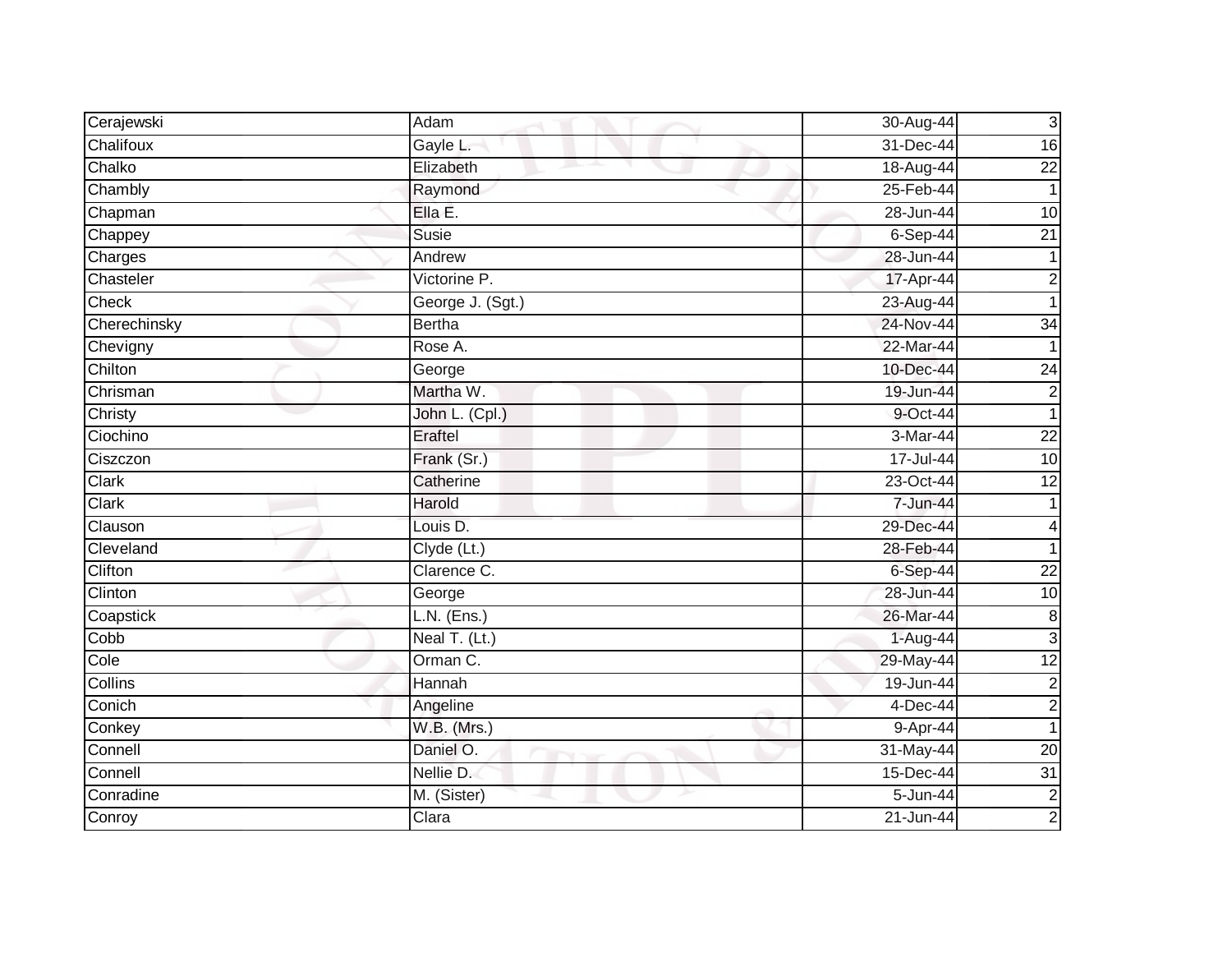| Conroy         | Kate             | 23-May-44  | $\overline{c}$  |
|----------------|------------------|------------|-----------------|
| Conter         | Herman L.        | 17-Jan-44  |                 |
| Cook           | Alma L.          | 19-Apr-44  | 24              |
| Cooper         | Frederick        | 11-Apr-44  |                 |
| Cooper         | Harry E.         | 4-May-44   | $\overline{16}$ |
| Corder         | Gran V. (T/Sgt.) | 8-Sep-44   | $\overline{21}$ |
| Corrigan       | Nathaniel L.     | 15-Dec-44  | $\overline{31}$ |
| Corum          | Joseph A.        | 7-Jun-44   |                 |
| Covert         | Joseph           | 16-Oct-44  | 4               |
| Cox            | Elvin (T/Sgt.)   | 12-Mar-44  | $\overline{2}$  |
| Craidon        | Muriel E.        | 30-Jan-44  | $\overline{14}$ |
| Cresson        | Laurence         | 9-Mar-44   | $\overline{14}$ |
| Creviston      | Bessie D.        | 21-Feb-44  | 10              |
| Croner         | Gladys           | 7-Sep-44   | $\overline{7}$  |
| Crossman       | Charles D.       | 9-Apr-44   | 16              |
| Culp           | Harold F. (Lt.)  | 20-Apr-44  | $\overline{5}$  |
| <b>Cummins</b> | (infant son)     | 10-Apr-44  | $\overline{c}$  |
| Curtin         | Patrick James    | 27-Jun-44  | $\overline{c}$  |
| <b>Curtiss</b> | Enola A.         | 12-Oct-44  | $\overline{c}$  |
| Cwiklinski     | Stephen (Lt.)    | 5-Jan-44   | $\mathbf{3}$    |
| D'Angelo       | Victoria         | 3-Mar-44   | $\overline{22}$ |
| <b>Dabies</b>  | Stanley          | $1-Oct-44$ | $\frac{1}{8}$   |
| Dado           | Martin P. (Sgt.) | 8-Dec-44   | 1               |
| Daerr          | John E.          | 9-Mar-44   | 14              |
| Dahlberg       | John             | 1-Mar-44   | $\overline{20}$ |
| Dahlcamp       | John W.          | 22-Feb-44  |                 |
| Dahlkamp       | John             | 23-Feb-44  | $\frac{1}{8}$   |
| Dahlkamp       | Ralph E. (Sgt.)  | 3-Jan-44   |                 |
| Dancho         | Joseph           | 22-Oct-44  | $\overline{13}$ |
| <b>Daniels</b> | Arthur H.        | 25-Apr-44  | 10              |
| Dau            | W.H. (Dr.)       | 23-Apr-44  |                 |
| Dauer          | Hulda            | 10-Jan-44  |                 |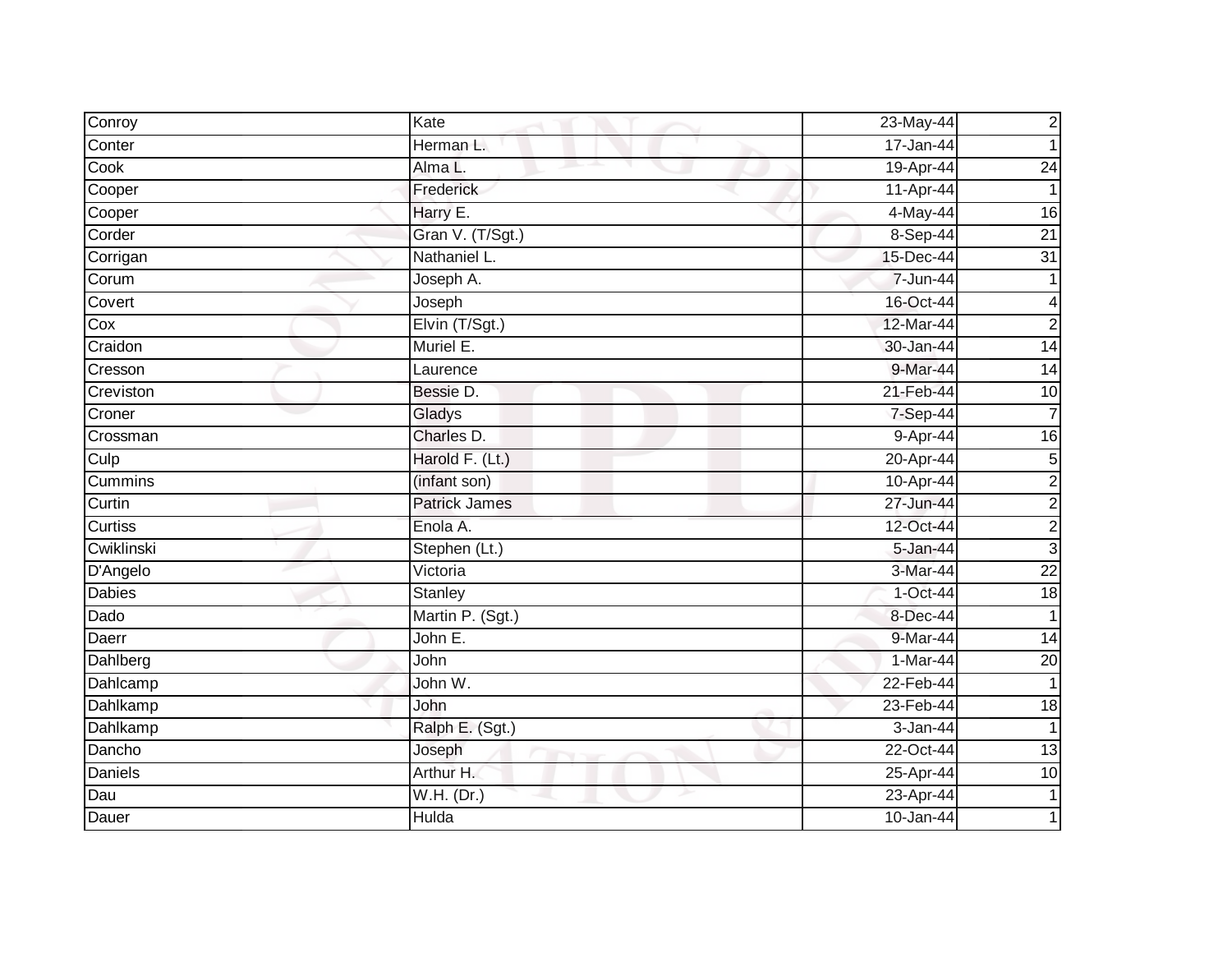| Davich          | Steve (Sgt.)                    | $26$ -Jul-44 | 17                      |
|-----------------|---------------------------------|--------------|-------------------------|
| Davidovich      | Julian                          | 19-May-44    | $\overline{22}$         |
| Davieson        | Richard                         | $4-Sep-44$   | $\mathbf 1$             |
| Davis           | Ben J. (S/Sgt.)                 | 24-Nov-44    | 13                      |
| <b>Davis</b>    | Benjamin J. (S/Sgt.)            | 13-Oct-44    |                         |
| Davis           | Cecil                           | $2-Apr-44$   |                         |
| Decker          | William                         | 21-Nov-44    |                         |
| DeHoll          | Henrietta                       | 20-Feb-44    | $\overline{2}$          |
| Deitsch         | George                          | 19-Nov-44    | $\overline{20}$         |
| Delach          | Thomas                          | 27-Sep-44    | $\overline{2}$          |
| Dembowski       | Jean                            | 13-Mar-44    | 10                      |
| Dempsey         | Charles                         | 8-Jun-44     | $\overline{14}$         |
| Denton          | Thomas A.                       | 17-Mar-44    | $\overline{26}$         |
| Dermody         | Michael (S/Fc.)                 | 23-May-44    | $\mathbf 1$             |
| <b>DeThomas</b> | Frank J.                        | 18-Feb-44    | $\overline{20}$         |
| <b>DeVries</b>  | Jacob                           | 22-Oct-44    | 13                      |
| <b>Dewes</b>    | George                          | 18-Sep-44    | 10                      |
| Dewes           | Ruth                            | 17-Sep-44    | $\overline{2}$          |
| <b>DeWitt</b>   | Lawson                          | 12-Dec-44    | 14                      |
| <b>Dewitt</b>   | Lorrin                          | 4-Jul-44     | $\overline{2}$          |
| Diamond         | Jacob                           | 7-May-44     | 1                       |
| <b>Dicks</b>    | Claude E.                       | 10-Aug-44    | $\overline{14}$         |
| <b>Dillon</b>   | James M.                        | 29-Dec-44    | 4                       |
| Dinwiddie       | Joseph P.                       | 17-Jan-44    | $\overline{c}$          |
| dKirk           | Wesley                          | $6 - Jun-44$ | $\overline{c}$          |
| Doan            | Andrew J.                       | 19-Dec-44    | 14                      |
| <b>Dobosz</b>   | Ignac                           | 1-Sep-44     | 10                      |
| Dobson          | Carrie R.                       | $3 -$ Jul-44 | $\overline{c}$          |
| Doherty         | Elizabeth<br><b>START START</b> | 11-May-44    | $\,6$                   |
| Doktysz         | Joseph                          | 27-Oct-44    | $\overline{29}$         |
| Dolan           | Patrick J.                      | 28-Apr-44    | $\overline{\mathbf{4}}$ |
| Dombrowski      | Mary                            | $2$ -Jun-44  | $\overline{2}$          |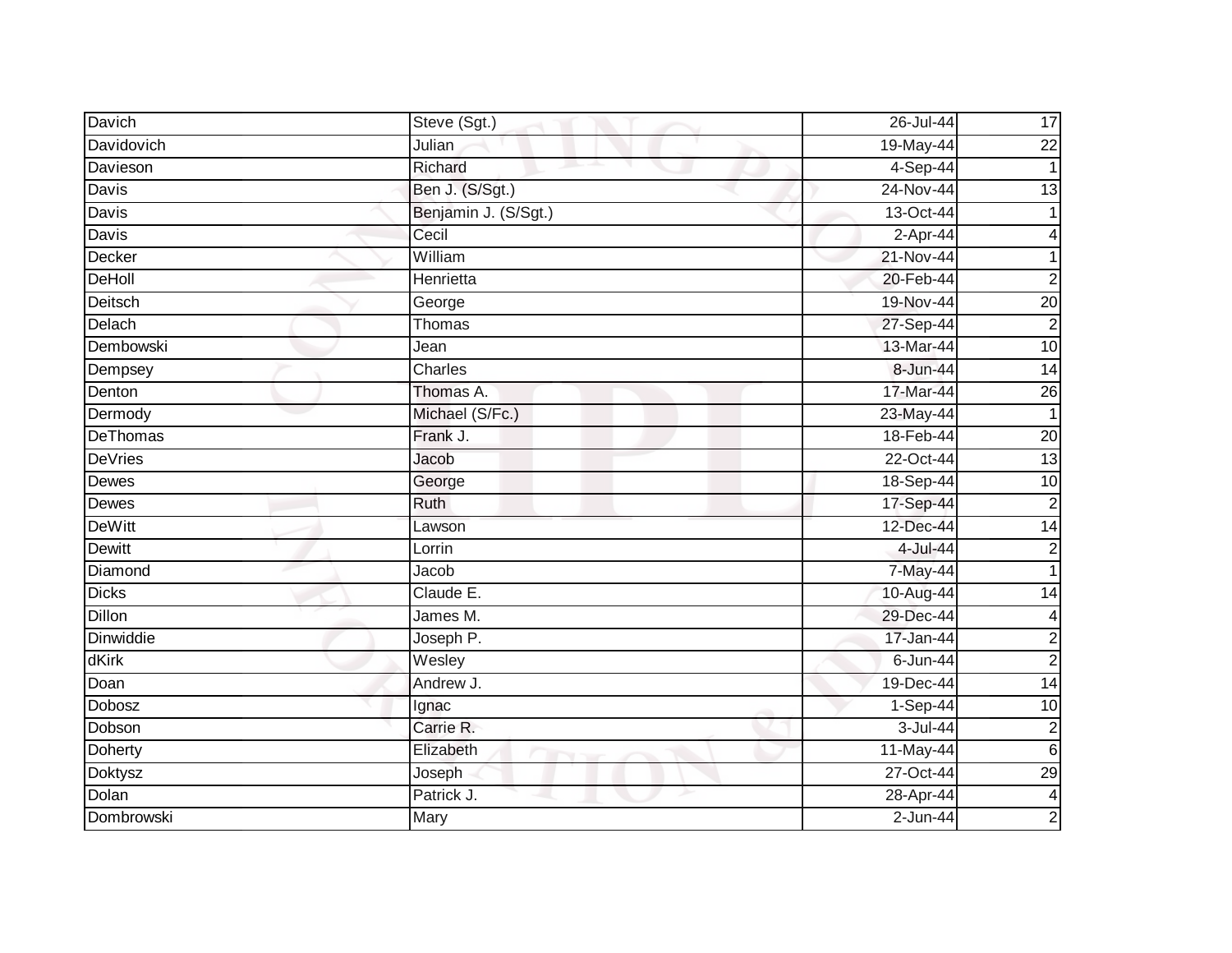| Doneghy              | Charles J. (Dr.)    | 3-Oct-44   | $\mathbf{3}$    |
|----------------------|---------------------|------------|-----------------|
| Dorman               | John F.             | $3-Sep-44$ | $\overline{7}$  |
| Dostatni             | Joseph (Pfc.)       | 1-Sep-44   |                 |
| Doty                 | Archie R.           | 29-Sep-44  | $\overline{c}$  |
| Drapac               | Theresa             | 29-Jun-44  | $\overline{c}$  |
| Drozynski            | Josephine           | 1-Jun-44   | $\overline{c}$  |
| Dubray               | Andy                | 31-Oct-44  | 10              |
| Dugan                | James               | 6-Oct-44   | 2 <sub>1</sub>  |
| <b>Dunker</b>        | John (Lt.)          | 2-Jun-44   | 1               |
| Dunlap               | Edward              | $1-Dec-44$ | $\overline{2}$  |
| Dunsing              | Frances E.          | 25-Apr-44  | 10              |
| Dupkovich            | Katherine           | 6-Aug-44   | $\overline{c}$  |
| Durdon               | Stephen             | 17-Jan-44  | $\overline{2}$  |
| Duvall               | Barbara A.          | 12-Nov-44  | $\overline{2}$  |
| Dwyer                | Joseph              | 1-Mar-44   | 20              |
| <b>Dzialakiewicz</b> | Anthony             | 17-Jul-44  | 10              |
| Eaton                | Viola K.            | 30-May-44  | $\overline{c}$  |
| Ebbens               | Tryntji (Mrs.)      | 16-Mar-44  | $\overline{2}$  |
| Ebert                | Anna C.             | 7-Jun-44   | 17              |
| Ebright              | Elsa                | 7-Jul-44   | $\overline{20}$ |
| Eckman               | Ronald A.           | 18-Jun-44  | $\overline{c}$  |
| Eder                 | <b>Beatrice</b>     | 4-Apr-44   | $\overline{2}$  |
| Edwards              | Howard A.           | 9-Jul-44   | $\overline{c}$  |
| Ehrlich              | Isador              | 28-Mar-44  | $\overline{10}$ |
| Eidson               | Della               | 5-May-44   | $\overline{24}$ |
| Einsele              | Jacob               | 3-Nov-44   | $\overline{2}$  |
| Elger                | Irvin               | 7-Dec-44   | 1               |
| Elliott              | A.T.                | 23-Apr-44  | $\overline{13}$ |
| Elster               | Reinhardt           | 2-May-44   | $\mathbf 1$     |
| Emerson              | <b>Robert James</b> | 18-Apr-44  | 12              |
| Emmerling            | Josephine           | 9-Jul-44   | 14              |
| Engel                | Anton               | 13-Sep-44  | $\overline{2}$  |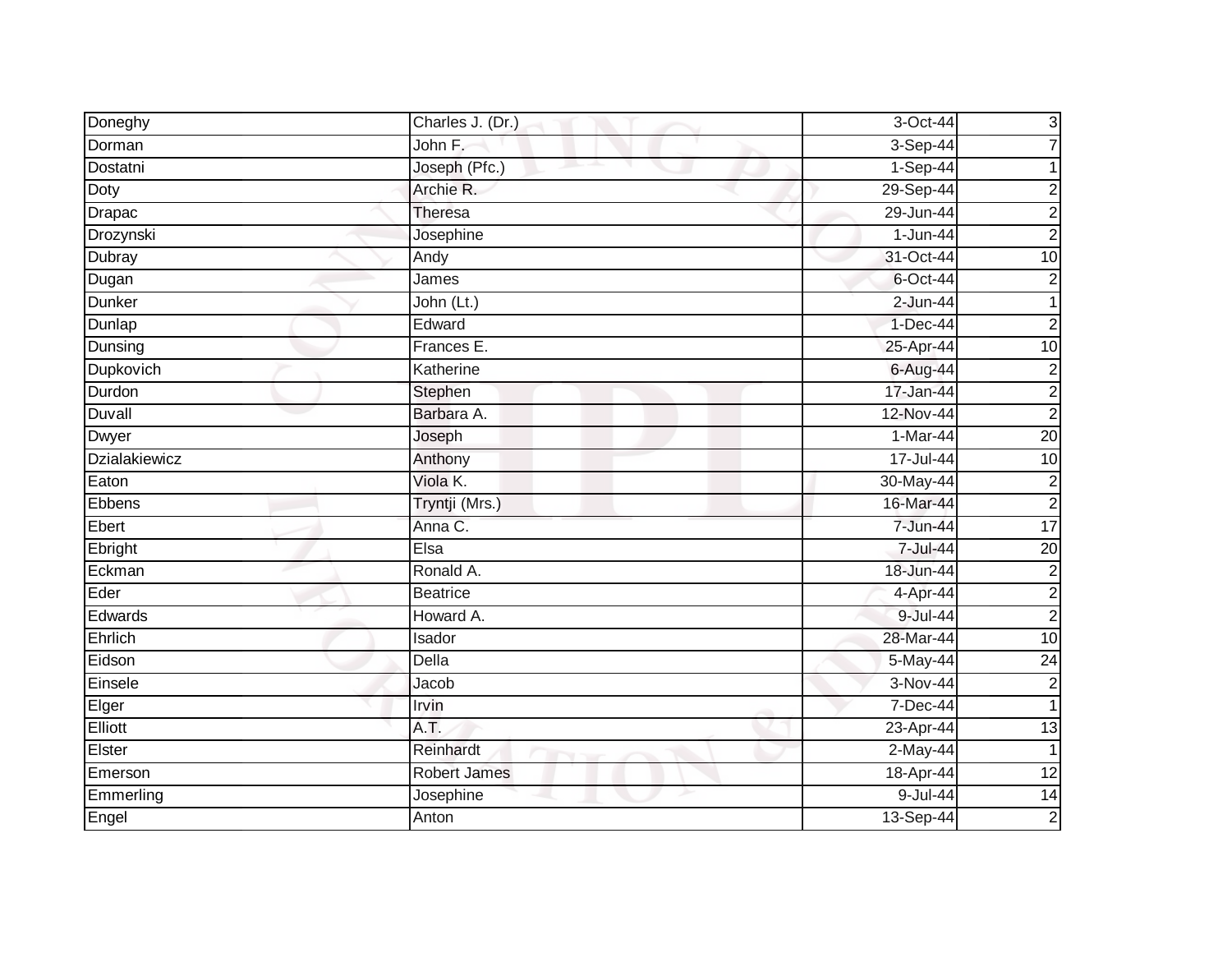| Engelhaupp  | August H.        | 24-Dec-44   | 20              |
|-------------|------------------|-------------|-----------------|
| England     | Ellen            | 20-Apr-44   | $\overline{c}$  |
| Engstrom    | Carl W.          | 29-Oct-44   | 20              |
| <b>Epps</b> | Mary             | 13-Dec-44   | 30              |
| Eschner     | <b>Bertha</b>    | 5-Nov-44    | 17              |
| Ettling     | Peter J.         | 1-Sep-44    | 10              |
| Evan        | Mary C.          | 7-Dec-44    | $\overline{2}$  |
| Evans       | Ora M.           | 22-Mar-44   | $\overline{24}$ |
| Evans       | Sarah D.         | 24-Oct-44   | $\overline{c}$  |
| Evert       | Raymond (Pfc.)   | 12-Nov-44   | 7               |
| Ewen        | William James    | 28-May-44   | $\,6$           |
| Fabijanic   | John             | 24-Feb-44   | 14              |
| Fagan       | John J.          | 31-May-44   | $\overline{20}$ |
| Fagen       | Johanna          | 26-Oct-44   | $\overline{16}$ |
| Fagyas      | Louis (Sgt.)     | 15-Dec-44   | $\overline{19}$ |
| Fallowes    | Elsie            | 30-Jan-44   | $\overline{14}$ |
| Falter      | Phillip          | 17-Jan-44   | 1               |
| Farabaugh   | Jerome W. (Pfc.) | 29-Jun-44   | $9\,$           |
| Farrell     | Frances I.       | 31-Mar-44   | 28              |
| Farrell     | James F.         | 17-Jan-44   | $\overline{c}$  |
| Farster     | Martha           | 28-Apr-44   | $\overline{c}$  |
| Faruer      | Lulu             | 30-Nov-44   | $\overline{2}$  |
| Farver      | Luis             | $1-Dec-44$  | 34              |
| Fathke      | William C.       | 15-Mar-44   | $\overline{c}$  |
| Faulkner    | Floyd            | 5-Sep-44    | دن              |
| Fedler      | Clara            | 20-Feb-44   | 14              |
| Feece       | Pauline          | $4$ -Dec-44 | $\overline{c}$  |
| Feinberg    | Rose             | 15-Jun-44   | $\mathbf{3}$    |
| Fekete      | Peter            | 25-Jun-44   | 7               |
| Feldten     | Ann              | 14-Nov-44   | 10              |
| Ference     | John             | 6-Apr-44    | $\overline{c}$  |
| Fields      | Donald E. (Pfc.) | 4-Oct-44    |                 |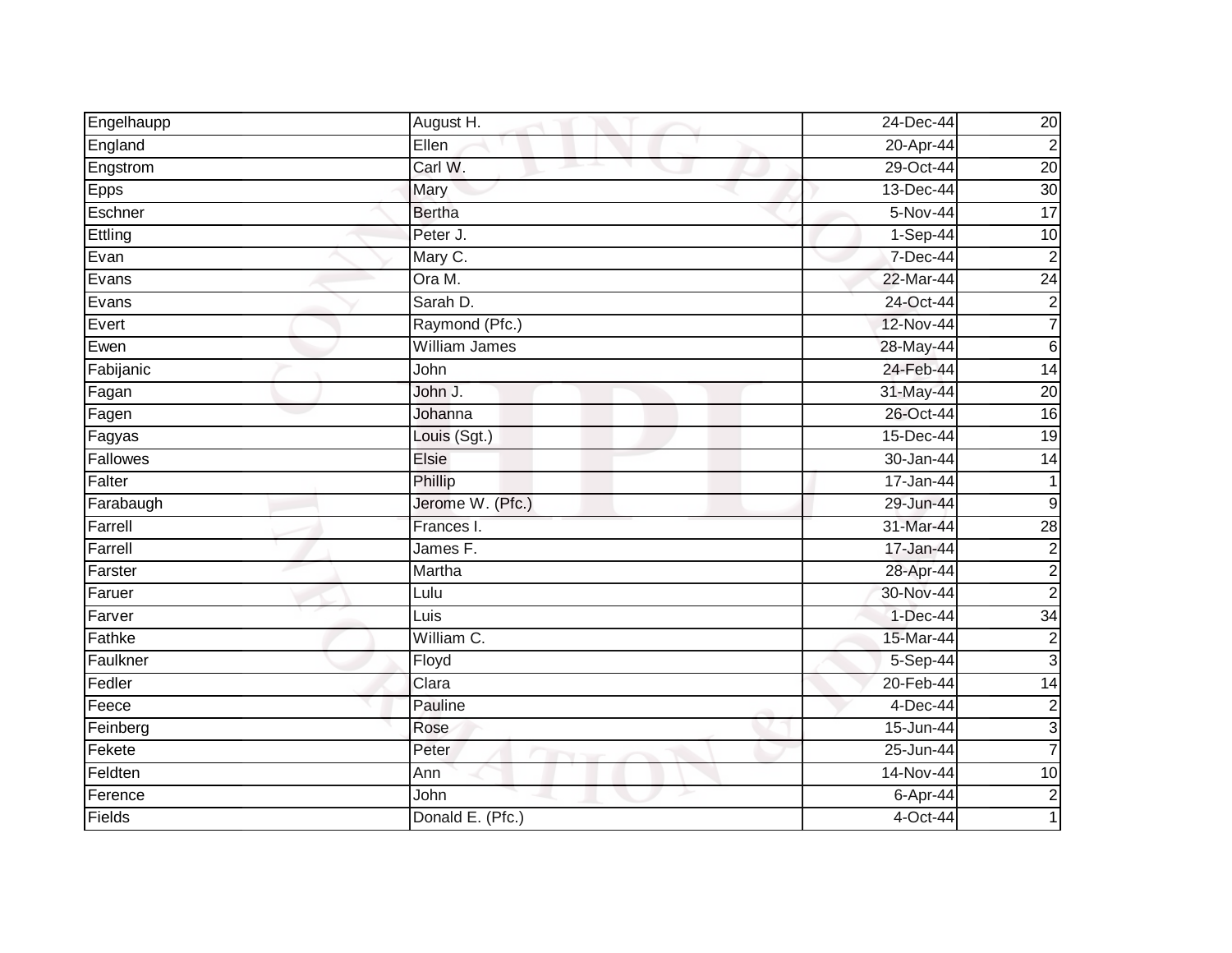| Fiene      | Henry D.           | 15-Nov-44  | $\overline{c}$   |
|------------|--------------------|------------|------------------|
| Fischer    | Alice H.           | 8-Sep-44   | $\overline{c}$   |
| Fischer    | Ruby P.            | 11-Dec-44  | 3                |
| Fisher     | Leo                | 2-Nov-44   | $\overline{c}$   |
| Flagg      | Maude              | 8-May-44   | 12               |
| Flaris     | Gust               | 17-Feb-44  | 14               |
| Fliesher   | Mary               | 27-Nov-44  | $\overline{14}$  |
| Foldesi    | Peter              | 13-Dec-44  | $\overline{2}$   |
| Foley      | John               | 16-Jul-44  | 14               |
| Ford       | Alonzo A. (Pfc.)   | 9-Nov-44   | 11               |
| Forney     | (infant twin boys) | 12-Nov-44  | $\overline{c}$   |
| Fortener   | Louis C.           | 27-Apr-44  | 16               |
| Foster     | Willena            | 28-Apr-44  | $\overline{2}$   |
| Fox        | Jacob M.           | 16-Oct-44  | 11               |
| Fox        | Sarah H.           | 12-May-44  | $\overline{26}$  |
| Francoeur  | F.H. (Mrs.)        | 20-Mar-44  | $\overline{c}$   |
| Frank      | Martha E.          | 22-Nov-44  | 5                |
| Franklin   | Maggie E.          | 28-Aug-44  | $\overline{2}$   |
| Fraser     | Eugene             | 16-Nov-44  | $\overline{16}$  |
| Frazier    | William W.         | 21-Sep-44  |                  |
| Freet      | Fred (Pvt.)        | 12-Jan-44  |                  |
| Fuderich   | John               | 20-Aug-44  | $\overline{16}$  |
| Fuhrmark   | Arthur (Pvt.)      | 13-Jun-44  | 3                |
| Fullgraf   | Wilmer A. (Sgt.)   | 23-Aug-44  | 1                |
| Gabor      | Mary (Mrs.)        | 11-May-44  | $\overline{c}$   |
| Gabrielson | Ralph              | 28-May-44  | $\bf 8$          |
| Gabrys     | Rose               | 26-May-44  | $\overline{22}$  |
| Gacsala    | Elizabeth          | 16-Jan-44  | $\overline{14}$  |
| Gadzala    | Mary               | $3-Feb-44$ | $\boldsymbol{8}$ |
| Gajdor     | Joseph             | 19-Mar-44  | 7                |
| Galbraith  | Sarah              | 24-Nov-44  | 33               |
| Gapinski   | Aloysius           | 20-Mar-44  |                  |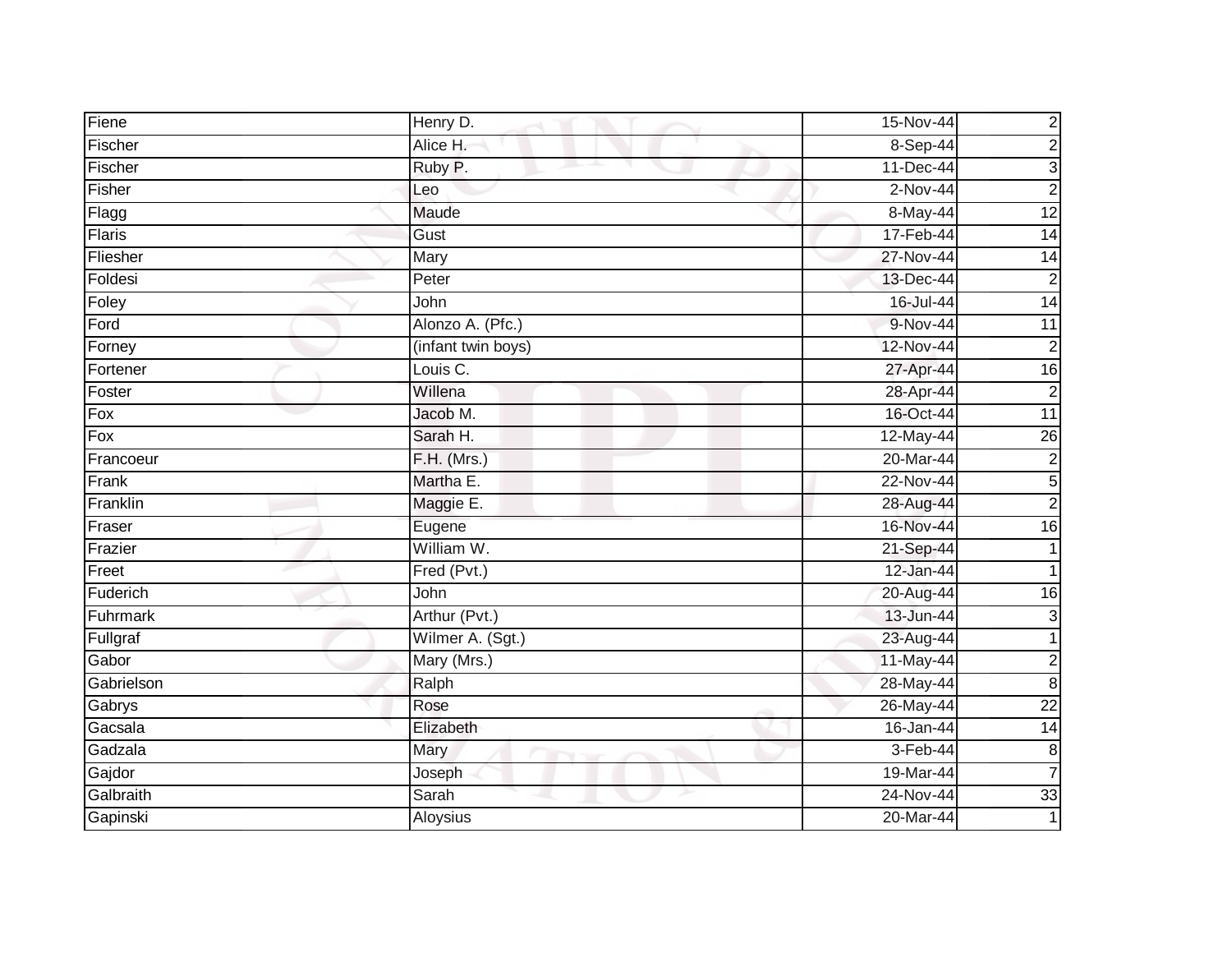| Gardner    | James              | 2-Oct-44        | 12              |
|------------|--------------------|-----------------|-----------------|
| Gargas     | Stanley            | 8-Dec-44        | $\overline{30}$ |
| Garner     | Ethel              | 10-Apr-44       | $\overline{2}$  |
| Garney     | Mary               | $1-Mar-44$      | $\overline{c}$  |
| Garritano  | Loretta            | 27-Mar-44       |                 |
| Gavrilov   | Ziva               | $16 - Jun-44$   | $\overline{c}$  |
| Gearman    | Caroline           | 24-Sep-44       | $\sigma$        |
| Geber      | John               | 10-Jan-44       | 10              |
| Geiger     | Virgil             | 12-Nov-44       | $\overline{13}$ |
| Gherkin    | Wilbur A. (Capt.)  | 3-Oct-44        | 4               |
| Giannini   | Florinda           | $6 - Feb - 44$  | 4               |
| Gilbert    | Melvin             | 11-Jul-44       | $\overline{c}$  |
| Gillard    | Arnold (Pfc.)      | 2-Oct-44        | $\overline{2}$  |
| Gillaspie  | Kathryn K.         | 20-Dec-44       | $\overline{26}$ |
| Gillespie  | Edith              | 24-Oct-44       | $\overline{2}$  |
| Glowacki   | John               | 22-Feb-44       | 10              |
| Glucksman  | Dorothy            | 14-Feb-44       |                 |
| Goddard    | Francis J.         | 4-Sep-44        | $\overline{c}$  |
| Goerg      | Otto A.            | 27-Dec-44       | $\overline{2}$  |
| Goings     | Dale (Lt.)         | August 2l, 1944 |                 |
| Goldstein  | <b>Bessie</b>      | 23-Mar-44       | $\overline{2}$  |
| Golec      | Frank              | 17-Mar-44       | 26              |
| Golovrski  | Anna               | 26-Apr-44       | $\overline{20}$ |
| Gonczi     | Albert             | 5-Jun-44        | $\overline{7}$  |
| Goodfriend | Mary               | 7-Jan-44        | $\overline{20}$ |
| Gorczyca   | John               | 28-Aug-44       |                 |
| Gordon     | <b>Robert Paul</b> | 28-Nov-44       | 12              |
| Gould      | Beryl (Mrs.)       | 16-Mar-44       | 16              |
| Goungs     | Dale (Lt.)         | 21-Aug-44       | $\mathbf 1$     |
| Gradle     | Phila              | 24-Nov-44       | 33              |
| Grafton    | Virgil             | 25-Apr-44       | 10              |
| Gragido    | Paul A.            | 25-Feb-44       | $\overline{2}$  |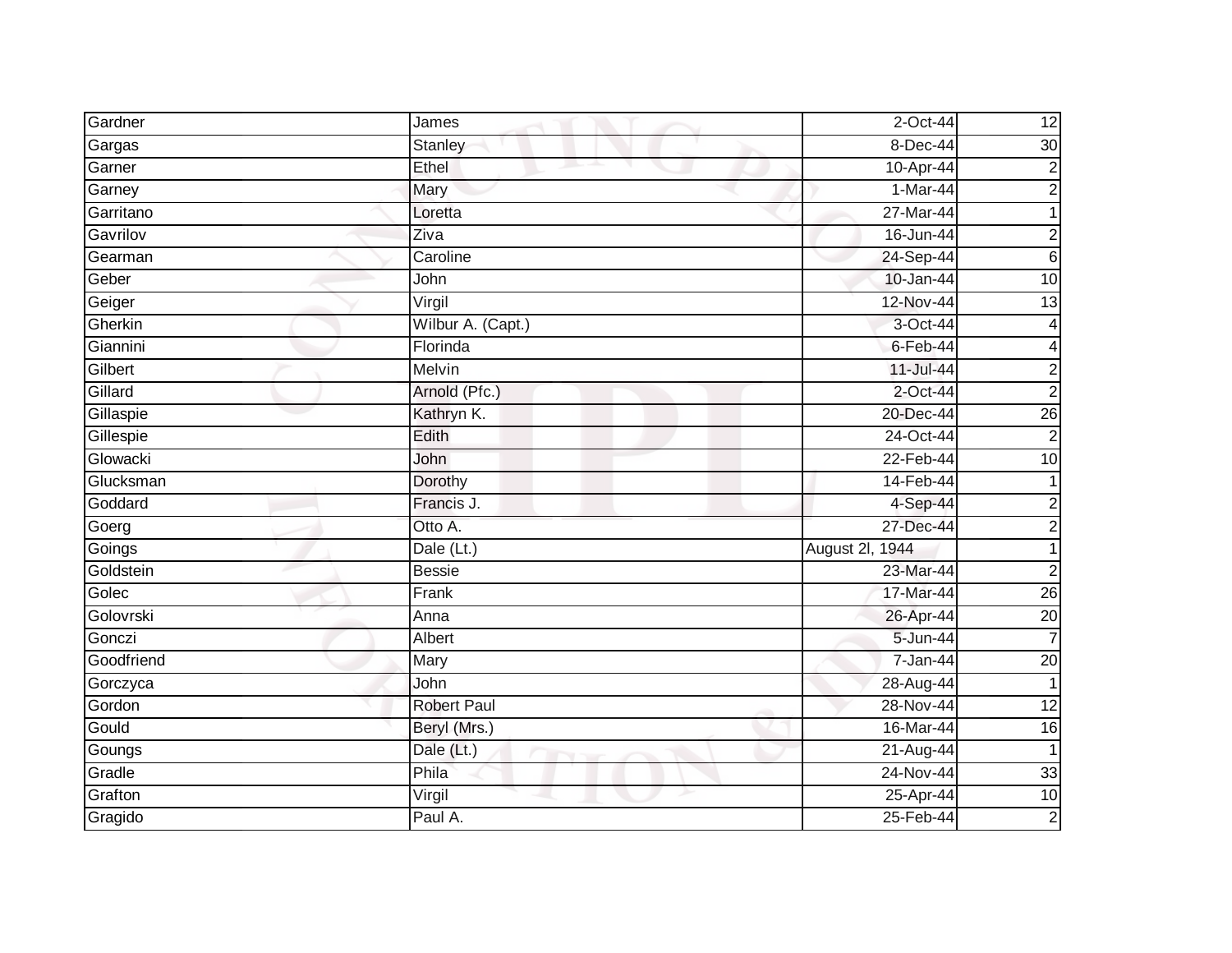| Graham       | Wayne M.           | 9-Jul-44          | 14              |
|--------------|--------------------|-------------------|-----------------|
| Gramals      | Theodore B.        | 7-Mar-44          | 10              |
| Granack      | Frank (Lt.)        | 23-Apr-44         | 8               |
| Granberg     | Elmer              | 14-Feb-44         | 10              |
| Granlund     | Eric               | 3-Aug-44          | $\overline{c}$  |
| Grant        | Orlen              | 14-Jul-44         | $\overline{24}$ |
| Grau         | Thomas E. (Pfc.)   | 26-Jul-44         | $\overline{17}$ |
| Graves       | <b>Harry</b>       | 18-Apr-44         |                 |
| Graves       | Roy                | 16-Oct-44         | 12              |
| Gray         | J. Dallas          | 12-Jun-44         | $\overline{2}$  |
| Greb         | Conrad             | 13-Feb-44         |                 |
| Green        | James M.           | 8-Aug-44          | $\overline{a}$  |
| Green        | John S.            | 24-Nov-44         | $\overline{34}$ |
| Greening     | Harold (Pvt.)      | 4-Feb-44          |                 |
| Greenya      | Carrie             | 4-Sep-44          | 8               |
| Grimes       | Lois C.            | 27-Aug-44         | 16              |
| Grimmer      | <b>Mathias</b>     | 7-Apr-44          |                 |
| Grippe       | Mary M.            | 7-Jan-44          | 20              |
| Grissom      | George I. (T/Sgt.) | 20-Aug-44         |                 |
| Gritton      | Joseph (Pfc.)      | $1-Feb-44$        |                 |
| Grizas       | Antionette         | 16-Jun-44         | 2               |
| Grochowalski | Julia              | 19-Oct-44         | $\overline{c}$  |
| Grubbs       | Thomas M (Pvt.)    | 14-Dec-44         |                 |
| Grzeslo      | Cyril              | 19-Apr-44         | $\overline{24}$ |
| Grzyb        | Catherine          | 26-Jun-44         | $\overline{2}$  |
| Gurczewski   | Mary               | 28-Jun-44         | $\overline{10}$ |
| Guyer        | Elijah             | 14-Aug-44         | 5               |
| Guzy         | <b>Thomas</b>      | 21-Jul-44         | $\overline{20}$ |
| Gwizdz       | Stephen (Sgt.)     | 29-Dec-44         |                 |
| Habil        | Anna (Mrs.)        | June 14, 1944     | $\overline{c}$  |
| Hageman      | (infant son)       | 13-Apr-44         | $\overline{2}$  |
| Halasz       | Frank (Pfc.)       | December I3, 1944 | $\overline{21}$ |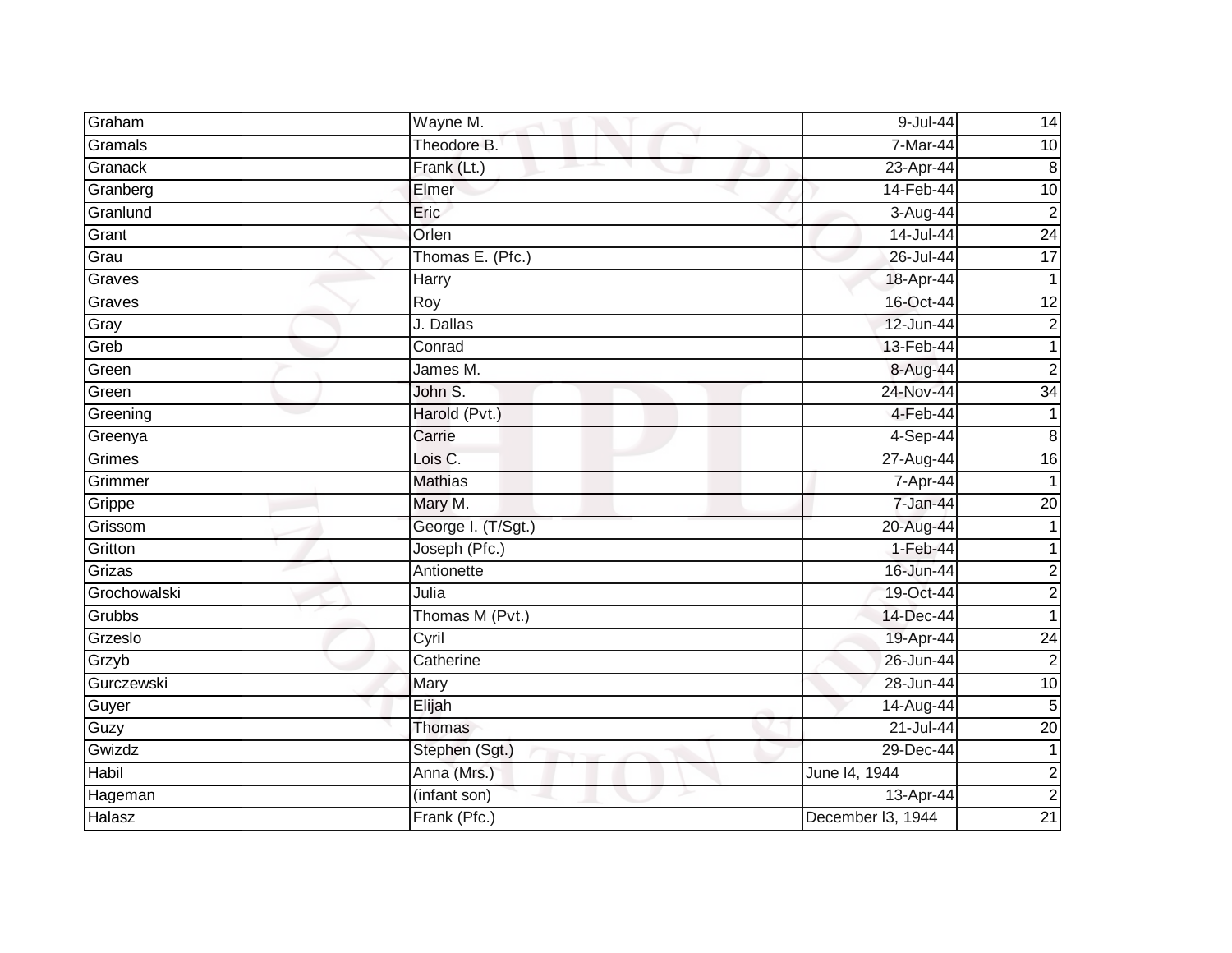| Hamilton      | Barbara Jean            | 3-Apr-44           | $\overline{c}$  |
|---------------|-------------------------|--------------------|-----------------|
| Hamilton      | Stella E. (Mrs.)        | 30-Aug-44          | $\mathbf{3}$    |
| Hammond       | H.T.<br>and the project | 7-Nov-44           | $\overline{12}$ |
| Hanaway       | Norman E. (E/3)         | 5-Nov-44           | $\overline{7}$  |
| Hanes         | Helen                   | 29-May-44          | 5               |
| Haney         | Agnes M.                | 7-Jan-44           | 20              |
| Hanusin       | John                    | 30-May-44          |                 |
| Harbut        | Frank                   | October 15, 1944   | 20              |
| Harbut        | Ted F. (S/Sgt.)         | $2-Jan-44$         |                 |
| Harkema       | Grace (Mrs.)            | 6-Aug-44           | $\overline{2}$  |
| Harkema       | John                    | September I0, 1944 | $\overline{13}$ |
| Harman        | E.G.                    | November 13, 1944  | 9               |
| Harney        | Joseph (Pfc.)           | 27-Sep-44          |                 |
| Harrell       | Ora (Sgt.)              | 26-Jun-44          |                 |
| Harrington    | Wilson                  | 26-May-44          | 3               |
| Harris        | Arthur B.               | 14-Jan-44          | $\overline{28}$ |
| <b>Harris</b> | Helen (Mrs.)            | May 14, 1944       | $\overline{2}$  |
| Hartford      | Walter                  | April I0, 1944     |                 |
| Hartline      | James L.                | 4-Aug-44           | $\overline{c}$  |
| <b>Hass</b>   | Herman P.               | June 14, 1944      | $\overline{2}$  |
| Hatczel       | William                 | 6-Jul-44           | $\overline{14}$ |
| Hathaway      | Elizabeth (Mrs.)        | April 19, 1944     | 10              |
| Hayhurst      | John                    | December II, 1944  | $\overline{2}$  |
| Hecht         | Catherine W. (Mrs.)     | September I5, 1944 | $\overline{21}$ |
| Hector        | Bertha H.               | 24-Jul-44          | $\overline{2}$  |
| Hein          | Margaret E. (Mrs.)      | September I0, 1944 | 13              |
| Hein          | Mary T. (Mrs.)          | December 18, 1944  | $\overline{13}$ |
| Helfen        | Jacob                   | May 14, 1944       | 9               |
| Helfen        | Joseph (Pfc.)           | September I5, 1944 |                 |
| Hellgren      | Pauline                 | September I, 1944  | $\overline{22}$ |
| Helpingstine  | Herbert (Cpl.)          | August 2I, 1944    | 1               |
| Hendrikson    | Burrus W.               | 25-Feb-44          | $\overline{a}$  |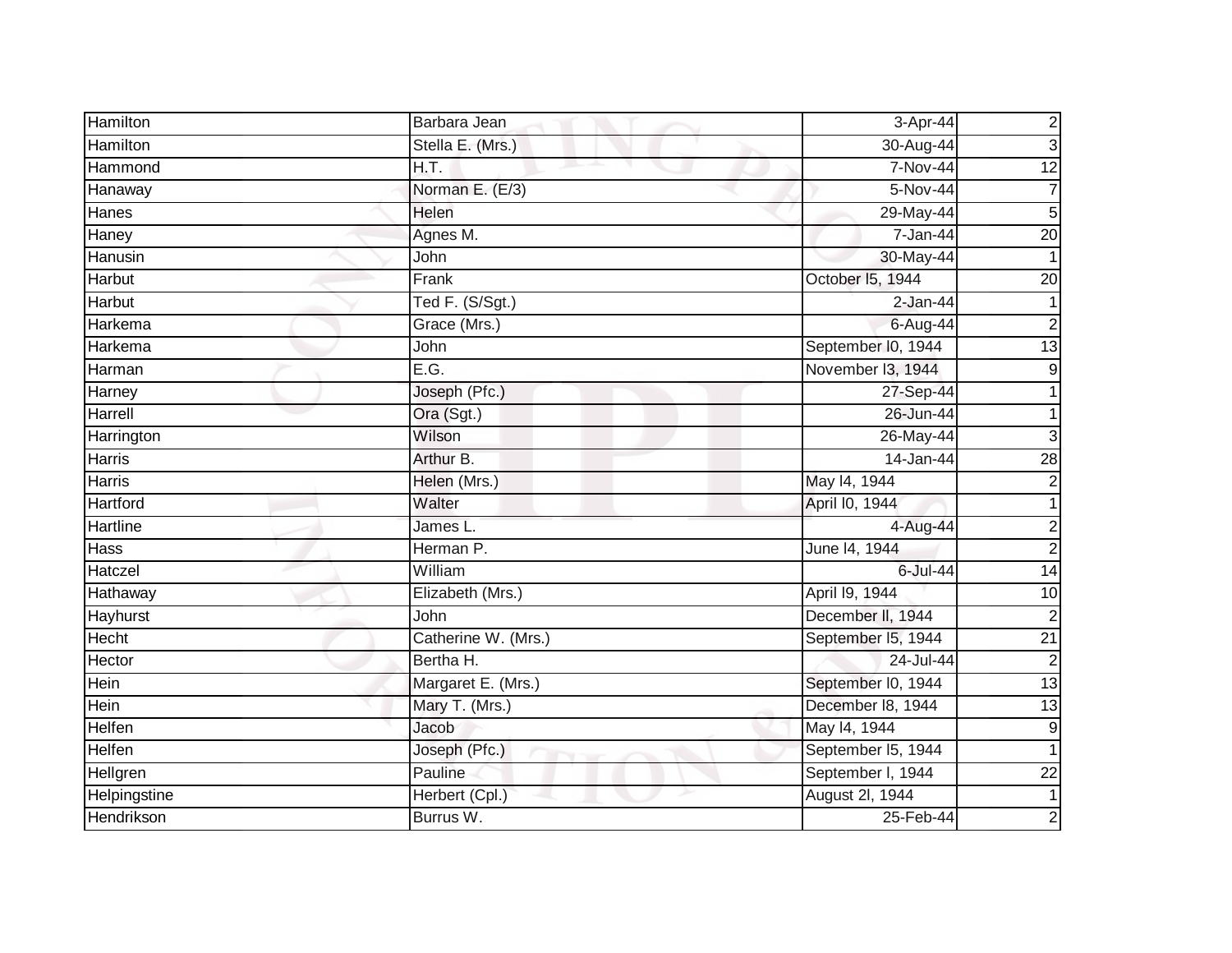| <b>Hendrix</b> | Ora W. (Sgt.)     | 24-Aug-44          | $\overline{\mathbf{c}}$ |
|----------------|-------------------|--------------------|-------------------------|
| Henning        | Augusta (Mrs.)    | 24-Feb-44          | $\overline{2}$          |
| Herrburg       | Cora A. (Mrs.)    | June 18, 1944      | $\mathbf 2$             |
| Herron         | Emmett (Mrs.)     | $6-Sep-44$         | $\overline{21}$         |
| <b>Hess</b>    | Julius J.         | October 16, 1944   | 12                      |
| Hester         | Marguerite (Mrs.) | March I6, 1944     | $\boldsymbol{2}$        |
| Hetra          | <b>Steve</b>      | December 3I, 1944  | $\overline{16}$         |
| Hewes          | William J.        | 27-Oct-44          | 29                      |
| Hickey         | John              | March I5, 1944     | $\overline{24}$         |
| Hickey         | Mary              | 24-Sep-44          | $\,6$                   |
| Hienz          | Andrew            | 6-Apr-44           | $\mathbf 2$             |
| Higgins        | Raymond J.        | $2-Apr-44$         | 14                      |
| Hileaga        | Gravila           | September I5, 1944 | $\overline{25}$         |
| Hill           | Dennis            | 23-Feb-44          | 18                      |
| Hill           | Ralph             | 30-Mar-44          | 14                      |
| Hill           | Sadie             | April 19, 1944     | $\overline{24}$         |
| Hill           | Sherman           | 3-Dec-44           | 6                       |
| Hill           | Thomas John       | October I6, 1944   | 12                      |
| Hillman        | Arnella (Mrs.)    | October 3I, 1944   | 3                       |
| Hindson        | Floyd             | 12-May-44          | 26                      |
| Hisey          | Augusta           | 7-Sep-44           | 7                       |
| Hlavaty        | Simon             | $9$ -Jul-44        | $\mathbf 2$             |
| Hodge          | Martha (Mrs.)     | 29-Jun-44          | $\overline{c}$          |
| Hoerner        | Theresa B. (Mrs.) | 13-Apr-44          | $\overline{\mathbf{c}}$ |
| Hoffman        | Joseph            | December I, 1944   | $\overline{2}$          |
| Hojnacki       | Alex              | 26-Mar-44          | 16                      |
| Holland        | <b>Daniel</b>     | 4-Apr-44           |                         |
| Holland        | Lois              | 4-Apr-44           |                         |
| Holland        | Thomas            | 4-Apr-44           |                         |
| Holland        | William           | 4-Apr-44           |                         |
| Holley         | Ada D.            | May I, 1944        | $\boldsymbol{2}$        |
| Holliday       | J.S.              | $12-Sep-44$        | 4                       |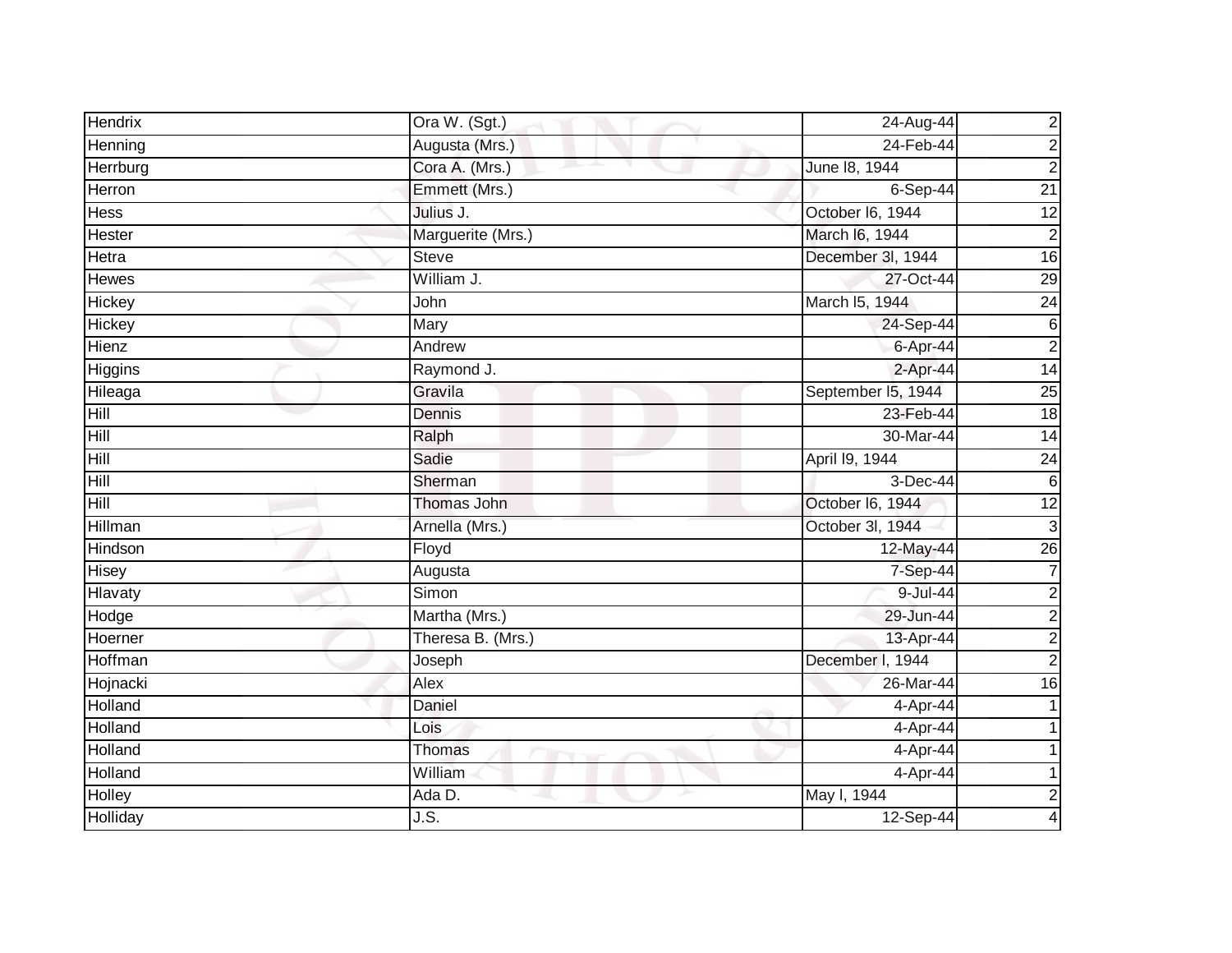| <b>Holsbeck</b> | J.V. (Pvt.)        | July 14, 1944      |                  |
|-----------------|--------------------|--------------------|------------------|
| Holstine        | Wayne              | 7-Feb-44           |                  |
| Hopp            | Esther F.          | 22-Oct-44          | 13               |
| Horn            | Robert Edward      | December I0, 1944  |                  |
| Horsley         | Silas M.           | 30-Aug-44          | 3                |
| Hosszu          | Joseph D. (Pvt.)   | 8-Aug-44           |                  |
| Houck           | Julius A. (Sgt.)   | 23-Jun-44          |                  |
| Hough           | John Elwood        | $6$ -Dec-44        | $\overline{c}$   |
| Howard          | Mary               | 25-Aug-44          | $\overline{c}$   |
| Howard          | Vivian E. (Mrs.)   | 5-Jul-44           | 13               |
| Howe            | Corbitt C.         | 14-Mar-44          | 10               |
| Hrapek          | Anna               | 24-May-44          | $\boldsymbol{2}$ |
| Huber           | Albert C.          | 20-Aug-44          | $\infty$         |
| Huber           | William            | 3-Apr-44           | $6\phantom{.}6$  |
| Humble          | Sophia             | 8-Nov-44           | 30               |
| Humpfer         | Pauline (Mrs.)     | 24-Nov-44          | $\overline{2}$   |
| <b>Hunt</b>     | <b>Mildred</b>     | December I3, 1944  | 30               |
| <b>Huntos</b>   | Joseph             | April 18, 1944     | $\overline{12}$  |
| Hussey          | John               | October 15, 1944   | $\overline{20}$  |
| <b>Hutches</b>  | Raymond (Lt.)      | 13-Feb-44          |                  |
| <b>Hutchins</b> | <b>Blaine</b>      | 23-May-44          | $\overline{2}$   |
| Imbiorski       | Mary (Mrs.)        | January 19, 1944   | 19               |
| iovan           | George             | 3-Sep-44           | $\mathbf{3}$     |
| Itczak          | John J. (S/Sgt.)   | August 15, 1944    | $\overline{12}$  |
| Ittel           | Catherine (Mrs.)   | 6-Feb-44           | $\overline{4}$   |
| Jackson         | Jack (Pfc.)        | Augsut 7, 1944     | $\overline{2}$   |
| Jackura         | Walter             | August 14, 1944    | 10               |
| Jacobs          | Arthur G.          | 5-Jun-44           |                  |
| James           | Daniel P. (S/Sgt.) | August I3, 1944    | 4                |
| Jamieson        | Peter              | Septerber 20, 1944 | 1                |
| Jankauskas      | Barbara (Mrs.)     | September 18, 1944 | 10               |
| Jaskolka        | Mary               | 22-Oct-44          | 13               |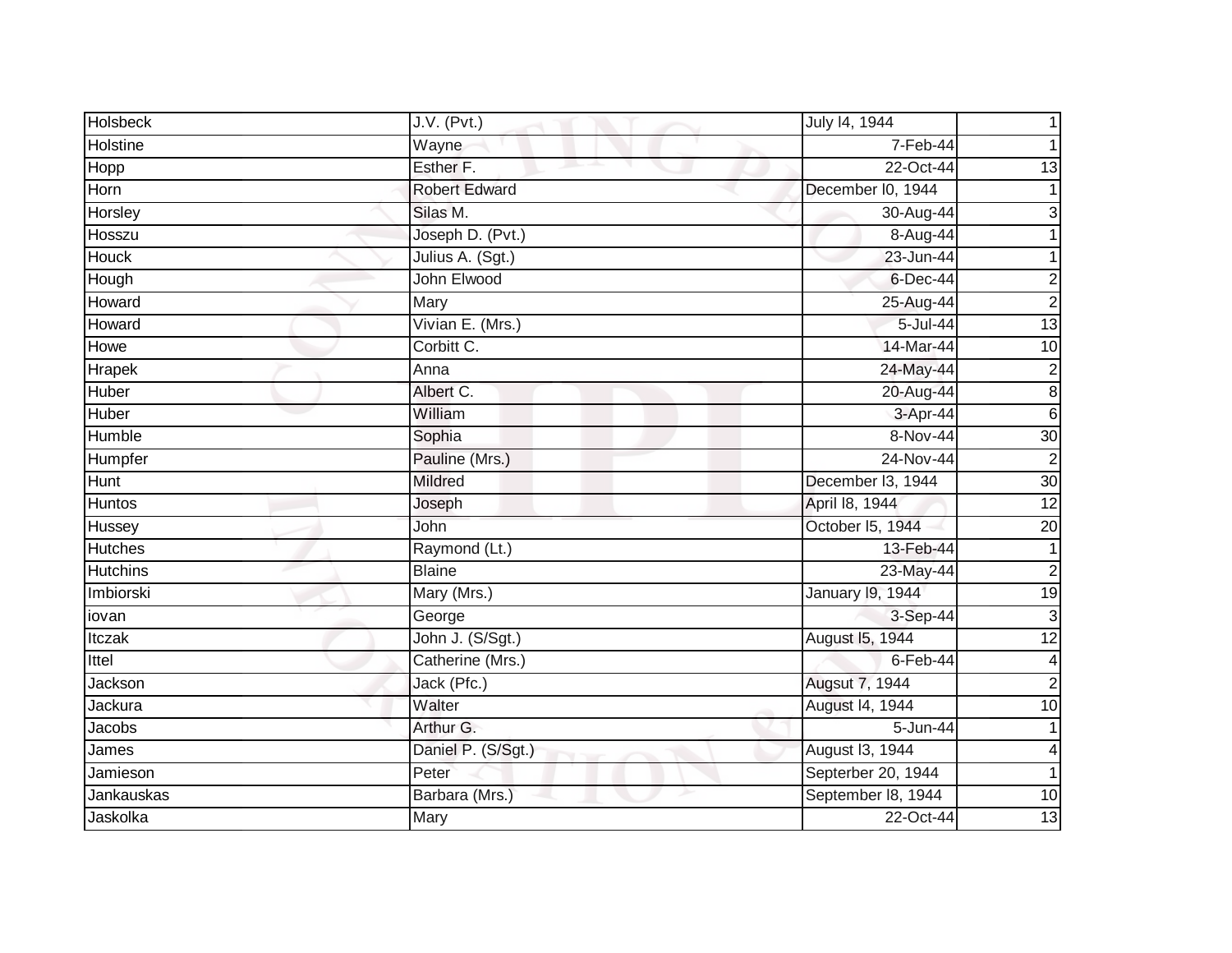| Jezuit         | Stanley            | November 14, 1944       | 10              |
|----------------|--------------------|-------------------------|-----------------|
| Johnson        | Alice Leone (Mrs.) | October 15, 1944        | 20              |
| Johnson        | Bessie L.          | 7-Mar-44                | $\overline{10}$ |
| Johnson        | Carl A.            | 24-Dec-44               | $\overline{4}$  |
| Johnson        | Frank A.           | $2-Mar-44$              | $\overline{14}$ |
| Johnson        | Frank A.           | 3-Mar-44                | $\overline{22}$ |
| Johnson        | Frank L.           | 5-Nov-44                | $\overline{5}$  |
| Johnson        | Harold (Pvt.)      | 20-Aug-44               |                 |
| Johnson        | Hope E. (Mrs.)     | July 18, 1944           | $\overline{2}$  |
| Johnson        | Mary K. (Mrs.)     | 18-Jul-44               | $\overline{2}$  |
| Johnson        | <b>Nick</b>        | July 13, 1944           | $\overline{14}$ |
| Johnson        | R. F. (Lt.)        | March 2I, 1944          | $\overline{2}$  |
| Johnson        | Ralph L.           | 30-Oct-44               | 12              |
| Johnston       | <b>Betty Rae</b>   | $2-Nov-44$              | $\overline{2}$  |
| Jonas          | George W.          | September I, 1944       | $\overline{19}$ |
| Jones          | James T.           | 12-Jul-44               | $\overline{22}$ |
| Jones          | John T.            | December I4, 1944       | $\overline{18}$ |
| Jongsma        | Madge              | 26-Apr-44               | 20              |
| Joniec         | Andrew             | 28-May-44               | 16              |
| Jovich         | Joseph J.          | 25-May-44               |                 |
| Joyce          | Florence J. (Mrs.) | September 2l, 1944      | $\overline{c}$  |
| Jung           | Lucy A. (Mrs.)     | December I0, 1944       | $\overline{24}$ |
| Junglen        | Joseph L. (S/Sgt.) | April 19, 1944          | $\overline{23}$ |
| Juriga         | Jacob              | 25-Oct-44               | $\overline{2}$  |
| Juscik         | Helen              | 30-Mar-44               | $\overline{14}$ |
| <b>Jzuwicz</b> | Stanley            | November 13, 1944       |                 |
| Kaczka         | Andrew S.          | <b>January 10, 1944</b> | $\overline{10}$ |
| Kaczka         | Joseph J.          | 20-Aug-44               | $\overline{2}$  |
| Kaheileck      | Mary (Mrs.)        | 13-Apr-44               | $\overline{a}$  |
| Kaleck         | George E. (Sgt.)   | August II, 1944         |                 |
| Kalendek       | Elizabeth (Mrs.)   | 20-Jun-44               | 4               |
| Kaminsky       | Margaret           | November 2I, 1944       | 18              |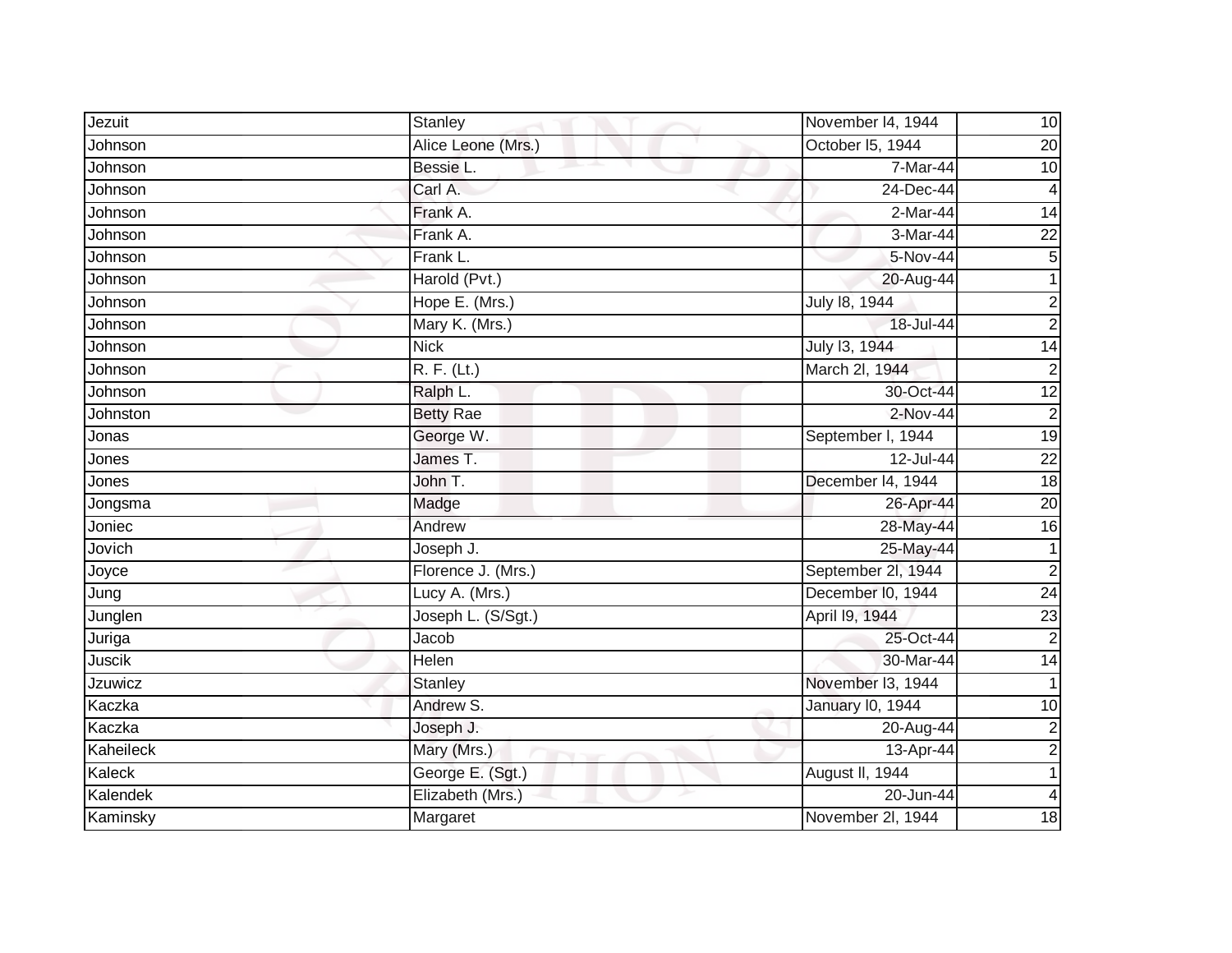| Kammer      | Jacqueline A.      | 7-Jan-44          | 20              |
|-------------|--------------------|-------------------|-----------------|
| Kandea      | Andrew             | 8-Jun-44          | 14              |
| Kasch       | Dora (Mrs.)        | 12-Oct-44         | 8               |
| Kaser       | Charles J.         | 3-May-44          | $\overline{20}$ |
| Kastrzyk    | Sophia (Mrs.)      | 29-Jun-44         | 14              |
| Katsma      | Simon              | $26$ -Dec-44      | 12              |
| Katzbach    | Theodore (Sgt.)    | 22-Dec-44         | $\overline{1}$  |
| Kaufman     | Menno              | 3-Aug-44          | 14              |
| Keegan      | John J.            | 9-Mar-44          | 14              |
| Keitzer     | Ellen (Mrs.)       | 2-Jun-44          | $\overline{c}$  |
| Keitzman    | Charles M.         | November I5, 1944 | $\overline{c}$  |
| Kelewa      | Steve              | 26-Jun-44         | $\overline{3}$  |
| Kemble      | Albert E. (Pfc.)   | 26-Jun-44         | $\mathbf{1}$    |
| Kemp        | Hobart (Lt.)       | 29-Mar-44         | $\overline{12}$ |
| Kene        | Annice             | December 3I, 1944 | 16              |
| Kennedy     | Walter L.          | January 16, 1944  | $\mathbf 1$     |
| Kensey      | Robert L.          | 12-May-44         | 26              |
| Kepert      | Andrew (Dr.)       | 26-May-44         | $\overline{22}$ |
| Kesler      | Joseph A.          | December I0, 1944 | $\overline{24}$ |
| Kestner     | Adelbert           | 30-Aug-44         | 3               |
| Ketel       | Max J.             | May 16, 1944      | $\overline{c}$  |
| Kielbasa    | Lawrence           | August 15, 1944   | $\overline{c}$  |
| Kilar       | Paul               | May 2l, 1944      | 7               |
| Kimbrell    | Maxine (Mrs.)      | 30-Jun-44         | $\overline{c}$  |
| Kinda       | <b>John Paskus</b> | August 18, 1944   | $\overline{22}$ |
| King        | Richard J.         | June 18, 1944     | $\overline{2}$  |
| Kintzkle    | John C.            | 9-Oct-44          | $\overline{12}$ |
| Kirk        | Wesley             | 6-Jun-44          | $\overline{c}$  |
| Kirschner   | Peter              | 3-Sep-44          | 3               |
| Kish        | John (Pvt.)        | 20-Oct-44         | 1               |
| Klacik      | Ellen (Miss)       | 22-Sep-44         | $\overline{c}$  |
| Klamczynski | Frank              | August 14, 1944   | 10              |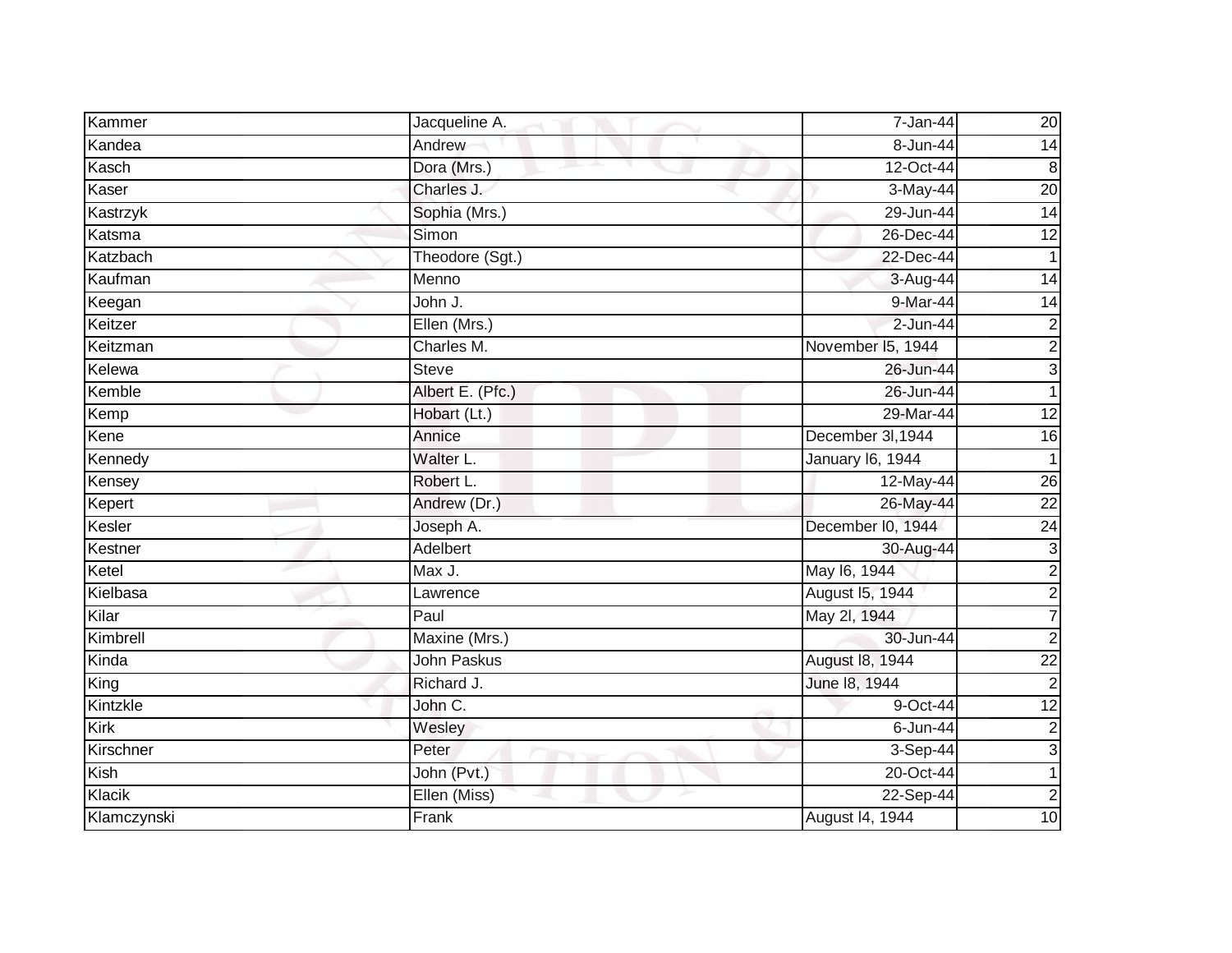| Klapper      | John (Sgt.)       | 9-Oct-44           |                 |
|--------------|-------------------|--------------------|-----------------|
| Klassen      | Francis (Pfc.)    | September 17, 1944 |                 |
| Klebofski    | Raymond V. (Sgt.) | 8-Dec-44           |                 |
| Kleckner     | Kenneth           | 22-Mar-44          |                 |
| Klein        | August            | 20-Sep-44          | $\overline{2}$  |
| Klekot       | Raymond           | February I4, 1944  | 10              |
| Klemsman     | Conrad            | 2-Oct-44           | $\overline{12}$ |
| Klochan      | Joseph J. (Pvt.)  | 4-Aug-44           | 14              |
| Klucker      | Eva (Mrs.)        | 9-Jun-44           | 2               |
| Kmetz        | Anna M.           | 25-Jun-44          | $\overline{7}$  |
| Kmiec        | Harriet (Mrs.)    | 6-Jul-44           | 14              |
| Knapp        | Frederick W.      | January 10, 1944   | 10              |
| Knapp        | William           | 22-Oct-44          | $\overline{13}$ |
| Knazur       | Michael (Mrs.)    | January 13, 1944   |                 |
| Knerr        | Charles W. (Pfc.) | $6$ -Oct-44        |                 |
| Knesek       | Anna (Miss)       | 23-Aug-44          | $\overline{2}$  |
| Koartge      | Fred              | 3-Mar-44           | $\overline{22}$ |
| Koch         | Mary M.           | 25-Sep-44          | 12              |
| Kolodziej    | John              | 28-Feb-44          | $\overline{c}$  |
| Konszczynski | Frank             | 23-Feb-44          | 8               |
| Kontor       | Steve (Pfc.)      | November I6, 1944  |                 |
| Kooy         | Lena              | December 13, 1944  | $\overline{c}$  |
| Kornidas     | John              | June 18, 1944      | $\overline{2}$  |
| Korsach      | Charles           | May 19, 1944       |                 |
| Kortenhoeven | Marie             | 3-Apr-44           | $\overline{2}$  |
| Kosiba       | John L. (Pvt.)    | 22-Mar-44          |                 |
| Kosour       | Mary              | May 10, 1944       | 24              |
| Kotlowski    | <b>John</b>       | September II, 1944 | 4               |
| Kovacik      | Lawrence          | September 18, 1944 | $\overline{10}$ |
| Kovicich     | Joe               | 24-Dec-44          | 20              |
| Kowal        | John C.           | April 14, 1944     | $\overline{19}$ |
| Kowallick    | John              | December 3l, 1944  | 16              |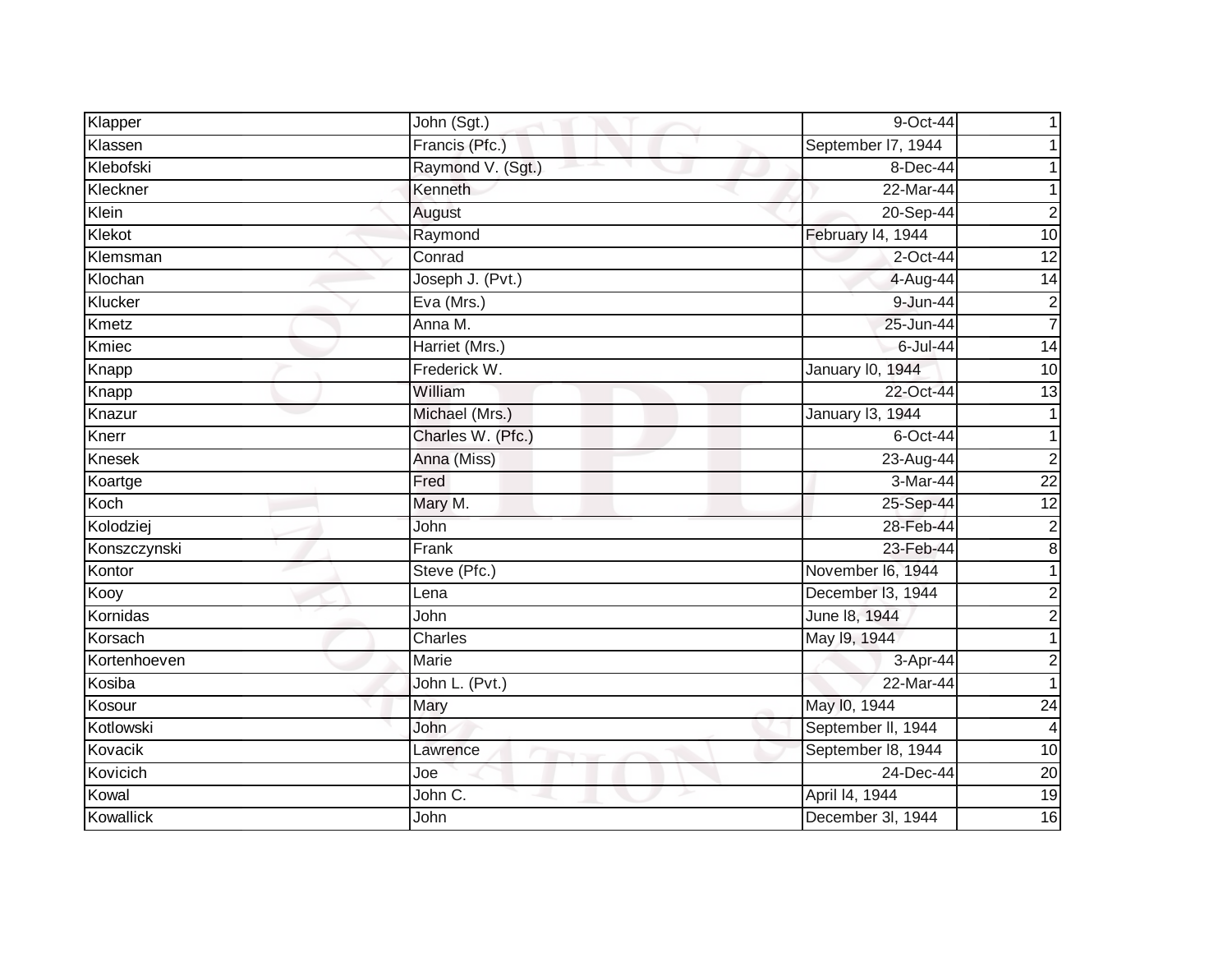| Koziol        | George            | 27-Oct-44               | 29              |
|---------------|-------------------|-------------------------|-----------------|
| Kracell       | Sidney            | 26-Sep-44               |                 |
| Krall         | Henry (Sgt.)      | December 18, 1944       |                 |
| Kras          | Michael F. (Pfc.) | 8-Feb-44                |                 |
| Krawczyk      | Anthony V.        | May 17, 1944            | $\overline{2}$  |
| Kraynak       | Katherine         | 3-Dec-44                | 6               |
| Krempner      | Meyer H.          | May 16, 1944            | $\overline{2}$  |
| Krieger       | Charles           | <b>January 17, 1944</b> |                 |
| Krieger       | Hermann (Mrs.)    | <b>January 17, 1944</b> |                 |
| Krieger       | Myron             | <b>January 17, 1944</b> |                 |
| Krieger       | Ross              | 29-Aug-44               | $\overline{c}$  |
| Kruger        | Charles A.        | 30-Jan-44               | 4               |
| Krull         | Luella (Mrs.)     | October 13, 1944        | $\overline{2}$  |
| Krupa         | Joseph            | 23-Jul-44               | $\overline{2}$  |
| krusell       | Sidney            | 27-Sep-44               | $\overline{2}$  |
| Kubacki       | Catherine (Mrs.)  | November I5, 1944       | $\overline{2}$  |
| <b>Kubeck</b> | Caroline (Mrs.)   | 20-Sep-44               | $\overline{2}$  |
| <b>Kubeck</b> | Julia (Mrs.)      | 12-Apr-44               | $\overline{14}$ |
| <b>Kubeck</b> | <b>Stanley</b>    | $2$ -Feb-44             | $\overline{19}$ |
| <b>Kubish</b> | Joseph            | 8-Jun-44                | $\overline{4}$  |
| Kuc           | Stanley           | December 2l, 1944       | 18              |
| Kuehler       | Pauline (Miss)    | December II, 1944       | $\overline{3}$  |
| Kuhlman       | Frederick (Sgt.)  | April 19, 1944          |                 |
| Kulchar       | Joseph            | 6-Jul-44                | 14              |
| Kunert        | Ernest            | June I, 1944            |                 |
| Kuzma         | George (Pfc.)     | 7-Dec-44                |                 |
| Kyriakakos    | L. (              |                         |                 |
| Kyriakakos    | $L.$ (Rev.)       | July 19, 1944           | 19              |
| LaCrox        | Frank             | 3-Aug-44                | $\overline{c}$  |
| Laidella      | Dominic           | May 14, 1944            | 16              |
| Lakey         | Robert M. (Pvt.)  | 24-Feb-44               | $\mathbf{1}$    |
| Laleff        | Evan              | 30-Aug-44               | $\overline{3}$  |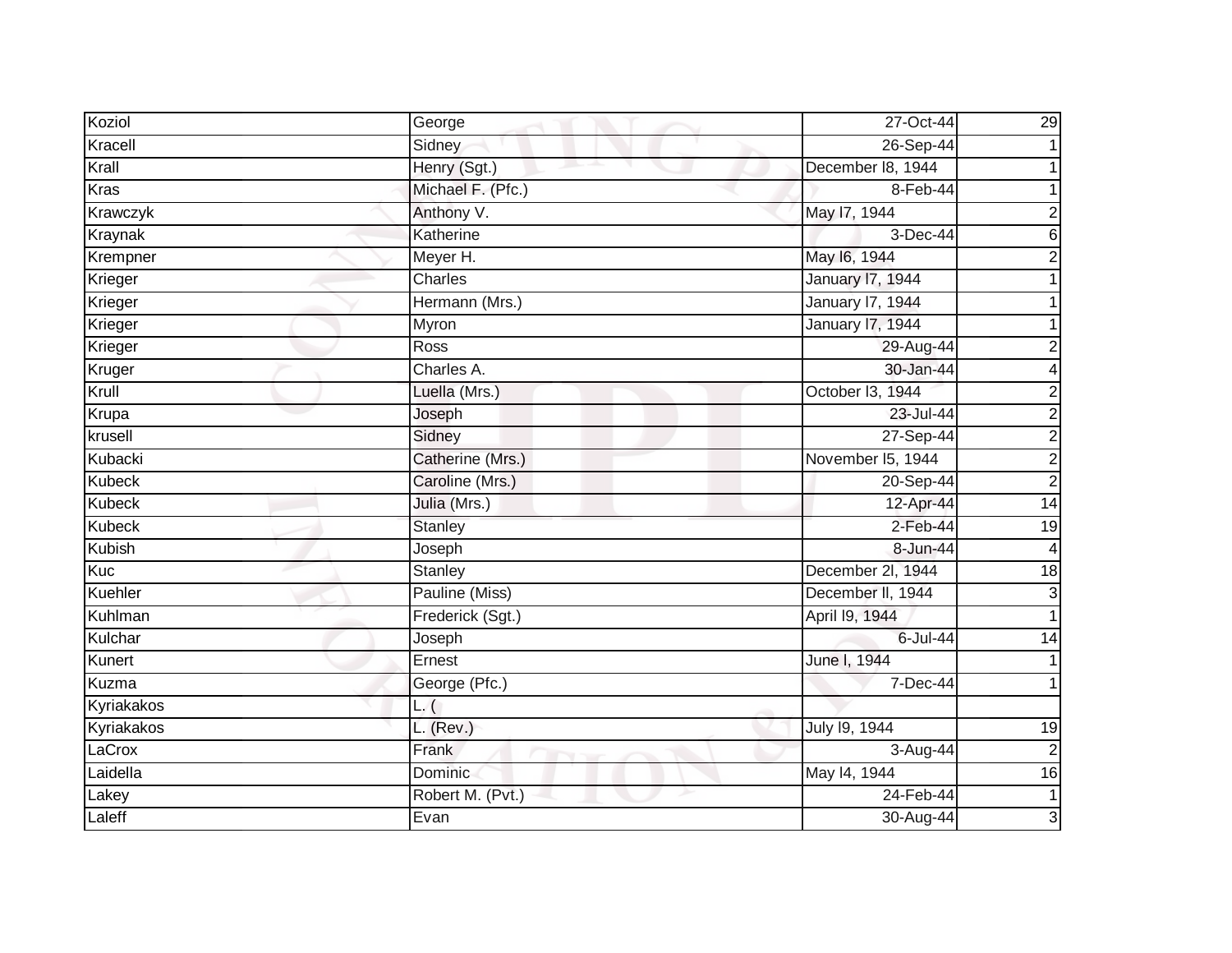| Lampa       | John                | November I, 1944   | $\mathbf 2$             |
|-------------|---------------------|--------------------|-------------------------|
| Lancaster   | Richard A.          | 24-Feb-44          | 14                      |
| Lance       | Arthur F.           | May I, 1944        | 2                       |
| Landberg    | Mollie (Mrs.)       | 13-Sep-44          | $\overline{2}$          |
| Lander      | Marilyn             | 13-Jun-44          | $\overline{2}$          |
| Lane        | Elizabeth A. (Mrs.) | 28-Jun-44          | 10                      |
| Lanie       | Camille E.          | 13-Mar-44          | 10                      |
| Lansing     | Robert E. (S/Sgt.)  | March 3I, 1944     | 24                      |
| Larsen      | Peter M.            | 3-Jul-44           | $\mathbf 5$             |
| Larson      | H. F.               | 2-Nov-44           | $\overline{2}$          |
| Lasics      | Elizabeth           | 25-Oct-44          | $\overline{c}$          |
| Laskarin    | Anthony             | 29-Aug-44          | 10                      |
| Laskody     | Joseph (Pfc.)       | September I0, 1944 | 4                       |
| Last        | Mary Ellen          | December I7, 1944  | $\overline{22}$         |
| Law         | Opal (Mrs.)         | December I, 1944   | $\mathbf 2$             |
| Lawbaugh    | Grant               | 12-Jun-44          | $\overline{2}$          |
| Lawell      | Mason H.            | October I7, 1944   | 10                      |
| Lawrence    | Charles T. (Pfc.)   | 6-Aug-44           |                         |
| Lawson      | Mary D. (Mrs.)      | December II, 1944  |                         |
| Lawton      | May (Mrs.)          | November I2, 1944  | $\overline{c}$          |
| Laymon      | Fabian              | 14-May-44          | $\overline{\mathbf{c}}$ |
| Leary       | Cora (Mrs.)         | February I7, 1944  | $\overline{3}$          |
| Lee         | Clara               | December 18, 1944  | $\frac{1}{8}$           |
| Leffler     | George              | February I6, 1944  | 20                      |
| Leffman     | Ida (Miss)          | 3-Apr-44           | 1                       |
| Lehmker     | Holly C.            | 28-Dec-44          | 4                       |
| Leighty     | <b>Bryce</b>        | 27-Aug-44          | 16                      |
| Leland      | Wesley R. (Pvt.)    | 8-Sep-44           | 1                       |
| Leonard     | Don                 | 30-May-44          | 1                       |
| Leonard     | John R.             | May 3l, 1944       | 20                      |
| Letsos      | Frances             | May 16, 1944       | 10                      |
| Lewandowski | Dorothy (Mrs.)      | 5-Oct-44           | $\overline{2}$          |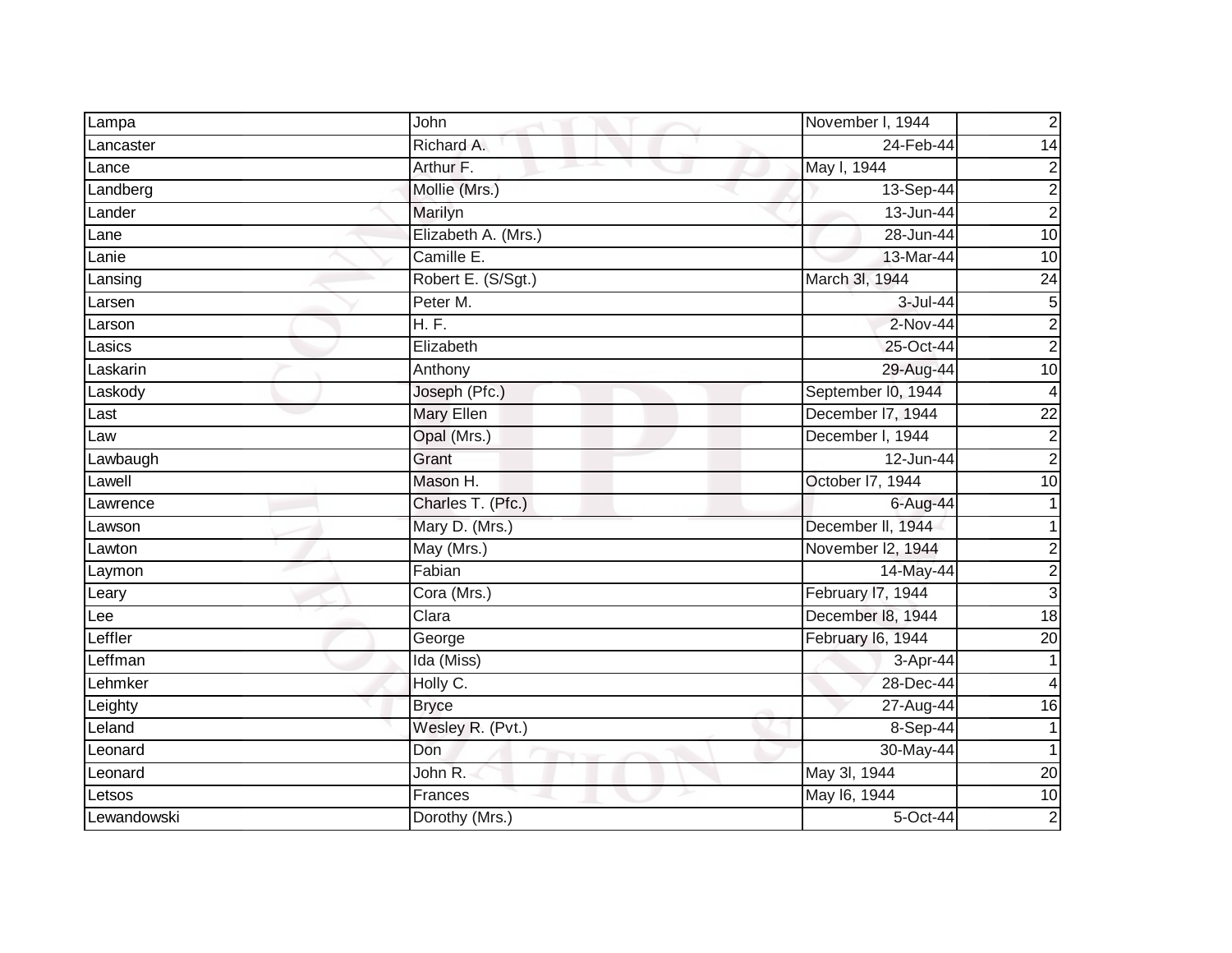| Lewis     | Evan R.           | 24-Nov-44          | $\overline{34}$         |
|-----------|-------------------|--------------------|-------------------------|
| Lewis     | Wilfred I. (Cpl.) | August 14, 1944    | 5                       |
| Lieber    | Charles (Dr.)     | August 17, 1944    | $\overline{2}$          |
| Lingo     | Bette B. (Mrs.)   | 2-Nov-44           | $\overline{\mathbf{c}}$ |
| Linklater | Lloyd             | August I, 1944     | $\overline{4}$          |
| Lipinski  | Edwin             | 8-Aug-44           |                         |
| Lobanc    | John G. (Pvt.)    | 29-Mar-44          | 1                       |
| Loeper    | Charles P.        | 25-May-44          | $\overline{c}$          |
| Loesch    | Rose              | 30-Jan-44          | $\overline{14}$         |
| Lofsvold  | Robert (Pvt.)     | 25-May-44          | $\mathbf{1}$            |
| Long      | Harry W. (Dr.)    | June I, 1944       | $\boldsymbol{9}$        |
| Long      | Lois Catherine    | 27-Oct-44          | 29                      |
| Long      | Otto              | 25-Sep-44          | 12                      |
| Lorenc    | Vavrence          | $5 -$ Jul $-44$    | $\boldsymbol{2}$        |
| Lorenz    | Roman             | 12-Jul-44          | $\overline{2}$          |
| Lorenz    | William (Lt.)     | May 17, 1944       | 1                       |
| Loudon    | Irena             | November I0, 1944  | 30                      |
| Loughran  | Stephen L.        | 23-May-44          | $\overline{2}$          |
| Lovless   | Fred              | June 14, 1944      | $\frac{2}{2}$           |
| Lowe      | George M.         | September 19, 1944 |                         |
| Lowe      | Rachael           | 9-Apr-44           | $\overline{3}$          |
| Luchene   | Levern (Pfc.)     | 4-Jan-44           | $\mathbf{1}$            |
| Luczak    | Pearl (Mrs.)      | May 18, 1944       | $\overline{2}$          |
| Lukas     | Louis J.          | 26-Sep-44          | $\overline{2}$          |
| Lukman    | Joyce Ann         | 27-Mar-44          | 11                      |
| Luksic    | Frank E.          | December I5, 1944  | 31                      |
| Lula      | Alex              | 3-Oct-44           | 10                      |
| Lummio    | Leo               | February I4, 1944  | 10                      |
| Luna      | Fred (Pfc.)       | August II, 1944    |                         |
| Lund      | Clara (Mrs.)      | October 3l, 1944   | 10                      |
| Lyder     | William           | June 19, 1944      | $\mathbf{1}$            |
| Lynn      | Ida               | 25-Jun-44          |                         |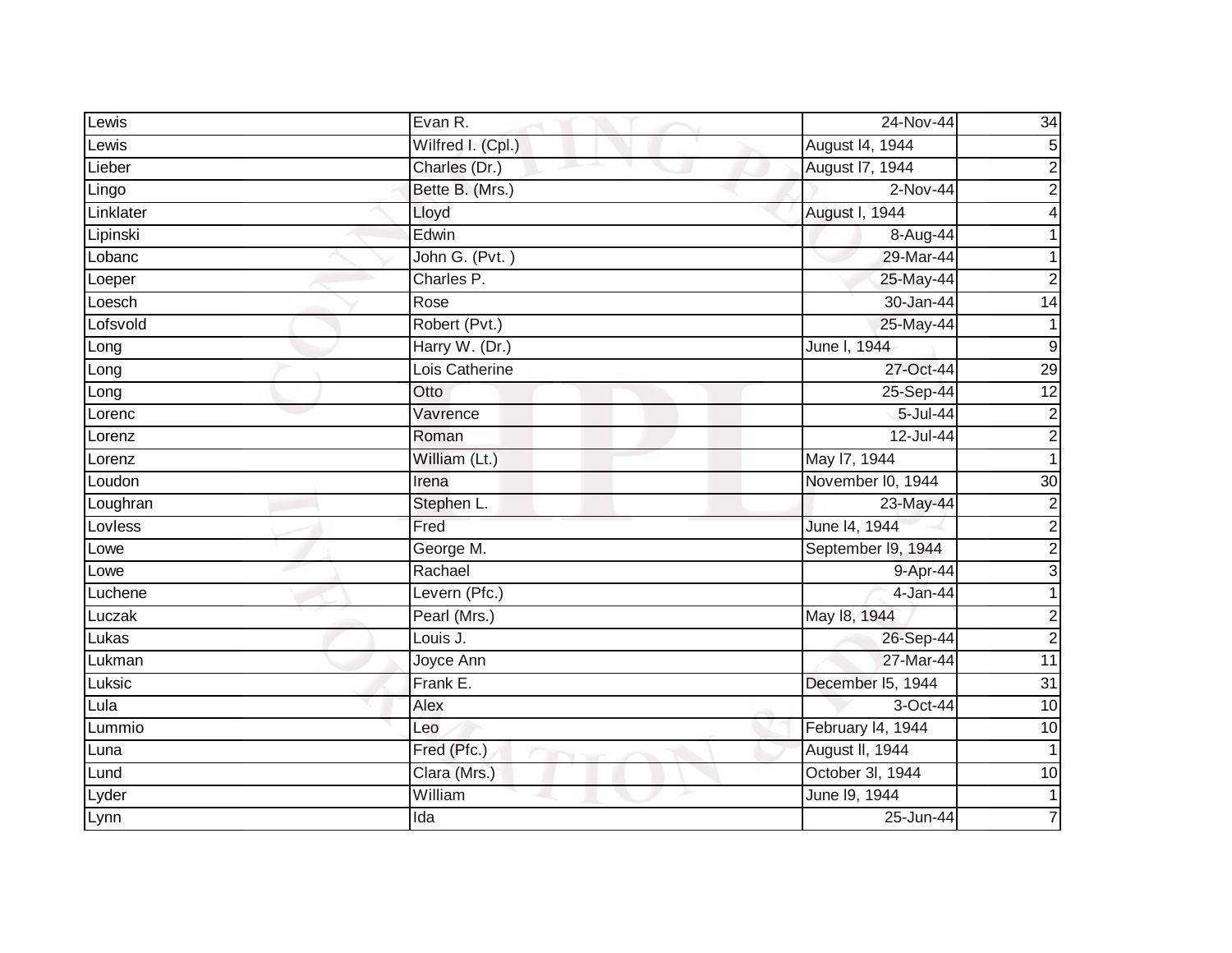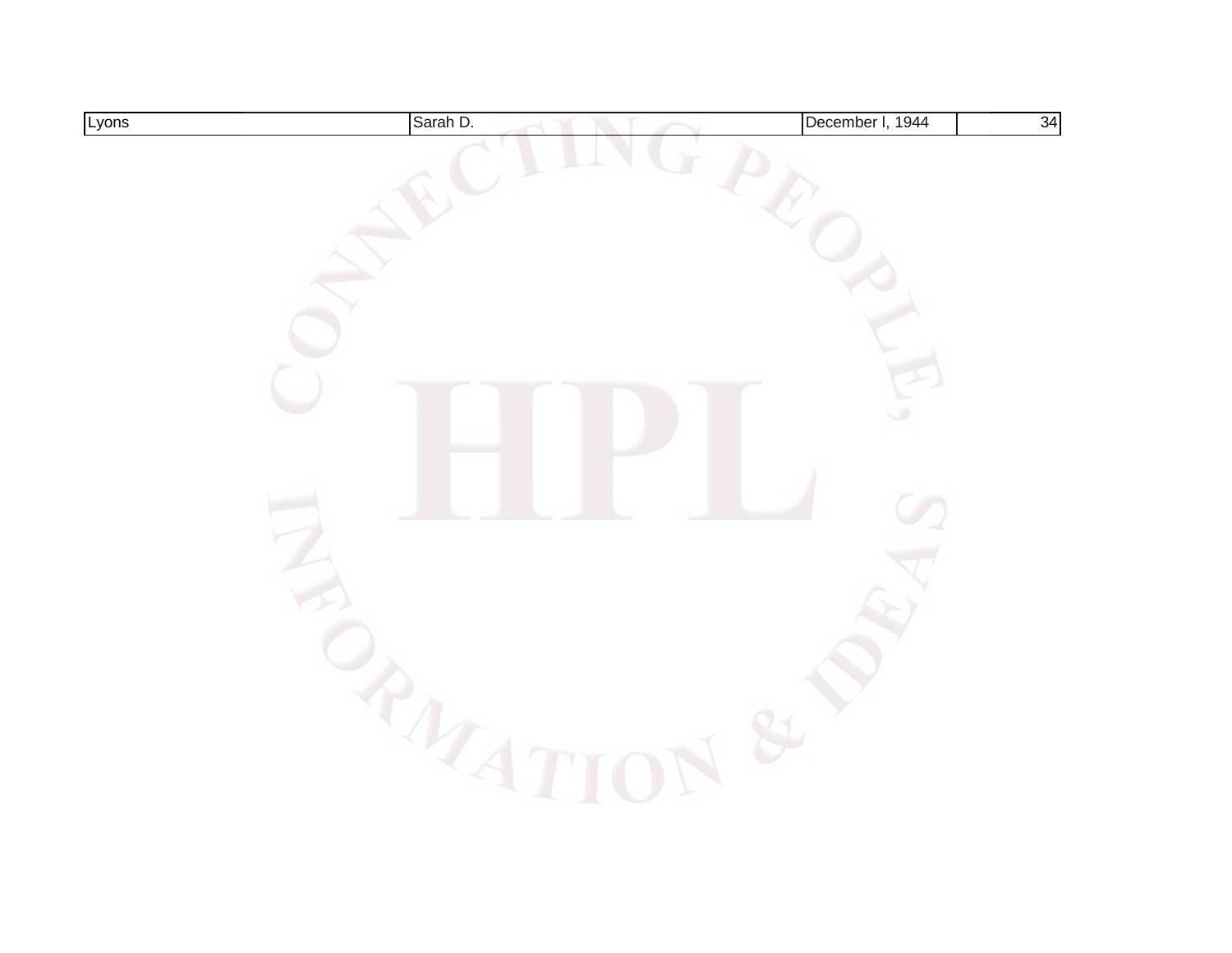| <b>Surname</b>  | <b>Given</b>       | <b>Date</b>             | Page                    |
|-----------------|--------------------|-------------------------|-------------------------|
| MacDiarmid      | <b>Blanche</b>     | 26-Oct-44               | 16                      |
| Macey           | Theodore W.        | 22-Aug-44               | $\overline{\mathbf{c}}$ |
| MacLeod         | George L.          | 30-Oct-44               | $\overline{2}$          |
| Madejczyk       | Madeline (Mrs.)    | November 15, 1944       | $\overline{2}$          |
| Madras          | Gisella            | April 2I, 1944          | $\mathbf 2$             |
| Magillo         | Vincent G.         | 6-Dec-44                | $\overline{2}$          |
| Maginot         | William            | February 14, 1944       |                         |
| Maguire         | Frank M. (T/Sgt.)  | October I5, 1944        |                         |
| Maguire         | John J.            | 23-May-44               | $\overline{2}$          |
| Magyar          | John               | September II, 1944      | $\overline{c}$          |
| Makinen         | Jack E. (Pvt.)     | October I6, 1944        |                         |
| Makowski        | John               | 28-Nov-44               | 12                      |
| makowski        | Joseph A. (T/Sgt.) | 27-Feb-44               |                         |
| Malachowski     | Francis (Sgt.)     | 12-Jul-44               |                         |
| Maleitse        | O.H. (Mrs.)        | 28-Feb-44               | $\overline{2}$          |
| Mallender       | Eleanor F.         | January 10, 1944        | 10                      |
| Malloy          | John (Sgt.)        | 24-Aug-44               | 3                       |
| Maloy           | Julia (Mrs.)       | May II, 1944            | $\overline{2}$          |
| Mangold         | J.H.               | March I0, 1944          |                         |
| Mangold         | Michael            | 2-Nov-44                | $\overline{2}$          |
| Marchi          | Guglieimo          | February 2l, 1944       | 10                      |
| <b>Marcus</b>   | Sam                | 12-Dec-44               | $\boldsymbol{9}$        |
| Markward        | Frank C.           | 27-Sep-44               | $\overline{22}$         |
| Marnye          | John C. (Pvt.)     | October I9, 1944        | 1                       |
| Marovitch       | <b>Mike</b>        | 3-Mar-44                |                         |
| Marquardt       | Minnie (Mrs.)      | <b>January I0, 1944</b> | 10                      |
| Marshall        | Felten J.          | 23-Oct-44               | 12                      |
| Martinez        | Anita (Mrs.)       | 29-Aug-44               | 1                       |
| <b>Martinez</b> | Mary               | 23-Aug-44               | $\overline{2}$          |
| Martinson       | Albert             | December I5, 1944       | 31                      |
| Marza           | Michael            | $2$ -Jul-44             | $\overline{2}$          |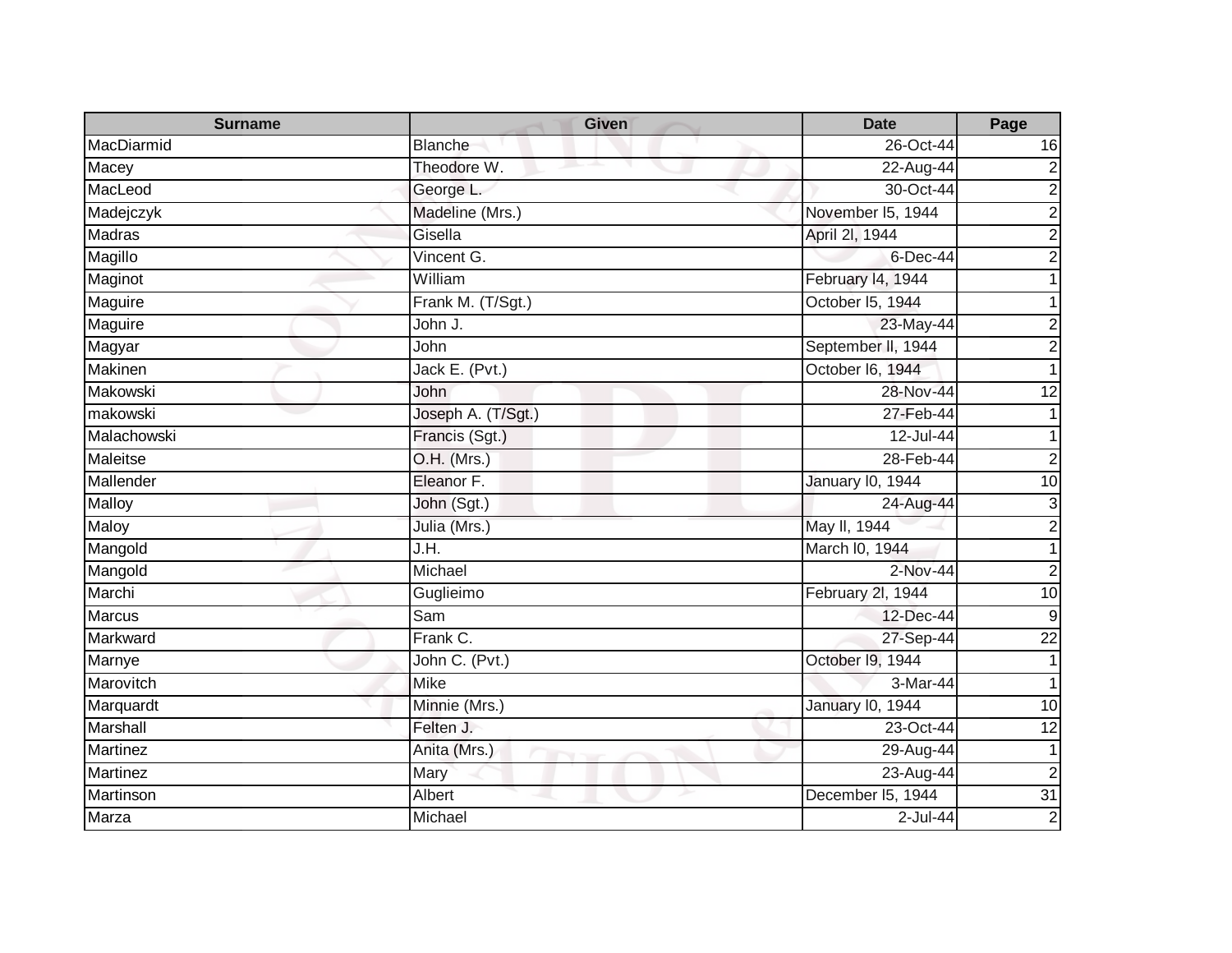| Mason           | Frank C.         | August 16, 1944    |                         |
|-----------------|------------------|--------------------|-------------------------|
| Mastrastones    | Michael          | 3-Sep-44           | 3                       |
| Masura          | <b>Martin</b>    | 24-May-44          | 2                       |
| <b>Mathews</b>  | William W.       | 8-Aug-44           | $\overline{2}$          |
| Mathieson       | William          | $6-Sep-44$         | $\overline{21}$         |
| <b>Matke</b>    | Elmer            | July 10, 1944      | 10                      |
| Matovina        | Matt             | September II, 1944 | 4                       |
| <b>Matthews</b> | Kate (Mrs.)      | 4-May-44           | 16                      |
| Matyasoski      | Anthony          | May 10, 1944       | $\overline{24}$         |
| <b>Mauck</b>    | Charles          | May 10, 1944       | 24                      |
| Mayden          | Agnes            | 27-Oct-44          | $\overline{29}$         |
| Mayden          | Joseph (Mrs.)    | 29-Oct-44          | $\overline{\mathbf{c}}$ |
| Mayernik        | Patricia M.      | August 3I, 1944    | $\overline{2}$          |
| Maza            | Joseph           | 30-Aug-44          | 3                       |
| <b>McAlwey</b>  | Alma (Mrs.)      | $6$ -Jun-44        | $\overline{14}$         |
| McClelland      | Charles A.       | 20-Oct-44          | $\overline{28}$         |
| <b>McCool</b>   | Catherine (Mrs.) | 23-Jul-44          | $\overline{2}$          |
| <b>McHie</b>    | Sidmon           | 30-Aug-44          | 1                       |
| McIntire        | Helen E. (Mrs.)  | August I, 1944     | $\overline{2}$          |
| <b>McIntire</b> | O.G.             | 28-May-44          | 4                       |
| McKnight        | Victor P. (Pvt.) | 4-Dec-44           | 1                       |
| <b>McKown</b>   | George C.        | 26-May-44          | 12                      |
| McLaughlin      | (infant)         | Marach I,<br>1944  | $\overline{20}$         |
| McLean          | Harry M.         | 27-Nov-44          | 14                      |
| McMahan         | Margaret C.      | 11-Dec-44          | 14                      |
| McMahan         | William G.       | 2-Oct-44           | $\overline{2}$          |
| <b>McMinds</b>  | Howard J.        | March 2l, 1944     | $\overline{10}$         |
| <b>McNally</b>  | Eldora           | 9-Jun-44           | $\overline{2}$          |
| <b>McNally</b>  | John             | 26-Dec-44          | 12                      |
| <b>McNees</b>   | Cora             | July 10, 1944      | 10                      |
| McPherson       | E.J.             | January 17, 1944   | $\overline{2}$          |
| McQuown         | Nancy J. (Mrs.)  | 23-May-44          | 6                       |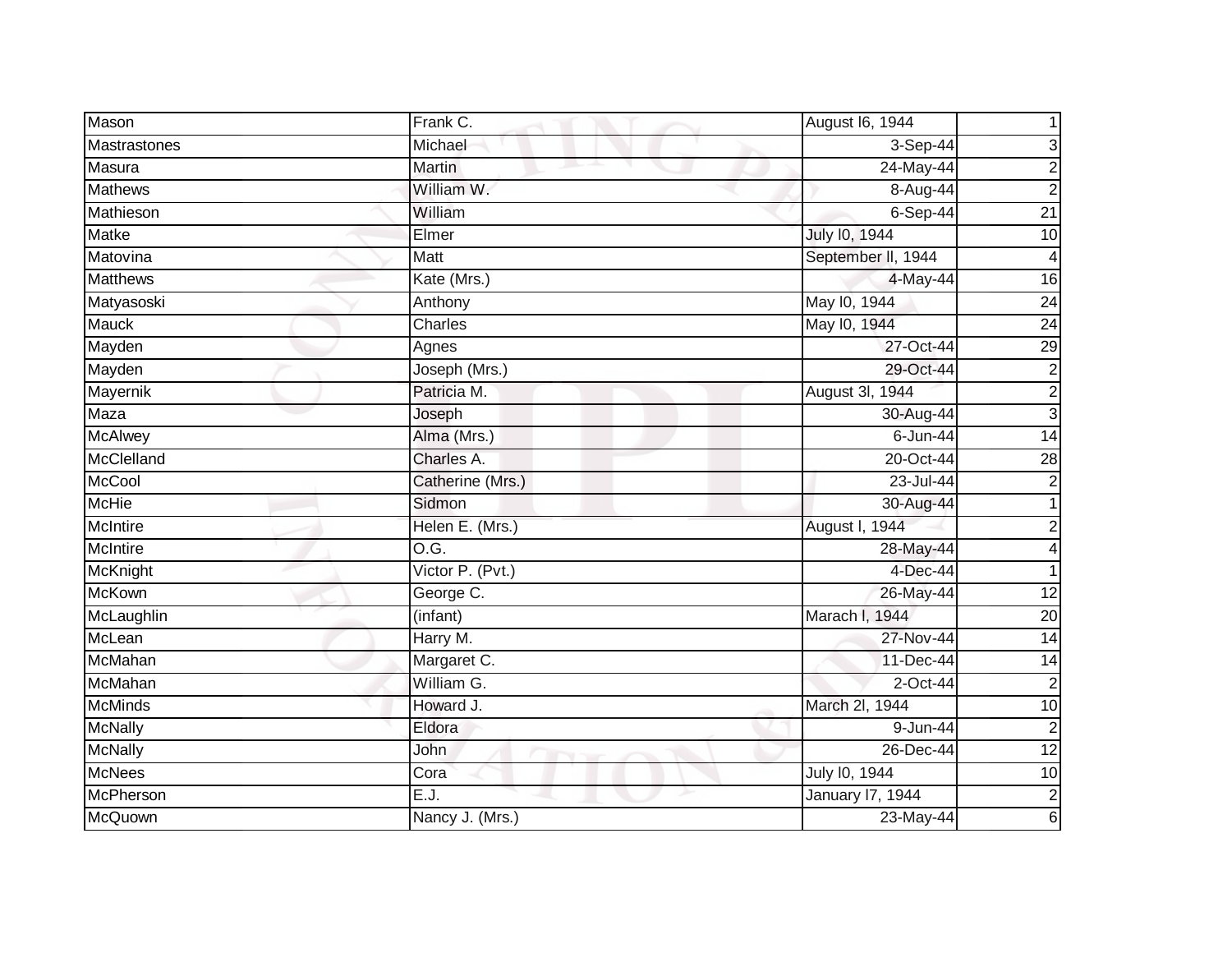| Meier             | Alex                          | 8-Jun-44                | 1               |
|-------------------|-------------------------------|-------------------------|-----------------|
| Meister           | Fredericka                    | 8-May-44                | $\overline{12}$ |
| Mellen            | 一本<br>Joe                     | 13-Mar-44               |                 |
| Melton            | Onis (Dr.)                    | 5-Jun-44                |                 |
| <b>Meskauskis</b> | Theodore                      | 6-Nov-44                | 10              |
| Messenger         | Harry                         | <b>January 10, 1944</b> | 10              |
| Messex            | William W.                    | 5-Dec-44                | $\overline{9}$  |
| Meyer             | Edwin C. (Sr.)                | August I, 1944          | $\overline{2}$  |
| Meyer             | Ellen (Mrs.)                  | 5-Oct-44                | $\overline{2}$  |
| Meyer             | Elmer                         | July 17, 1944           | 10              |
| Meyer             | Laura (Mrs.)                  | 4-Jul-44                |                 |
| Meyer             | Richard C. (Pfc.)             | August I, 1944          |                 |
| Miazga            | Joseph (S/Sgt.)               | 28-Jun-44               | 11              |
| Michalik          | Mary (Mrs.)                   | 30-Oct-44               | $\overline{c}$  |
| Michel            | Paul                          | 24-Nov-44               | 34              |
| Michels           | Caroline                      | $3-Sep-44$              | $\overline{3}$  |
| Middleton         | Sally R.                      | 4-Dec-44                | $\overline{2}$  |
| <b>Midkiff</b>    | Parvin W. (t/5)               | December II, 1944       | 1               |
| Miecznikowski     | William                       | 20-Mar-44               | $\overline{2}$  |
| Migatz            | Nathan                        | April II, 1944          | $\overline{6}$  |
| Mihajlovich       | Wanda (Mrs.)                  | 28-Aug-44               | $\overline{2}$  |
| Mihalko           | John (Pfc.)                   | $6-Sep-44$              | 1               |
| <b>Mikaloc</b>    | Frank (Pfc.)                  | October 17, 1944        |                 |
| Mikula            | Susan                         | 24-Feb-44               | $\overline{14}$ |
| Miller            | Christ                        | 8-Feb-44                | 10              |
| <b>Miller</b>     | Edith A.                      | February I7, 1944       | 14              |
| <b>Miller</b>     | Ida (Mrs.)                    | 27-Dec-44               | $\overline{c}$  |
| Miller            | Kathryn M.                    | 2-Mar-44                | 14              |
| Miller            | Noah B.<br><b>START START</b> | 20-Feb-44               | 14              |
| Miller            | Wendell                       | 7-Mar-44                | 10              |
| <b>Miller</b>     | William F.                    | 29-Sep-44               |                 |
| <b>Millies</b>    | Herman F.                     | February 2l, 1944       | 10              |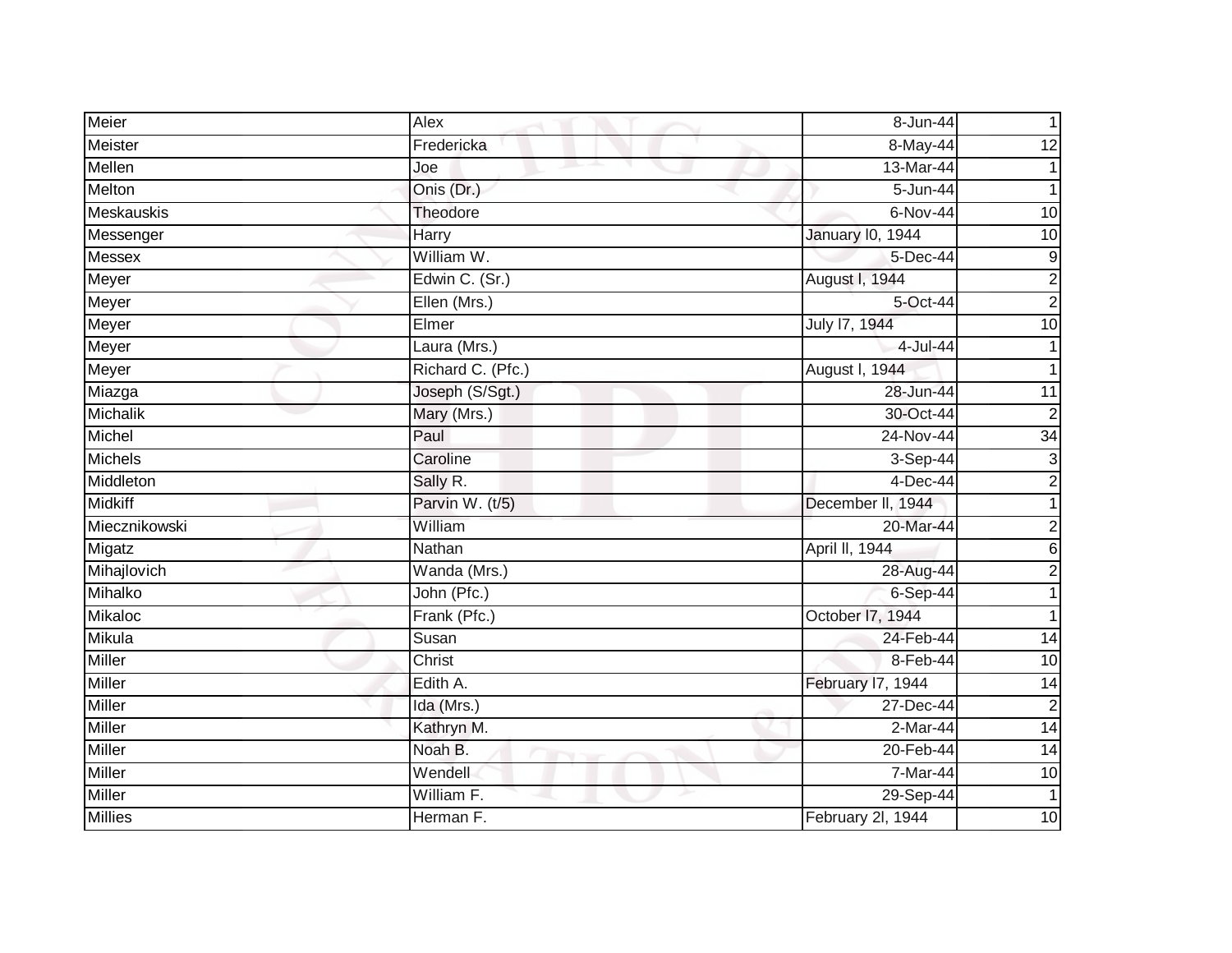| Miotke         | Ellen            | 6-Apr-44           | 16              |
|----------------|------------------|--------------------|-----------------|
| Miskulin       | Marko            | March I0, 1944     | 26              |
| <b>Missal</b>  | Emil             | $5 -$ Jul-44       | $\frac{1}{8}$   |
| Mitchell       | Madge            | April 2I, 1944     | $\overline{26}$ |
| Mitchell       | Mary S. (Mrs.)   | 23-Jul-44          | $\overline{2}$  |
| Mitchell       | Thomas           | 22-Feb-44          | 10              |
| Mitchell       | William K.       | 20-Apr-44          | 1               |
| Moes           | Gertie (Mrs.)    | December II, 1944  | $\overline{14}$ |
| Mohr           | Walter W.        | November 14, 1944  |                 |
| Mokol          | Emanuel (S/Sgt.) | 5-Nov-44           | 7               |
| Molodet        | Maria (Mrs.)     | August 17, 1944    | $\overline{2}$  |
| Monnett        | John C.          | 9-Mar-44           | 14              |
| Montorsi       | Irene            | 28-Nov-44          | 1               |
| Moody          | Robert (Sgt.)    | 30-Mar-44          | 14              |
| <b>Mordus</b>  | <b>Marie</b>     | February I6, 1944  | 20              |
| Moreno         | Emelio           | February II, 1944  | 1               |
| <b>Morris</b>  | Hazel (Mrs.)     | 7-Jun-44           | 3               |
| <b>Morris</b>  | Margaret         | September 19, 1944 | 1               |
| Morrison       | James R.         | 3-Sep-44           | 3               |
| Motush         | Leo (Pfc.)       | 8-Sep-44           | 21              |
| Mucha          | Eleanor          | 13-Mar-44          | 10              |
| <b>Muckian</b> | Hugh P.          | 20-Apr-44          | 1               |
| Mueller        | Frank W.         | 23-May-44          | $\overline{2}$  |
| <b>Muhs</b>    | Arnold H.        | March 2l, 1944     | 10              |
| Muir           | James (Capt.)    | 24-Mar-44          |                 |
| Muir           | Mary (Mrs.)      | $24$ -Mar-44       |                 |
| Mullen         | Joseph R.        | October I0, 1944   |                 |
| Mulligan       | George M. (Pvt.) | April 12. 1944     |                 |
| Mulligan       | W. (Pvt.)        | 28-May-44          |                 |
| <b>Mullins</b> | Julia F.         | 22-Oct-44          | 3               |
| Murawski       | Frank            | December II, 1944  | 14              |
| <b>Murin</b>   | Thomas           | December 3I, 1944  | 16              |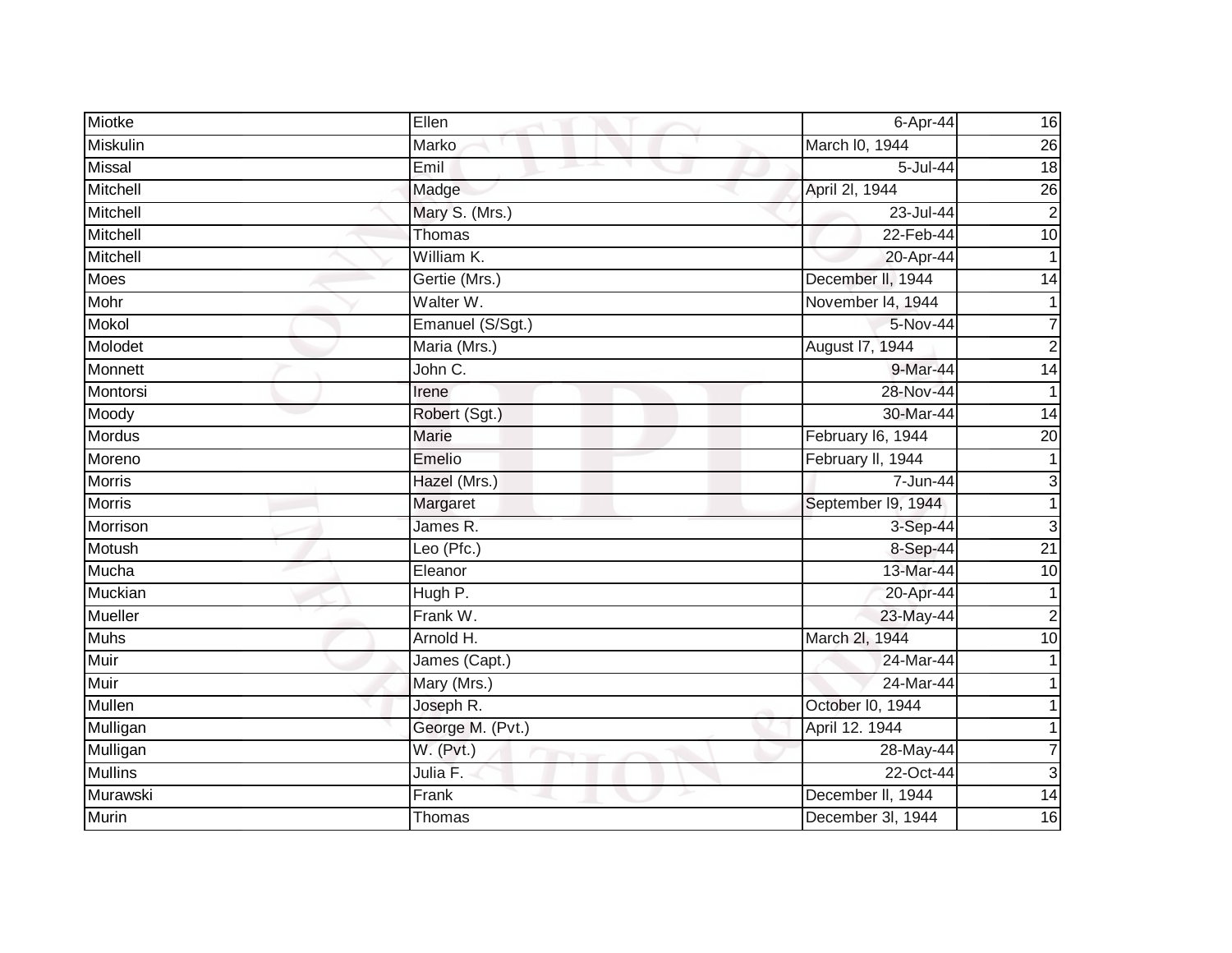| Murphy        | Earl J. (Pfc.)   | March I4, 1944     | 3                       |
|---------------|------------------|--------------------|-------------------------|
| Murphy        | Eugene J. (S/2c) | 3-Sep-44           |                         |
| <b>Murphy</b> | Hugh L.          | January 13, 1944   | 2                       |
| Murray        | Charles W.       | November 2I, 1944  | 18                      |
| Murzyn        | Walter E.        | 22-Oct-44          |                         |
| Myers         | Calvin W.        | $6$ -Feb-44        | 4                       |
| Mynatt        | Betty E. (Miss)  | June 18, 1944      | 6                       |
| <b>Myszak</b> | Tony (Pvt.)      | 20-Jul-44          |                         |
| Nagy          | Mary             | 26-Jul-44          | $\overline{22}$         |
| Nahabedian    | Pauline          | August 2l, 1944    | 10                      |
| Nakeymczak    | John             | December 3I, 1944  | 16                      |
| Nalepa        | Joseph (Cpl.)    | 8-Sep-44           | 1                       |
| <b>Natke</b>  | Elmer W.         | July II, 1944      | 10                      |
| Neal          | Minnie           | 9-Jul-44           | $\overline{14}$         |
| <b>Neal</b>   | Moses T.         | 4-Apr-44           | $\overline{10}$         |
| Neeland       | Edward A.        | 20-Dec-44          | $\overline{26}$         |
| Negele        | Donald           | May I, 1944        | $\overline{2}$          |
| Nelan         | Terence (Pfc.)   | December 18, 1944  | $\mathbf{1}$            |
| <b>Nellis</b> | James G.         | 30-May-44          | $\,$ 6                  |
| Nelson        | Arthur           | Novermber 20, 1944 | $\infty$                |
| Nelson        | Martha (Mrs.)    | 7-Apr-44           | $\overline{24}$         |
| Nelson        | Norman L.        | 22-Aug-44          | 1                       |
| Nelson        | Oman             | 24-Feb-44          | $\overline{14}$         |
| Nemeth        | Mary             | November I, 1944   | $\overline{\mathbf{c}}$ |
| Nemith        | George           | 28-Apr-44          | $\overline{2}$          |
| Nerge         | Minnie (Mrs.)    | 20-Feb-44          | 8                       |
| Nern          | Charlene L.      | 23-May-44          | $\overline{2}$          |
| <b>Ness</b>   | August           | December 14, 1944  | $\mathbf 2$             |
| <b>Ney</b>    | Marie A.         | September I5, 1944 | $\overline{25}$         |
| <b>Ney</b>    | Mary Ann (Mrs.)  | September 17, 1944 | $\boldsymbol{2}$        |
| Nichols       | Albert           | 28-Sep-44          | $\overline{c}$          |
| <b>Nift</b>   | Jennie L. (Mrs.) | 3-Sep-44           | 3                       |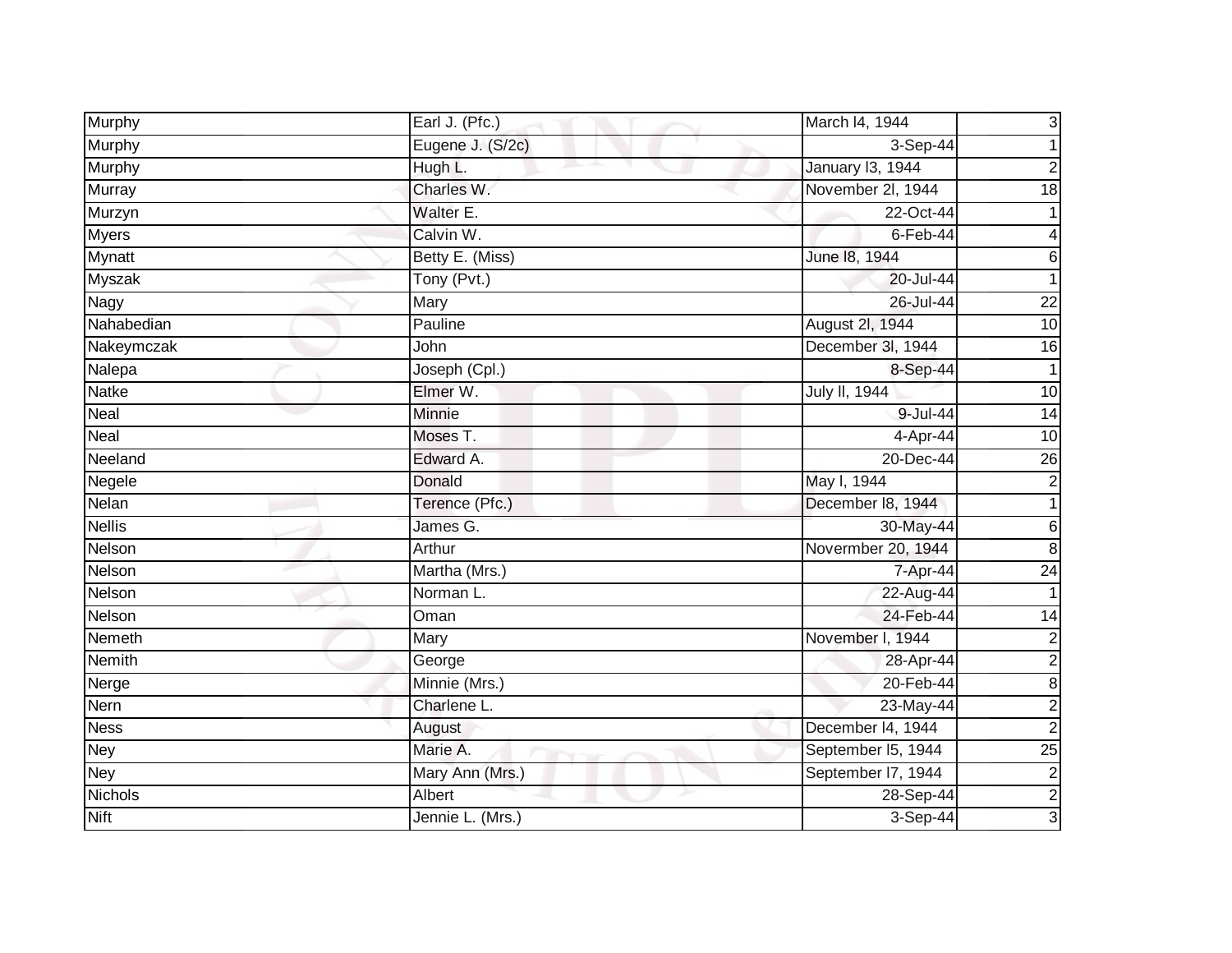| Nimitz          | Leonard (Pvt.)        | 20-Dec-44               |                  |
|-----------------|-----------------------|-------------------------|------------------|
| Nipple          | Percy                 | 9-Feb-44                | 20               |
| <b>Noble</b>    | William (Pfc.)        | June 19, 1944           |                  |
| Nordyke         | Carl                  | 6-Jul-44                |                  |
| Northrup        | Myrtle M.             | 25-Aug-44               | $\overline{2}$   |
| Novakovich      | Steven                | 8-Feb-44                | 10               |
| <b>Novalick</b> | Matt                  | 27-Apr-44               | 16               |
| Novosel         | Thomas                | 24-Dec-44               | 20               |
| O'Connor        | Daniel S.             | 26-Dec-44               | 12               |
| O'Dell          | Harman C.             | 9-Aug-44                | $\overline{2}$   |
| O'Donnell       | William (Pvt.)        | $3-May-44$              | $\overline{20}$  |
| O'Keefe         | John                  | 4-Jun-44                | 2                |
| O'Neil          | John                  | 6-Nov-44                | $\boldsymbol{2}$ |
| O'Rourke        | James                 | 20-Sep-44               | $\overline{2}$   |
| Obara           | Carl                  | 24-Dec-44               | 20               |
| Okal            | Joseph J.             | 12-Dec-44               | 14               |
| Olejniczak      | Joseph                | May 15, 1944            |                  |
| Olenik          | Raymond               | 13-Feb-44               | 9                |
| Olsen           | August M. (T/Sgt.)    | 4-Aug-44                |                  |
| Olson           | John                  | 2-Aug-44                | $\overline{20}$  |
| Olund           | Hilda V.              | 20-Feb-44               | 6                |
| Ondo            | Michael               | 9-Nov-44                | $\mathbf 2$      |
| Ooms            | Adam $\overline{O}$ . | 25-Oct-44               | $\overline{c}$   |
| Opincar         | Anna                  | 12-Jun-44               | $\overline{2}$   |
| Oprisco         | John (T/Sgt.)         | 4-Aug-44                | 1                |
| Orban           | Julia (Mrs.)          | $6$ -Dec-44             | 2                |
| Orgen           | Anne (Miss)           | December I7, 1944       |                  |
| Orlich          | Sam (Sgt.)            | 6-Mar-44                |                  |
| Oros            | Florence (Mrs.)       | 5-Nov-44                | 5                |
| Orr             | Daisy                 | May 10, 1944            | $\overline{24}$  |
| Orsburn         | Dora R.               | 9-May-44                | $\overline{12}$  |
| Osika           | Joseph (Pvt.)         | <b>January 12, 1944</b> | $\mathbf{1}$     |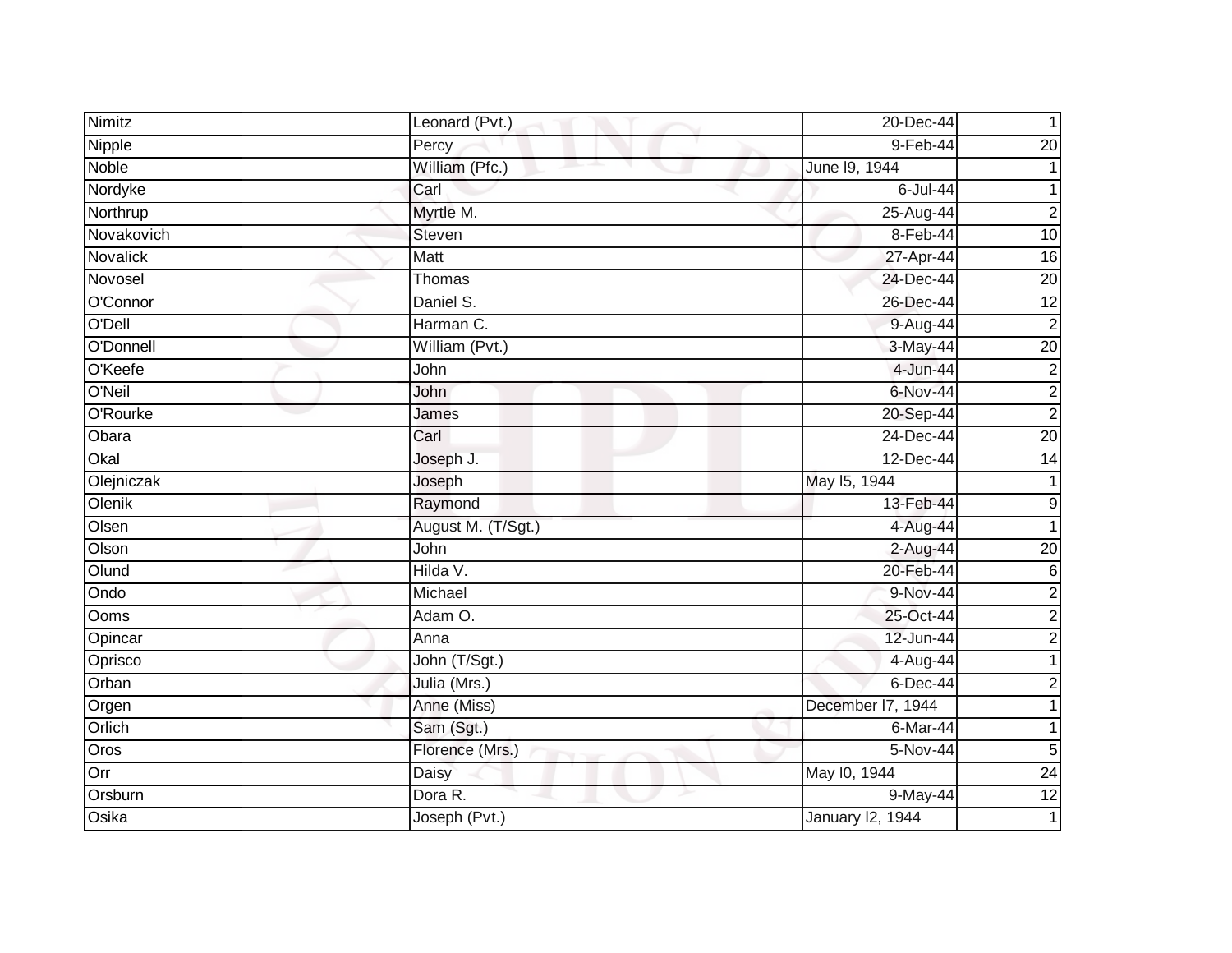| Osteen         | Lillian M.                     | July II, 1944          | 10               |
|----------------|--------------------------------|------------------------|------------------|
| Ostrowski      | Joseph                         | 30-Apr-44              | 4                |
| Otterbein      | Vernon A. (Cpl.)               | <b>August I0, 1944</b> | 4                |
| Ourant         | Harry W.                       | 28-Jul-44              | $\overline{20}$  |
| Ovitz          | Frank                          | 30-May-44              | 1                |
| Packham        | William C.                     | March I6, 1944         | $\overline{c}$   |
| Palkovich      | John (Dr.)                     | April 2I, 1944         | 19               |
| Panik          | Anna (Mrs.)                    | 15-Mar-44              | $\overline{24}$  |
| Papp           | Joseph                         | 7-Nov-44               | 12               |
| Pappas         | John                           | $2-Mar-44$             | $\mathbf{1}$     |
| Parlmer        | Minnie (Mrs.)                  | October II, 1944       | $\boldsymbol{2}$ |
| Parsanko       | Alex T. (Sgt.)                 | August II, 1944        | 1                |
| Paschen        | Dena                           | May 3l, 1944           | 20               |
| Pasternak      | Antonina                       | 27-Apr-44              | 16               |
| Pataky         | Elizabeth                      | May 2l, 1944           | $\overline{7}$   |
| Pataky         | John                           | 6-Jul-44               | 14               |
| <b>Patrick</b> | Joseph                         | April 18, 1944         | 10               |
| Patterson      | John                           | 26-Dec-44              | $\overline{12}$  |
| Paulauski      | Lottie                         | 27-Aug-44              | 16               |
| Payne          | Thompson W.                    | 28-Apr-44              | $\overline{2}$   |
| Peaker         | Clement                        | August 3I, 1944        | $\overline{2}$   |
| Pearce         | Joseph F. (Pvt.)               | 4-Jan-44               | $\overline{9}$   |
| Pearson        | Alma                           | 16-Jul-44              | $\overline{14}$  |
| Pechi          | <b>Steve</b>                   | 4-Dec-44               | $\overline{c}$   |
| Peddicord      | Roper (Lt.)                    | $2$ -Jul-44            | $\mathbf 1$      |
| Peifer         | George                         | 26-Dec-44              | 12               |
| Peiffer        | Andrew                         | October I2, 1944       | 11               |
| Pelles         | Joseph                         | 9-May-44               | $\overline{12}$  |
| Peplowski      | <b>Nicholas</b><br><b>TANK</b> | 7-Dec-44               | $\overline{c}$   |
| Perkins        | A.H.                           | 22-Nov-44              | $\overline{5}$   |
| Perpich        | Paul                           | September I4, 1944     | $\overline{9}$   |
| Perry          | William O. (Pvt.)              | 26-May-44              |                  |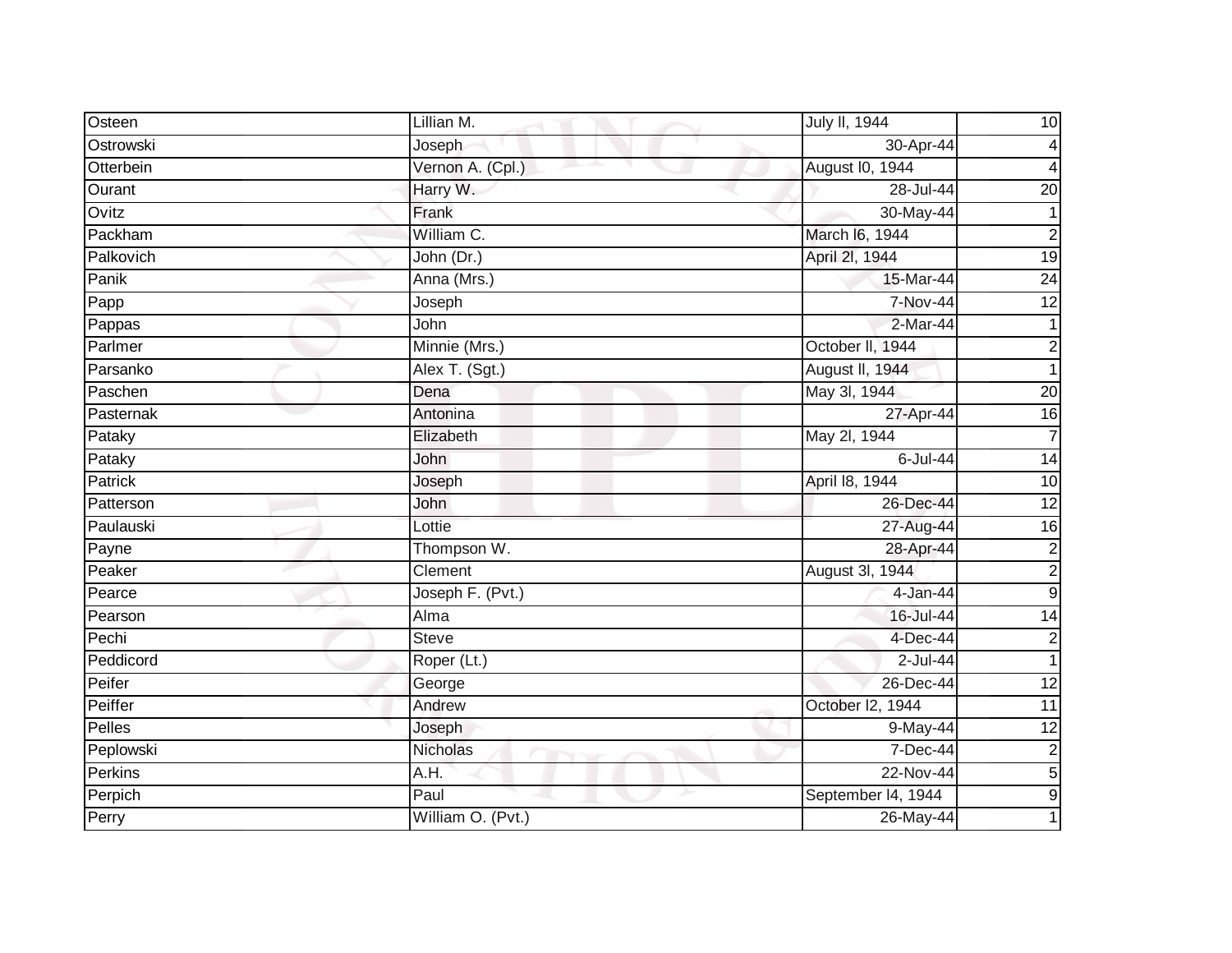| Pertovich   | Joseph          | 2-Jul-44                | $\overline{\mathbf{c}}$ |
|-------------|-----------------|-------------------------|-------------------------|
| Peschel     | Andrew J.       | March I4, 1944          | 1                       |
| Pesich      | Ben J.          | 25-Sep-44               | $\overline{12}$         |
| Peveler     | James L. (Lt.)  | 22-Dec-44               |                         |
| Pfaffenbach | Melvin          | 4-Sep-44                |                         |
| Pfeiffer    | Linda K.        | April 16, 1944          | $\overline{5}$          |
| Phillips    | Jack (Pvt.)     | 5-Sep-44                | $\overline{3}$          |
| $P$ iatt    | William A.      | 23-Jul-44               | $\overline{\mathbf{4}}$ |
| Piazza      | Peter J. (Sgt.) | 23-Mar-44               | 13                      |
| Pieniazek   | Jacob           | 26-Jun-44               | 10                      |
| Piepho      | Dorthea         | May 19, 1944            | $\overline{22}$         |
| Pierce      | Eugene W.       | 12-Sep-44               | $\overline{6}$          |
| Pierce      | John W.         | 28-Dec-44               | $\overline{12}$         |
| Pierson     | <b>Martin</b>   | 28-Dec-44               | 12                      |
| Pietranczyk | Valeria (Mrs.)  | 6-Apr-44                | $\overline{\mathbf{c}}$ |
| Pike        | James           | 30-Apr-44               | $\overline{\mathbf{4}}$ |
| Pikutowski  | Peter           | $5$ -Oct-44             | $\overline{2}$          |
| Pillisi     | Susanna         | February 2l, 1944       | 10                      |
| Plaster     | Henry (Rev.)    | 23-Aug-44               | $\overline{1}$          |
| Plum        | (infant son)    | 26-Dec-44               | 12                      |
| Poi         | Charles         | 12-May-44               | $\overline{26}$         |
| Pokorski    | Theofilla       | July 17, 1944           | $\overline{10}$         |
| Poland      | Phillip C.      | 2-May-44                | 10                      |
| Polito      | Enifanio        | 20-Mar-44               | $\overline{2}$          |
| Poole       | Carl C.         | <b>January 10, 1944</b> | $\overline{10}$         |
| Potapoff    | Vasily (Mrs.)   | October 3l, 1944        | 10                      |
| Potter      | Mary K. (Mrs.)  | December II, 1944       | $\overline{14}$         |
| Pratt       | William         | March 3l, 1944          | $\overline{28}$         |
| Prendergast | William<br>Tur. | 28-Apr-44               | $\boldsymbol{2}$        |
| Pressel     | Clifford        | September I0, 1944      | $\overline{1}$          |
| Prie        | Daniel          | 3-Mar-44                | $\overline{22}$         |
| Primich     | Michael (Pvt.)  | 28-Dec-44               | 1                       |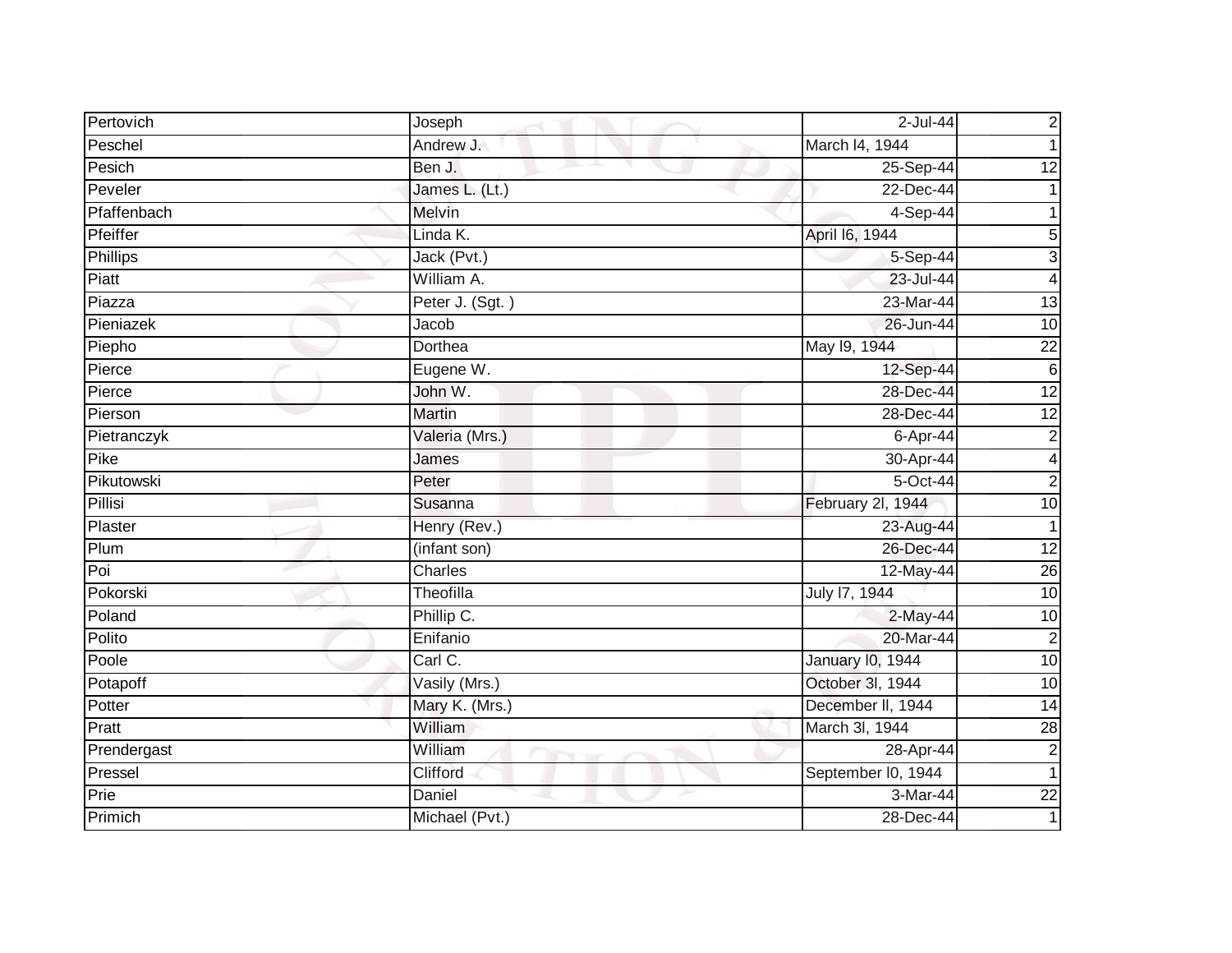| Pruchniewski | Margaret (Mrs.)   | July 14, 1944      | $\overline{22}$           |
|--------------|-------------------|--------------------|---------------------------|
| Prusiecki    | Ignatious         | 4-Dec-44           | $\overline{2}$            |
| Przybyl      | Katherine (Mrs.)  | April 17, 1944     | $\overline{2}$            |
| Przybysz     | Stanley K.        | 26-Jun-44          | $\overline{2}$            |
| Psiuk        | Thomas            | 7-Jan-44           | 20                        |
| Puchek       | Theresa           | July II, 1944      | 10                        |
| Putnam       | Jennie (Mrs.)     | August 3I, 1944    | $\overline{c}$            |
| Quinn        | Francis J. (Rev.) | 24-Oct-44          |                           |
| Raasch       | $H.J.$ (Pfc.)     | 23-Mar-44          | 7                         |
| Rabick       | Andrew (S/Sgt.)   | 12-Nov-44          | $\overline{7}$            |
| Rackett      | R.C.              | 15-Mar-44          | $\overline{24}$           |
| Radecki      | Casper            | 27-Dec-44          | $\overline{c}$            |
| Radio        | Catherine (Mrs.)  | 28-Aug-44          | $\overline{2}$            |
| Radlof       | Frank Jr. (Pvt.)  | 8-Jun-44           | 1                         |
| Rado         | Mike J. (Pvt.)    | 30-Jul-44          | $\mathbf 2$               |
| Rakich       | Michael           | 3-Oct-44           | 10                        |
| Ramage       | Marie W. (Mrs.)   | 30-Mar-44          |                           |
| Ramsey       | Sharon Lee        | 22-Sep-44          | $\mathbf{2}^{\mathsf{I}}$ |
| Rascher      | Fredrick          | July 14, 1944      | $\overline{\mathbf{c}}$   |
| Ratajzak     | John              | April 19, 1944     | $\overline{2}$            |
| Rathbert     | Anna              | 9-Jan-44           | $\overline{16}$           |
| Ratter       | Edward            | June I, 1944       | $\overline{2}$            |
| Rauer        | John              | September I7, 1944 | $\overline{2}$            |
| Rausch       | Caroline          | 4-Sep-44           | $\overline{8}$            |
| Raykovich    | Jack C. (S/Sgt.)  | 22-Jun-44          |                           |
| Reder        | Paul W.           | 9-Nov-44           | 2                         |
| Redman       | Joseph E.         | July 17, 1944      |                           |
| Reeder       | Roscoe            | 4-Sep-44           | 8                         |
| Reese        | Mervin A.         | 23-Jun-44          | $\overline{24}$           |
| Reiland      | Mary A. (Mrs.)    | 24-Jul-44          | $\overline{\mathbf{c}}$   |
| Reiland      | Mary E.           | 25-Feb-44          | $\overline{2}$            |
| Reiter       | Virgil s.         | 24-Jul-44          |                           |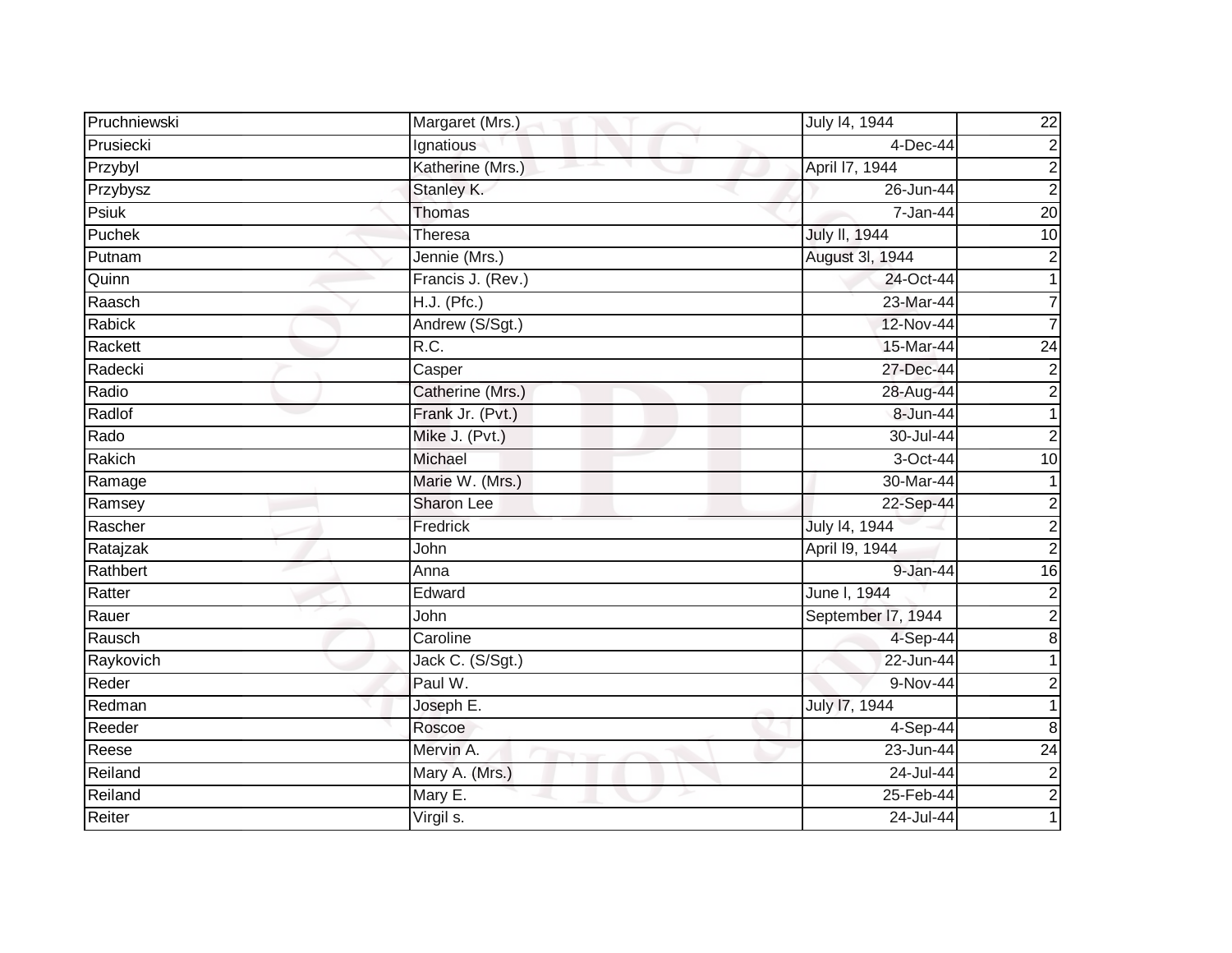| Reschan   | Anna (Mrs.)            | 5-Dec-44          | $\mathbf{3}$            |
|-----------|------------------------|-------------------|-------------------------|
| Reynolds  | Earl F.                | 5-Apr-44          | $\overline{2}$          |
| Rhind     | Ella M. (Mrs.)         | April 2I, 1944    | 19                      |
| Rhoades   | George D.              | 22-May-44         | $\overline{2}$          |
| Rhodes    | Verner B.              | November I3, 1944 | $\overline{8}$          |
| Rhymer    | John M.                | 5-Jul-44          | 18                      |
| Rice      | Daun (Sgt.)            | 5-Nov-44          | $\overline{7}$          |
| Richter   | Martha                 | January 17, 1944  | $\overline{\mathbf{c}}$ |
| Richwine  | $\overline{F}$ rank J. | November I, 1944  | $\overline{2}$          |
| Ridenour  | John F.                | 4-Jun-44          | $\overline{2}$          |
| Ridgely   | Hattie (Mrs.)          | 4-Jul-44          |                         |
| Ridinger  | Harry H.               | 24-Feb-44         | 14                      |
| Rieman    | Ronald J.              | 25-Aug-44         | $\overline{2}$          |
| Righter   | Catherine (Mrs.)       | September I, 1944 | 10                      |
| Rimer     | Bessie I. (Mrs.)       | 3-Dec-44          | $\,6$                   |
| Robert    | <b>Martin</b>          | 28-Nov-44         | 12                      |
| Roberts   | Antoinette             | February 2l, 1944 | 10                      |
| Robertson | J. Earl                | 5-Sep-44          | $\boldsymbol{2}$        |
| Rodda     | Allan K.               | 15-Jun-44         | 14                      |
| Roderick  | Donald (S/Fc.)         | 23-Mar-44         |                         |
| Rodman    | Harry O.               | 27-Jan-44         | $\boldsymbol{9}$        |
| Rogers    | Etta                   | 28-Mar-44         | 10                      |
| Rohde     | Sharron                | 27-Nov-44         | $\overline{12}$         |
| Roman     | John (Mrs.)            | 9-Oct-44          | 4                       |
| Rooney    | Andrew                 | 22-Aug-44         | $\overline{\mathbf{4}}$ |
| Rose      | Hedwig (Mrs.)          | 20-Mar-44         | $\overline{2}$          |
| Rosenau   | Arnold                 | 24-Dec-44         | 20                      |
| Rosinski  | Frances                | 2-May-44          | 10                      |
| Rosowicz  | Agata (Mrs.)           | 29-Dec-44         | $\overline{4}$          |
| Rossi     | Ernest (Pvt.)          | December I7, 1944 | 17                      |
| Rothermel | Joseph C.              | August 16, 1944   | $\overline{2}$          |
| Rothfuch  | Arthur                 | April 18, 1944    | $\overline{2}$          |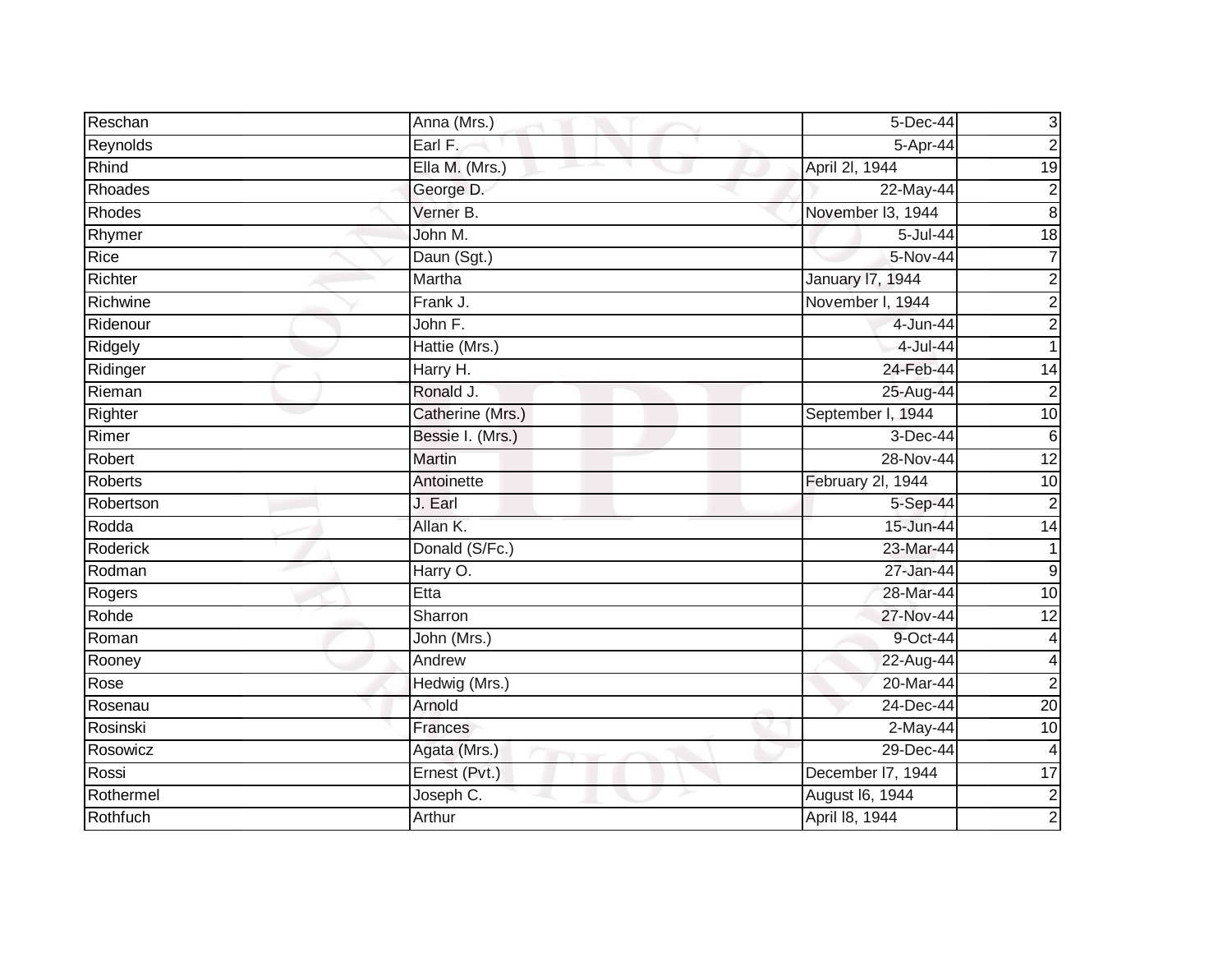| Rozin        | Sophie (Mrs.)     | February 14, 1944  | 10                      |
|--------------|-------------------|--------------------|-------------------------|
| Rudkewich    | Michael           | June 15, 1944      | $\overline{2}$          |
| Ruehl        | Orson (Pvt.)      | August 13, 1944    | $\boldsymbol{8}$        |
| Ruman        | John              | June 19, 1944      | $\overline{c}$          |
| Rusnak       | Anna (Mrs.)       | 24-Dec-44          | $\overline{\mathbf{4}}$ |
| Russell      | Elizabeth         | 22-Oct-44          | 13                      |
| Rutz         | Augusta           | 26-Dec-44          | $\overline{12}$         |
| Rybicki      | Myer              | 25-Jul-44          | 4                       |
| Sabo         | <b>Barbara</b>    | 3-May-44           | $\overline{20}$         |
| <b>Saets</b> | Frank (Pvt.)      | 30-Jul-44          | $\overline{c}$          |
| Salczynski   | <b>Bernard</b>    | 25-Oct-44          | $\overline{c}$          |
| Salka        | Michael           | May 17, 1944       | $\overline{2}$          |
| Samuelson    | Ralph E. (S/Sgt.) | 6-Jul-44           |                         |
| Sanders      | Ella O. (Mrs.)    | March I, 1944      |                         |
| Sanders      | Ida C. (Miss)     | 5-Sep-44           | 2                       |
| Sarlea       | Lucille           | 6-Aug-44           | $\overline{2}$          |
| Sartini      | Diann             | $2-Mar-44$         | 14                      |
| Sasse        | Herman E.         | $31 - Jan-44$      |                         |
| Savery       | James W.          | 27-Mar-44          | 11                      |
| Savery       | John F. (Cpl.)    | July 19, 1944      |                         |
| Saxton       | Carrie            | $6$ -Aug-44        | $\overline{2}$          |
| Schaetzel    | Catherine         | 4-Apr-44           | 10                      |
| Schaub       | Carl F. (Dr.)     | 9-Jan-44           | 13                      |
| Scherer      | Margaret (Mrs.)   | August 3I, 1944    | $\overline{2}$          |
| Scherer      | Susan             | 29-Mar-44          | 24                      |
| Schillo      | Julia             | 27-Oct-44          | 29                      |
| Schipani     | Rose              | 28-Jun-44          | 10                      |
| Schiralli    | Angelo (Pfc.)     | 6-Aug-44           | $\mathbf 1$             |
| Schlarp      | Jacob             | 27-Oct-44          | 29                      |
| Schmick      | Howard C.         | 28-Sep-44          | 13                      |
| Schmidt      | Kurt C.           | 6-Nov-44           | 10                      |
| Schnabel     | Richard F.        | September I0, 1944 | 13                      |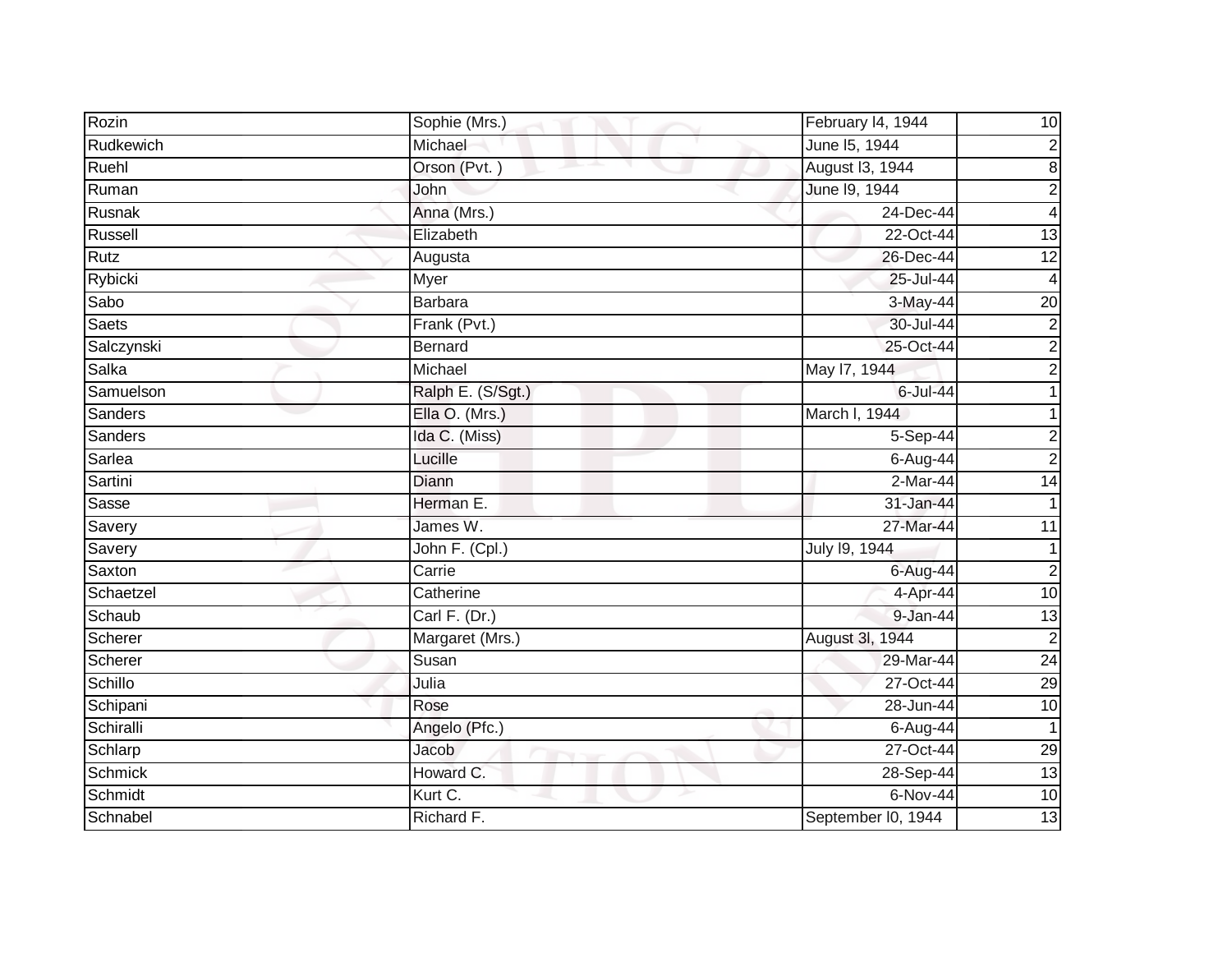| Schram         | Catherine (Mrs.)     | 25-Jun-44          | 9               |
|----------------|----------------------|--------------------|-----------------|
| Schroeder      | John                 | May 14, 1944       | $\overline{c}$  |
| Schubert       | Phillip E.           | 25-May-44          | $\overline{c}$  |
| Schultz        | Albert J.            | 27-Feb-44          | $\overline{16}$ |
| Schultz        | Alice May (Mrs.)     | 28-Mar-44          | $\overline{10}$ |
| Schultz        | Caroline (Mrs.)      | 26-Mar-44          | 6               |
| <b>Schultz</b> | Gladys B.            | December I7. 1944  | $\overline{22}$ |
| Schumacher     | Peter                | 28-Jun-44          | 11              |
| Schuster       | Lawrence L.          | 30-Apr-44          | 4               |
| Schutz         | Susan                | 22-Oct-44          | $\overline{13}$ |
| Schwab         | Robert E.            | 30-Oct-44          | $\overline{c}$  |
| Schwerin       | Herman F.            | $2-Apr-44$         | 9               |
| <b>Scott</b>   | Nettie (Mrs.)        | 2-May-44           | 10              |
| Sebenste       | Fred A.              | 4-Jul-44           | $\overline{2}$  |
| Seberger       | Robert (Pfc.)        | 28-Feb-44          |                 |
| Sediacek       | Joseph               | January I0, 1944   | 10              |
| Seitzinger     | Jack (Pvt.)          | October I3, 1944   | $\overline{21}$ |
| Semerski       | Helen (Mrs.)         | 22-Jun-44          | $\overline{2}$  |
| Senchanski     | Mary                 | July 17, 1944      | 10              |
| Sevulka        | George               | October I6, 1944   | 12              |
| Shafer         | Mabel H. (Mrs.)      | September I5, 1944 | $\overline{25}$ |
| Shannon        | Charles              | June I, 1944       | $\overline{c}$  |
| Shanta         | Kenneth C.           | 23-Jul-44          | $\overline{2}$  |
| Sharrock       | <b>Robert Edward</b> | December I0, 1944  | 24              |
| Sheehan        | Bridget M. (Mrs.)    | 3-Aug-44           | $\overline{2}$  |
| Sheldon        | Mary G.              | $28-Nov-44$        | $\overline{12}$ |
| Shinkle        | Elmer F.             | 8-Feb-44           | $\overline{10}$ |
| Shinn          | William              | 29-Dec-44          | 4               |
| Shively        | William A. (Lt.)     | 7-Feb-44           |                 |
| Shoemaker      | Frederick            | June 23. 1944      | $\overline{24}$ |
| Shreibak       | John A. (Lt.)        | May 18, 1944       |                 |
| Shropshire     | Thomas               | November 2l, 1944  | 18              |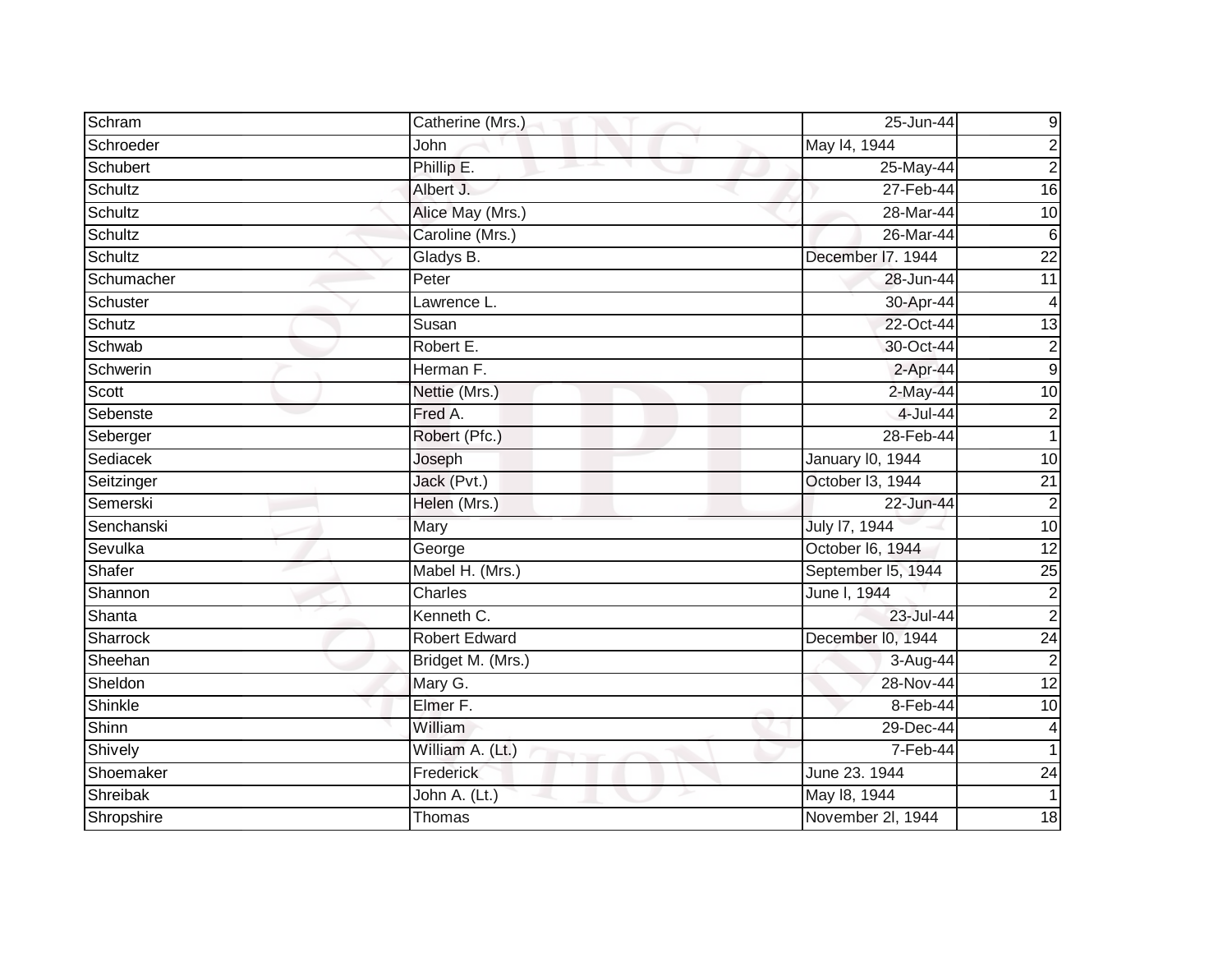| Sibley          | H. Ross           | $2-Apr-44$             | 4               |
|-----------------|-------------------|------------------------|-----------------|
| Sichak          | Steve (Cpl.)      | $23 - Jan-44$          | 4               |
| Sikna           | William<br>m.     | 24-Mar-44              | 26              |
| Sikora          | George            | $\overline{9}$ -Jun-44 | $\overline{2}$  |
| Silverstone     | Victor            | March 2l, 1944         | 10              |
| Simon           | Stephan           | 29-May-44              | 12              |
| Simon           | <b>Steve</b>      | 28-May-44              | $\bf 8$         |
| Singer          | Theodore          | May 18, 1944           | 1               |
| Singleton       | Willie M. (Mrs.)  | 20-Apr-44              | $\overline{c}$  |
| Sipayda         | Stephen S. (Rev.) | November 15, 1944      | $\overline{2}$  |
| Sitayda         | Stephen S.        | 14-Nov-44              | 10              |
| Sivert          | Charles A.        | May 2l, 1944           |                 |
| Skafish         | Peter             | June 18, 1944          | 14              |
| Skaggs          | <b>Skippy</b>     | 20-Nov-44              | 8               |
| Skertic         | Joseph (Sgt.)     | August I, 1944         | 4               |
| <b>Skutnik</b>  | Benjamin          | 30-Jul-44              |                 |
| Slancarski      | Joseph S.         | September I7, 1944     | $\overline{6}$  |
| Slenczka        | <b>Mike</b>       | 27-Oct-44              | 30              |
| Sloboda         | <b>Steve</b>      | 30-Jul-44              | $\overline{2}$  |
| Slonski         | <b>Nick</b>       | 22-Feb-44              | 10              |
| Slont           | Walter W. (Lt.)   | July 2l, 1944          |                 |
| Smagi           | Adam              | 20-Jul-44              | $\mathbf 2$     |
| <b>Smethers</b> | Mary (Mrs.)       | September I3, 1944     | $\overline{2}$  |
| Smith           | Dolores Jean      | February 2l, 1944      | $\overline{10}$ |
| Smith           | Golda E.          | 29-May-44              | $\overline{12}$ |
| Smith           | Herbert J.        | December 2l, 1944      | 1               |
| <b>Smith</b>    | Jack              | 13-Nov-44              | $\bf 8$         |
| Smith           | John D.           | 23-Feb-44              | $\overline{2}$  |
| Smith           | Joseph L.         | 29-May-44              | $\overline{12}$ |
| Smith           | Millard C.        | September 2l, 1944     | $\overline{c}$  |
| Smith           | Wesley M.         | 14-Nov-44              | 10              |
| Smith           | William L.        | 9-Oct-44               | 12              |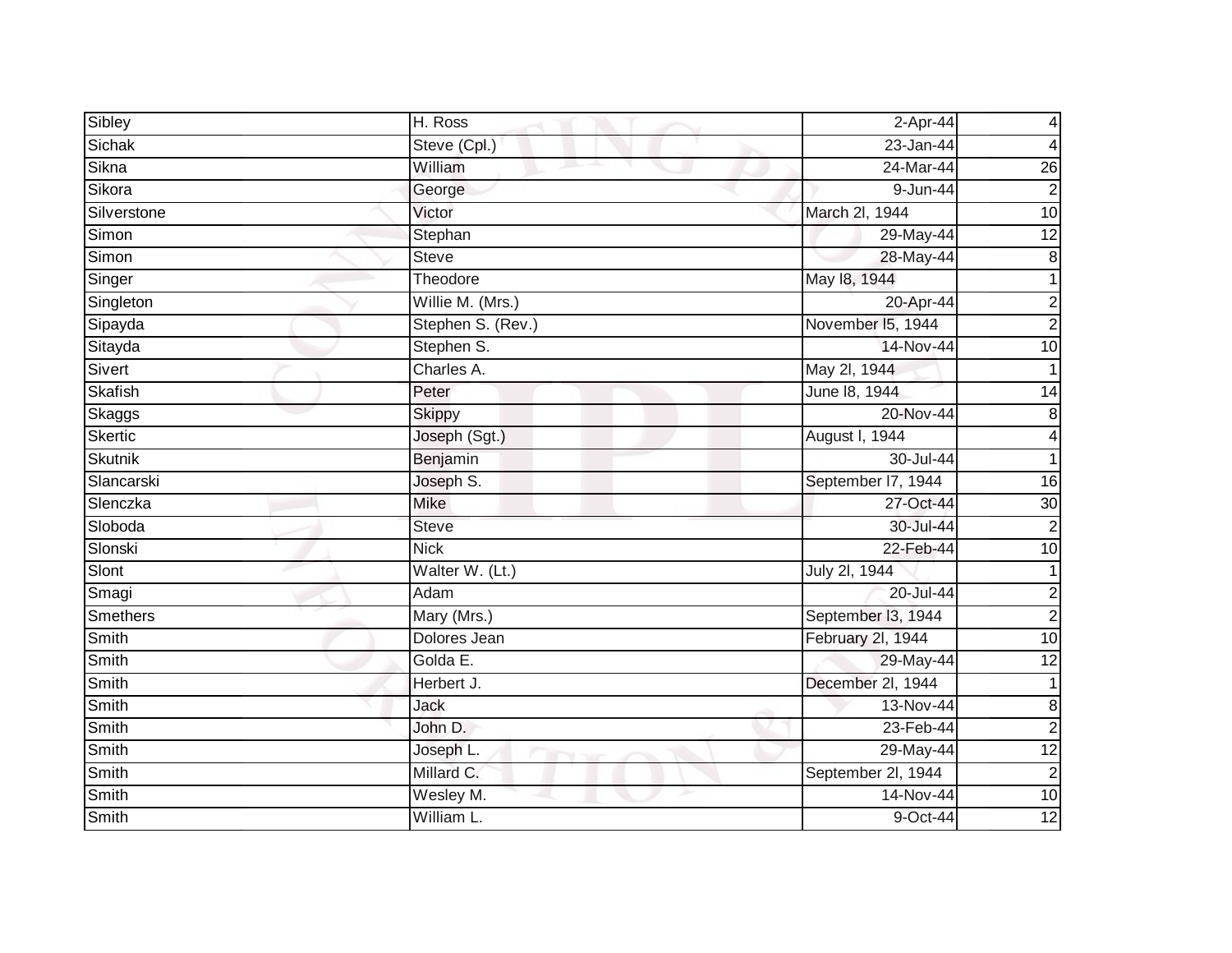| Smothers        | C. W. (Dr.)            | 20-Aug-44          | 4                       |
|-----------------|------------------------|--------------------|-------------------------|
| Smothers        | Eugene                 | May I, 1944        |                         |
| Snider          | Caroline               | October I6, 1944   | 12                      |
| Snyder          | Alma R. (Mrs.)         | 2-Jun-44           | $\overline{2}$          |
| Snyder          | Andrew                 | 29-May-44          | 12                      |
| Snyder          | Mary D. (Mrs.)         | 26-Sep-44          | $\overline{\mathbf{c}}$ |
| Solan           | Michael                | May II, 1944       | $\overline{2}$          |
| Sons            | Joseph                 | 4-Apr-44           | $\overline{10}$         |
| Sopp            | Frank                  | 6-Nov-44           | 10                      |
| Sosin           | Louis (Lt.)            | April 18, 1944     | 1                       |
| South           | Marie V. (Mrs.)        | September II, 1944 | 4                       |
| Spanier         | <b>Elizabeth Marie</b> | September 27. 1944 | 22                      |
| Spanier         | Frank                  | 3-Sep-44           | $\mathbf{3}$            |
| Speaks          | Ralph E. (Pfc.)        | 7-Mar-44           | $\overline{2}$          |
| Spear           | James (Pvt.)           | August 17, 1944    |                         |
| Spear           | Michael (Sgt.)         | 25-Jul-44          |                         |
| Spencer         | Ella                   | March I6, 1944     | 16                      |
| Spitler         | James                  | 9-Mar-44           |                         |
| Stahl           | George (Cpl.)          | 7-Jul-44           | 3                       |
| Stahl           | Paul L. (Pvt.)         | 8-Aug-44           |                         |
| <b>Stainius</b> | Anthony J.             | December 18, 1944  | $\overline{2}$          |
| Standarski      | Anthony                | December I2, 1944  | 14                      |
| <b>Stanek</b>   | Aloyuisis A. (Pfc.)    | 22-Dec-44          | 1                       |
| Staroske        | George                 | 22-Mar-44          | $\mathbf{1}$            |
| Staunton        | John A. (Rev.)         | 24-May-44          | $\overline{17}$         |
| Stedman         | John N.                | February 16, 1944  | 20                      |
| Steel           | William (Pfc.)         | 4-Apr-44           | 3                       |
| <b>Steele</b>   | <b>Mary Allen</b>      | May 18, 1944       | $\overline{2}$          |
| <b>Steele</b>   | Ruth                   | 2-Aug-44           | 20                      |
| Steinmetz       | Phillip D.             | 9-Oct-44           | $\overline{12}$         |
| Stempkowski     | Stella M.              | 25-Jun-44          | $\overline{\mathbf{c}}$ |
| <b>Stepek</b>   | <b>Stanley</b>         | 3-Nov-44           | $\overline{2}$          |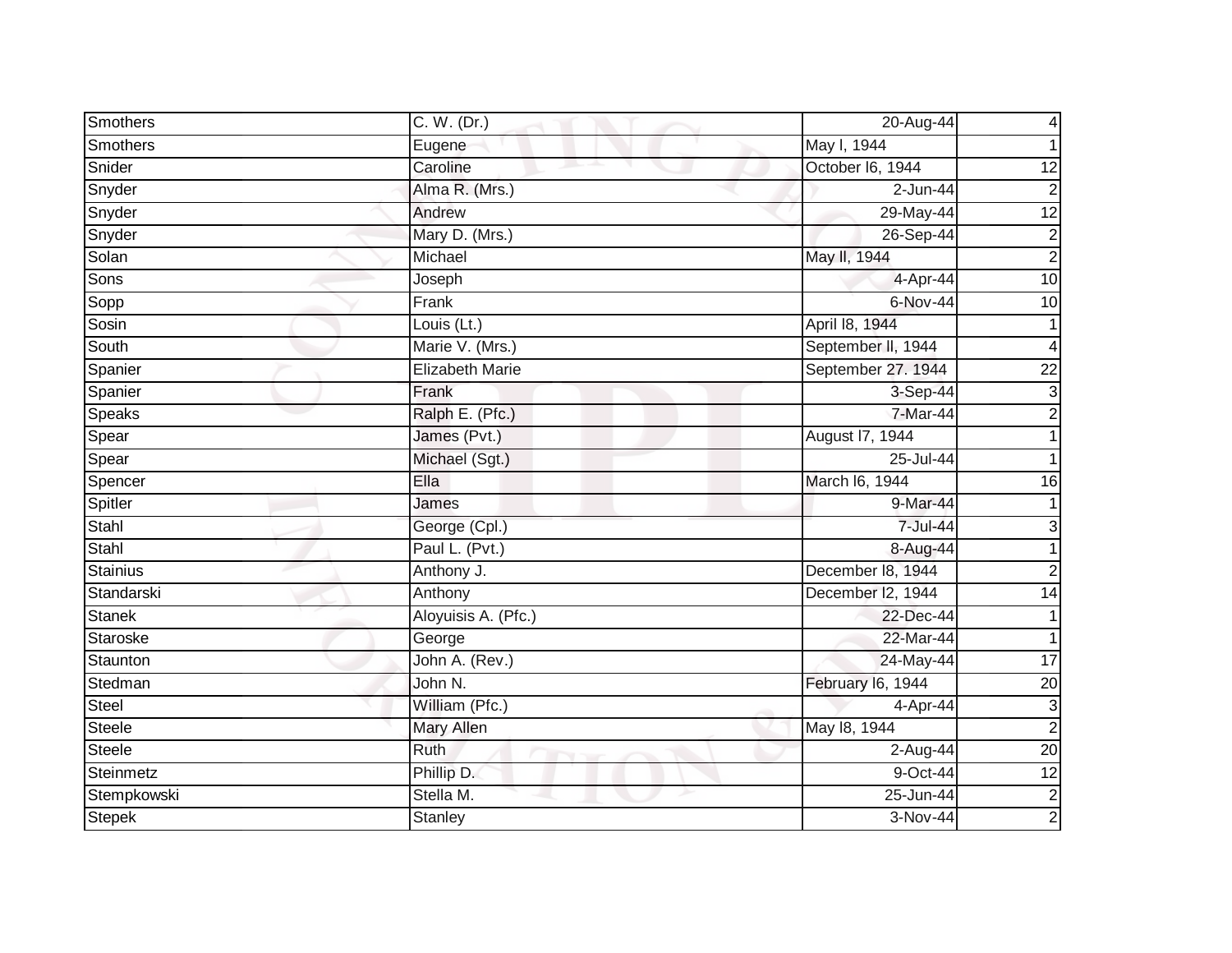| Stepich        | Andrew (Lt.)                  | 3-Jul-44          |                 |
|----------------|-------------------------------|-------------------|-----------------|
| Sternberg      | Matt                          | 5-Jun-44          | 6               |
| Stewart        | John C.<br>and the projection | April 17, 1944    | $\overline{12}$ |
| <b>Stiles</b>  | Charles L.                    | 26-Sep-44         | $\overline{2}$  |
| Stine          | G.L. (Mrs.)                   | $6-Sep-44$        | $\overline{21}$ |
| Stodola        | J.V. (Sr.)                    | 24-Mar-44         | 22              |
| Stoikowitz     | Francis (Lt.)                 | 3-May-44          | $\overline{4}$  |
| Stojakovich    | John                          | 27-Oct-44         | 29              |
| Stokich        | Nick (Cpl.)                   | 21-Jun-44         |                 |
| Stoltz         | John                          | 3-Dec-44          | $\,6$           |
| Streeter       | George (Rev.)                 | 26-Dec-44         | $\overline{12}$ |
| <b>Strisko</b> | Susanna (Mrs.)                | June 19, 1944     | $\overline{c}$  |
| Stronach       | <b>Minnie Marie</b>           | $2$ -Oct-44       | $\overline{2}$  |
| Strong         | <b>Albert</b>                 | 12-May-44         | 26              |
| Stur           | John                          | August II, 1944   | $\overline{22}$ |
| Such           | <b>Matthew</b>                | 28-Nov-44         | $\overline{12}$ |
| Sukupchak      | Christine                     | 7-Aug-44          | $\overline{2}$  |
| Sulicz         | Edward A. (Pfc.)              | August II, 1944   | $\mathbf{1}$    |
| Sullivan       | Nora (Mrs.)                   | 12-Apr-44         | 14              |
| Summers        | Ernest                        | 22-Dec-44         | $\overline{20}$ |
| Surber         | Wayne (Pfc.)                  | October I6, 1944  |                 |
| Susko          | Andrew (Pvt.)                 | October I6, 1944  |                 |
| Susorney       | Carl M.                       | December I7, 1944 | $\overline{22}$ |
| Svitko         | Joseph L.                     | November 14, 1944 | $\overline{2}$  |
| Sweat          | Norma Jean                    | 22-Mar-44         | $\overline{24}$ |
| Sweeney        | Harold E. (Pvt.)              | August 18, 1944   |                 |
| Szafasz        | Pauline                       | April 16, 1944    | 7               |
| Szakal         | Mary                          | 20-Dec-44         | $\overline{26}$ |
| Szczepanski    | Michael                       | 5-Jul-44          | 18              |
| Szezepkowski   | Michael                       | 25-Feb-44         | $\overline{2}$  |
| <b>Szostek</b> | Steve (Pvt.)                  | 4-Aug-44          | $\overline{24}$ |
| Szymanski      | Joseph                        | $9 - Jan-44$      |                 |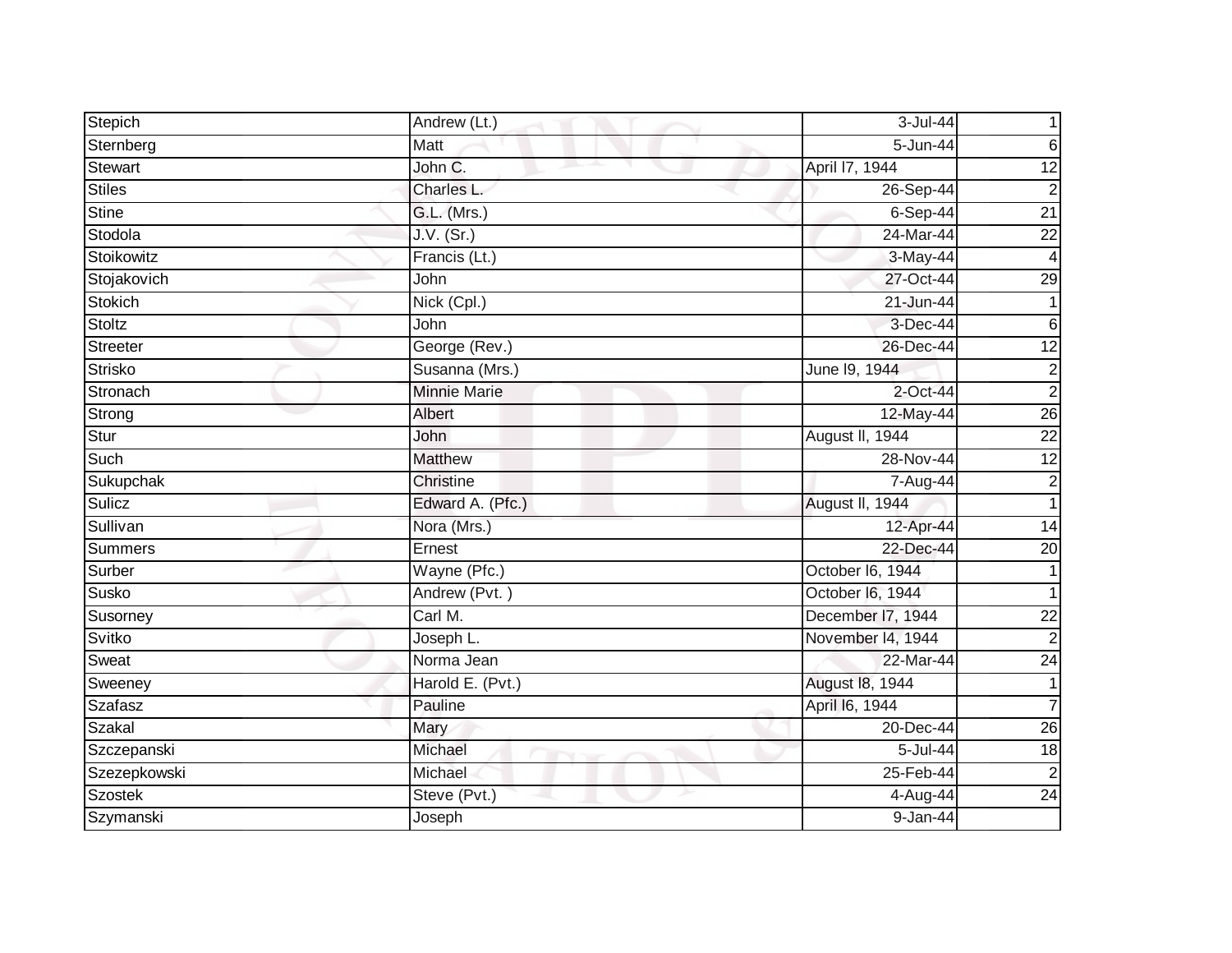| Szymanski        | Margaret (Mrs.)     | 27-Dec-44         | 2               |
|------------------|---------------------|-------------------|-----------------|
| Szymasek         | Matt (Sgt.)         | 3-Aug-44          |                 |
| Szywala          | Walter T.           | 23-Jun-44         | $\overline{24}$ |
| Tapper           | Anton H.            | 2-Aug-44          |                 |
| Tarlor           | Mary (Mrs.0         | 29-Jun-44         | 2               |
| Taylor           | Elizabeth (Miss)    | 5-Dec-44          | 6               |
| Taylor           | Henry S.            | December I0, 1944 | $\overline{17}$ |
| Taylor           | Irene A.            | December 18, 1944 | 18              |
| Templeton        | Leonard E. (S/Sgt.) | August 13, 1944   | 4               |
| Tepple           | Walter W.           | $6$ -Jul-44       | $\overline{14}$ |
| Terme            | Mary                | 7-Jul-44          | $\overline{20}$ |
| <b>Terzarial</b> | Donald              | 26-Mar-44         | 16              |
| Theilman         | Roger               | 25-May-44         | $\overline{2}$  |
| Theilman         | Rosemary            | 25-May-44         | $\overline{2}$  |
| Thiel            | Joseph              | 28-Nov-44         | $\overline{12}$ |
| Thilmont         | Florence E. (Mrs.)  | January 17, 1944  | $\overline{2}$  |
| Thomas           | <b>Irving</b>       | 3-Dec-44          | 6               |
| Thomas           | Sylvester J.        | 3-Sep-44          | 3               |
| Thompson         | Alma (Mrs.)         | 30-Aug-44         | $\overline{3}$  |
| Thompson         | Nancy (Mrs.)        | April 16, 1944    | 5               |
| Thompson         | Thomas (Lt.)        | April 14, 1944    |                 |
| Thomson          | Thomas (Lt.)        | 3-Jul-44          |                 |
| Thorley          | James M.            | 8-May-44          | 6               |
| <b>Tilles</b>    | Simon               | March I, 1944     | $\overline{20}$ |
| Tillotson        | William D. (Sgt.)   | 8-Nov-44          | 17              |
| Timar            | Eugene              | 9-Jul-44          | 14              |
| Timm             | Francis M.          | April 13, 1944    |                 |
| Timmerman        | Clara B. (Mrs.)     | 29-May-44         |                 |
| <b>Tittle</b>    | Robert J. (Lt.)     | 5-Apr-44          | $\overline{2}$  |
| <b>Tobias</b>    | Stephania (Mrs.)    | 27-Jul-44         |                 |
| Tod              | Robert E.           | November I3, 1944 | 8               |
| Tolley           | Robert (Pvt.)       | 23-Oct-44         |                 |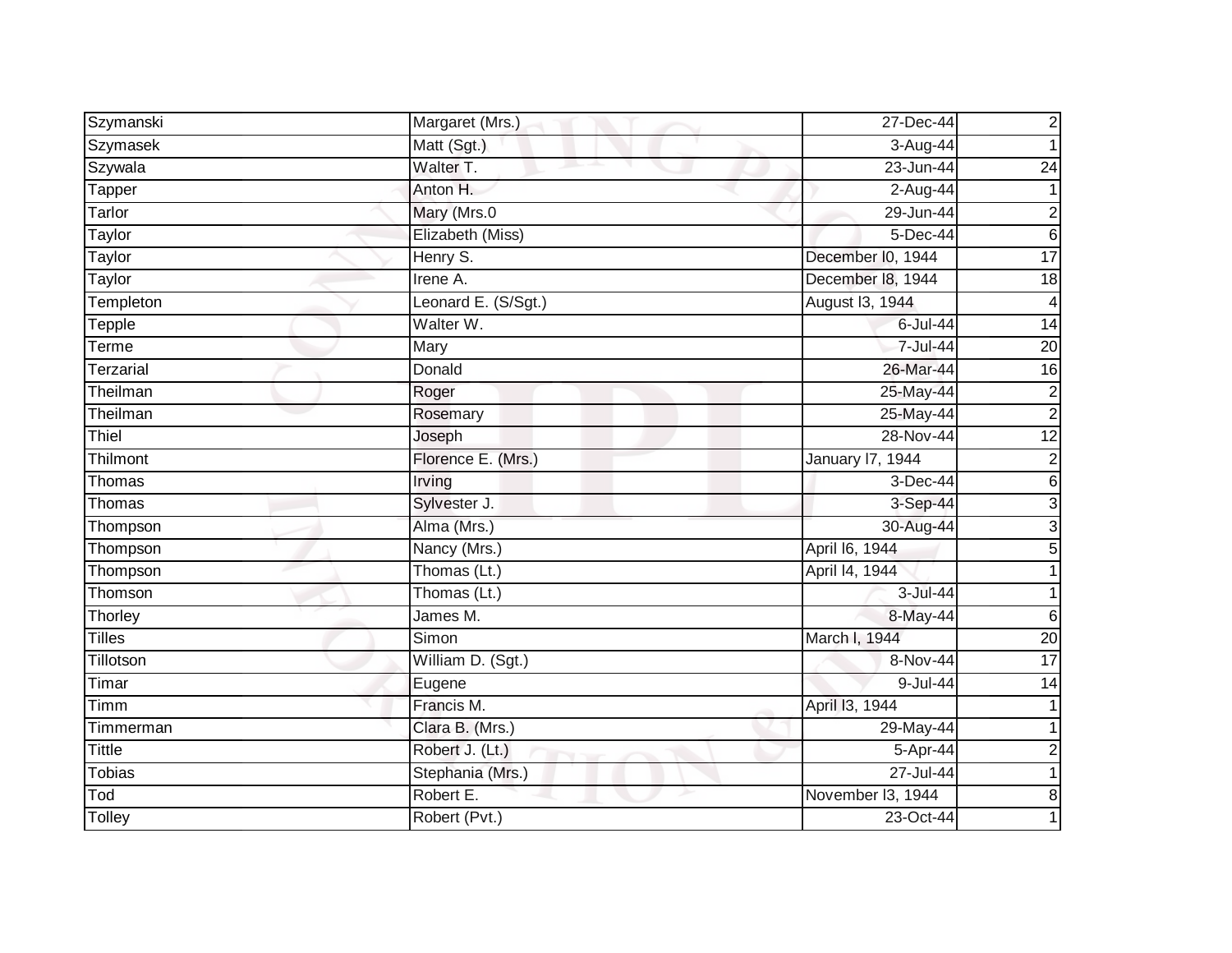| Tompkins        | William Sr.        | $4$ -Dec-44            | $\mathbf 2$             |
|-----------------|--------------------|------------------------|-------------------------|
| Townsend        | Frank B.           | September I2, 1944     | $\overline{12}$         |
| Tozario         | Donald             | 24-Mar-44              | 1                       |
| Traffley        | Clara A.           | October 3I, 1944       | 10                      |
| <b>Traffley</b> | Fred E.            | 13-Mar-44              | 10                      |
| Trodt           | William H.         | 20-Nov-44              | 8                       |
| Troksa          | Josephine          | February I6, 1944      | $\overline{20}$         |
| <b>Tucak</b>    | Slava              | 3-Aug-44               | $\overline{14}$         |
| Tuck            | Ida B. (Mrs.)      | 12-Jul-44              | 2                       |
| <b>Tucker</b>   | Richard (Pfc.0     | October II, 1944       | 1                       |
| Turich          | Mary (Mrs.)        | 12-Jul-44              | 2                       |
| Turner          | Arthur H.          | September 13, 1944     | 1                       |
| Turner          | Jerry              | 12-Jul-44              | $\overline{22}$         |
| Tuskan          | John (T/Sgt.)      | September I3, 1944     | $\overline{19}$         |
| Waddington      | William N.         | 7-Jun-44               | $\boldsymbol{9}$        |
| Wagner          | Carrie M.          | March I9, 1944         | $\overline{7}$          |
| Wagner          | Gertie (Mrs.)      | 22-Oct-44              | 13                      |
| Walden          | James F.           | 2-Aug-44               | $\overline{20}$         |
| Walker          | Woodrow W.         | 22-Feb-44              | 1                       |
| Waller          | John H.            | 16-Mar-44              |                         |
| Walsh           | Katherine V.       | 17-Jul-44              | $\overline{10}$         |
| Walter          | Malzena A. (Mrs.)  | April 2I, 1944         | $\overline{2}$          |
| Walthman        | Robert E. (Lt.)    | December 14, 1944      | 13                      |
| Walton          | M. C. (Sgt.)       | 4-Feb-44               | $\overline{10}$         |
| Ward            | Benjamin J. (Pvt.) | $\overline{3}$ -Nov-44 | $\overline{21}$         |
| Ward            | John J.            | October 19, 1944       | $\overline{\mathbf{c}}$ |
| Ward            | Paul R. (Pvt.)     | September I, 1944      | $\overline{7}$          |
| Warlow          | Edward             | 9-May-44               | $\overline{12}$         |
| Warmus          | Michael            | 4-Sep-44               | 8                       |
| Warner          | Carl               | 26-Jul-44              | $\overline{22}$         |
| Warner          | Edward             | 27-Aug-44              |                         |
| Warner          | Giles T.           | September I5, 1944     | 25                      |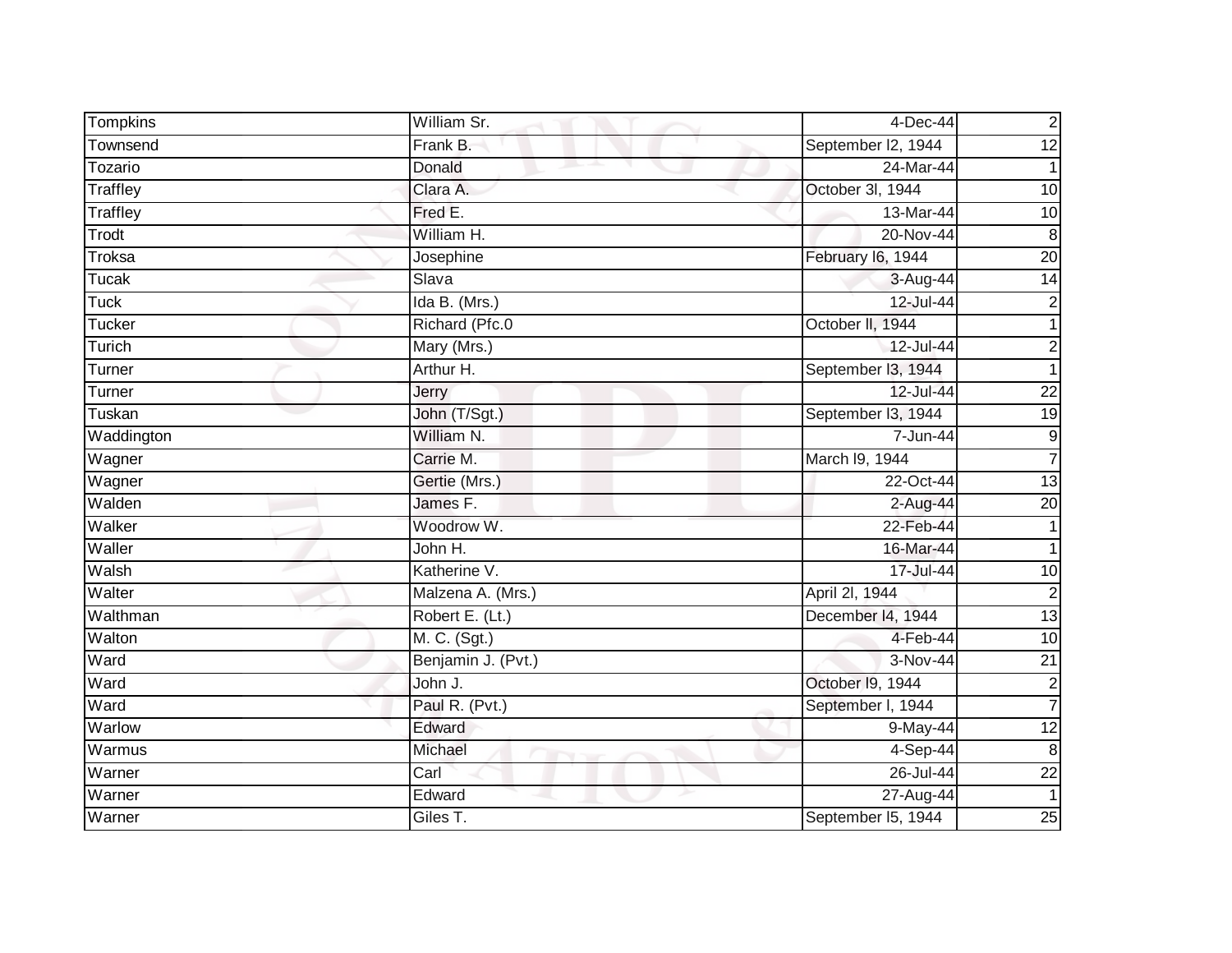| Warych         | Frank (Pvt.)     | November 2I, 1944 | 13              |
|----------------|------------------|-------------------|-----------------|
| Wasko          | Elizabeth (Mrs.) | May I, 1944       | 9               |
| Watso          | Anna             | 13-Mar-44         | 10              |
| Weaver         | Odis C.          | August I0, 1944   | 14              |
| Weddle         | Clara (Mrs.)     | 24-Feb-44         | 14              |
| Wehner         | John             | 27-Jun-44         | 2               |
| Weiler         | Albert M.        | January 18, 1944  | $\overline{c}$  |
| Weiss          | Ida (Mrs.)       | April II, 1944    | 6               |
| West           | Leroy            | 20-Nov-44         | $\overline{c}$  |
| West           | Overton          | 6-Aug-44          | $\overline{2}$  |
| White          | Harold E.        | 30-Apr-44         | 4               |
| Whiteman       | Roy B.           | 25-Aug-44         | $\overline{22}$ |
| Whiting        | Martha           | 9-Mar-44          | $\overline{14}$ |
| Whitsel        | Annettie (Mrs.)  | 13-Mar-44         | 10              |
| Whitsell       | William J.       | August 17, 1944   | 2               |
| Whitten        | Verbal M. (Mrs.) | November I, 1944  | $\overline{2}$  |
| Wickey         | John             | 5-Jan-44          | $\overline{19}$ |
| Wilburn        | Katherine (Mrs.) | October I, 1944   | 18              |
| Wilcox         | Cleo (Mrs.)      | $6$ -Feb-44       | 4               |
| <b>Wilk</b>    | Andrew           | 5-Sep-44          | 2               |
| Wilkening      | Mayme O. (Mrs.)  | 20-Jul-44         | $\overline{2}$  |
| Wilkensburg    | M.F. (Mrs.)      | March I5, 1944    |                 |
| <b>Wilkins</b> | Charles          | January 18, 1944  |                 |
| Williams       | William J.       | February I6, 1944 | 20              |
| Willing        | Sarah (Mrs.)     | October I6, 1944  | 11              |
| Wilson         | Gerald F.        | August 2l, 1944   | 10              |
| Windisch       | Joseph           | December 3l, 1944 | $\overline{16}$ |
| Winebrenner    | <b>Russell</b>   | February I4, 1944 | 10              |
| Wing           | Walter W.        | September 24,1944 | 6               |
| Winters        | Grace E. (Miss)  | 27-Nov-44         | 9               |
| Witter         | Lucy (Mrs.)      | 20-Dec-44         | $\overline{26}$ |
| Wleklinski     | Bertha (Mrs.)    | October II, 1944  | 21              |